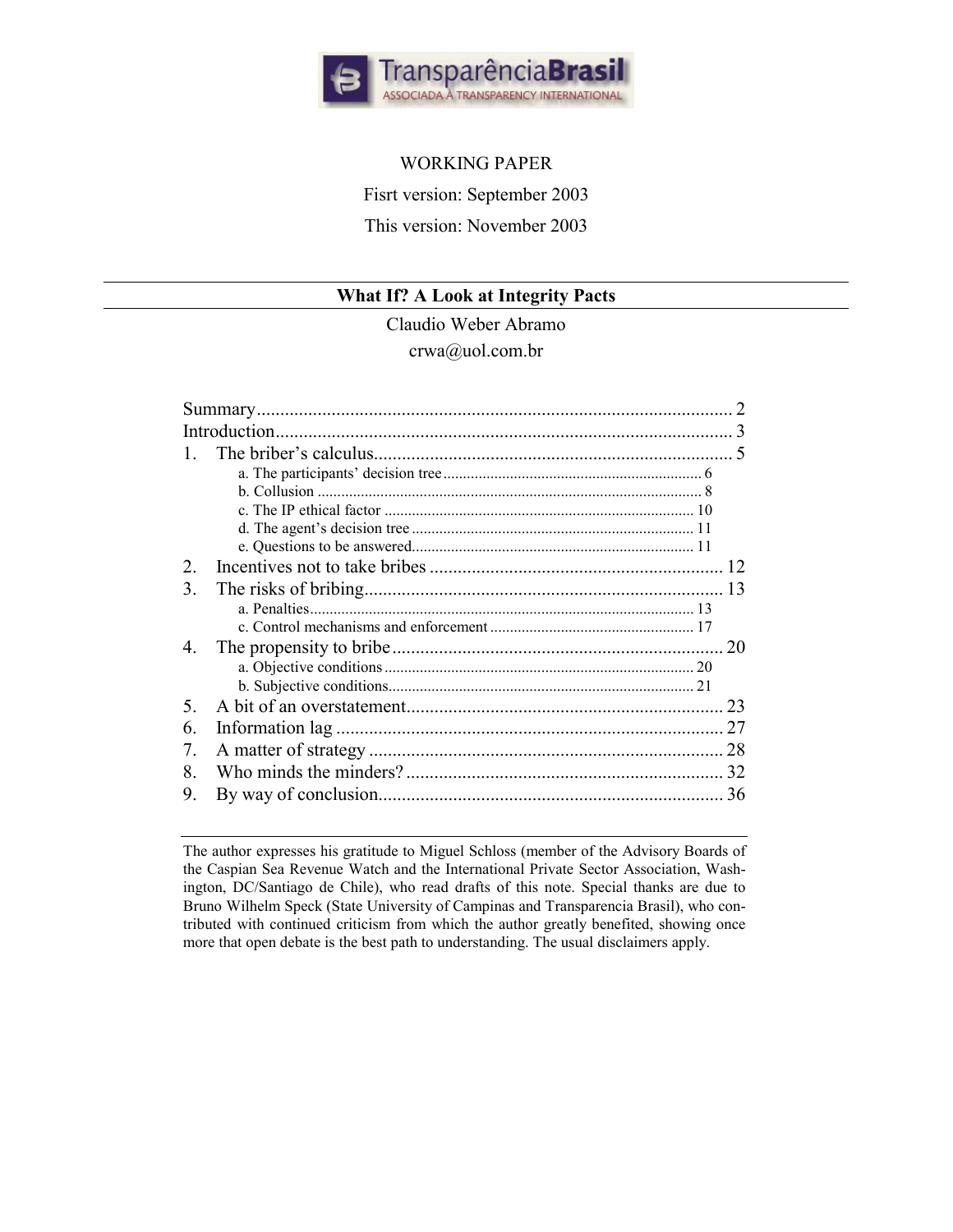<span id="page-1-0"></span>*An affection regarding a thing we know not to exist in the present, and which we imagine as possible, is, other conditions being equal, more intense than if it referred to a contingent thing.* 

> On Human Bondage or the Strength of the Affections, Proposition XII.

*Time considered, affections that originate in Reason or are stimulated by it are stronger than those attributable to singular things that we regard as absent.*

> On the Power of the Understanding, or of Human Freedom, Proposition VII.

> > Baruch Spinoza, *Ethics*.

#### **Summary**

This note examines the Integrity Pact (IP) methodology proposed by Transparency International to confront the problem of corruption in public procurement. The examination draws from a decision model for participants developed elsewhere, in which the critical elements are shown to be the vulnerability of the conditions under which the tender is conducted and the risk of bribing. The IP methodology intends to interfere with the central elements in individual tender instantiations by a process of discussion leading to mutual trust; participants and public officials sign a pledge of honesty. Disputes are to be resolved by private arbitration and allegedly enforcement is attained by force of a private contract between participants. Preferably, a civil society organization stimulates and monitors the process and acts as fiducial guarantor. Publicising proceedings stimulates discussion and enhances transparency. All this is held to favourably affect the process, leading to better results. This, in turn, is held to affect the overall environment over time. In order to accommodate for the ethical dimension introduced by IPs, the present analysis incorporates an "ethical" factor operating over the conditions under which tenders are conducted. Ascertaining the operation of this hypothetical factor is an empirical question.

The examination of IP premises, together with evidence collected from instantiations of the methodology, plus the absence of comparative empirical data on bribery, leads to the conclusion that IPs do not heighten the risk of bribing for participants. Contrary to the methodology's claim, enforcement, be it from arbitration or otherwise, is shown to be dependent on each particular environment. Conditions under which particular tenders are conducted might be bettered, but not unconditionally, as the institutional framework perforce dominates private agreements. The influence of the "ethical" factor cannot be assessed for lack of empirical evidence, and the honesty pledge IPs rely on is argued to be devoid of significance. Although for lack of data the economic efficiency of the methodology cannot be ascertained, there is no reason to suppose that IPs do not better the outcomes piecewise. The methodology fails to address the problem of cartelisation that affects public markets, and – perhaps due to the low frequency of its application – does not discuss measures to counterbalance the action of cartels.

Interpreting the premises behind the IP idea, it is argued that they stem from a perspective on corruption rooted on morality rather than on the mechanisms that propitiate bribery. Thus, tackling individual instantiations is favoured over confronting systemic factors.

IP guidelines stipulate that the absence of allegations of bribery in a tender authorises the sponsoring NGO to announce that the tender was "clean". It is argued that such manifestations of overconfidence are hazardous for the reputation of NGOs that adopt the methodology. It is also argued that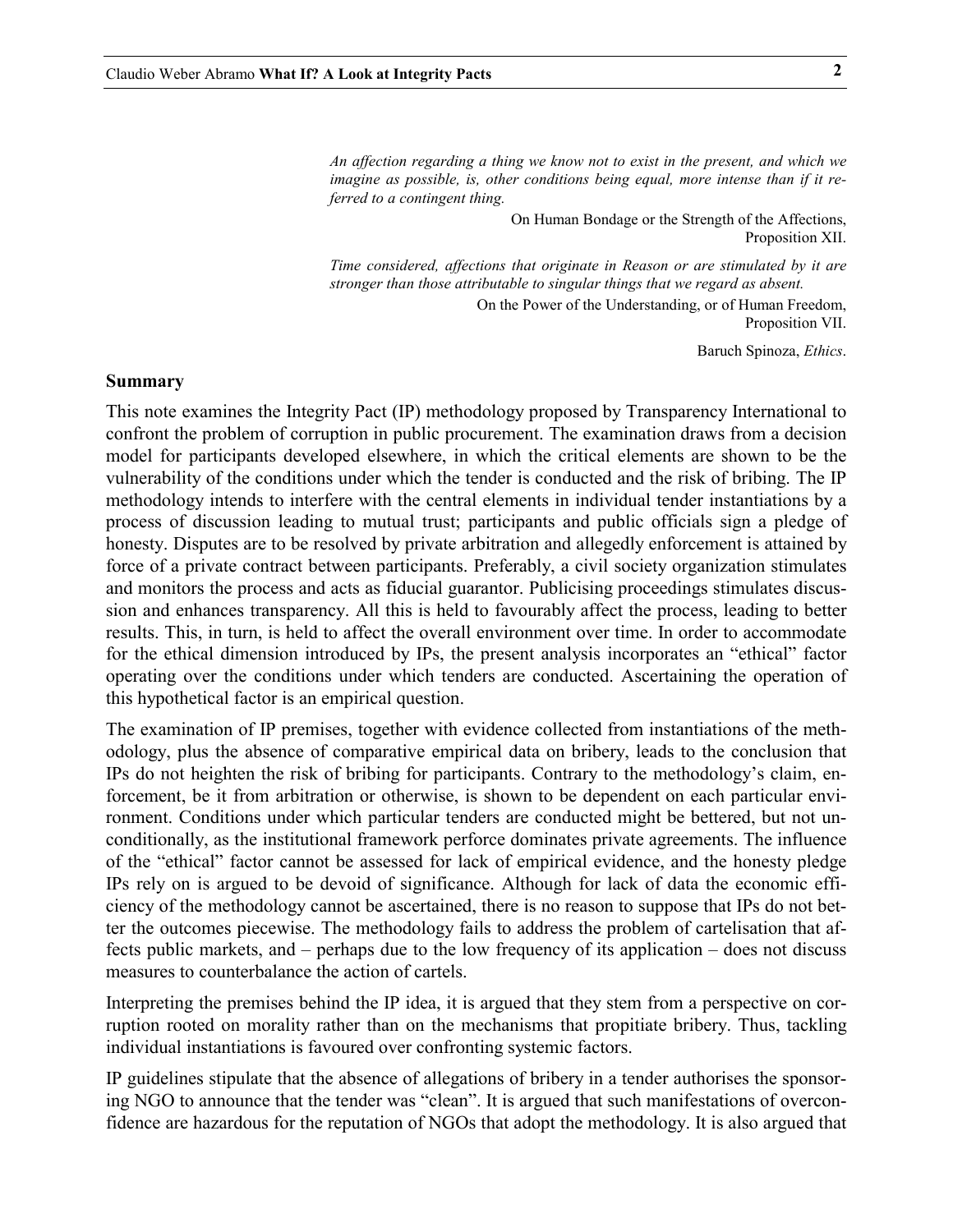<span id="page-2-0"></span>the continuous involvement of NGOs with IPs raises questions about their entitlement to it, moreover because NGOs are not bound by oversight and accountability constraints that formally characterise State organisms. It is contended that for both governments and NGOs, promoting and participating in IPs is a strategic decision that should be balanced with their effectiveness towards the aim of changing the institutional environment.

Keywords: Control, corruption, integrity pact, public procurement, regulation.

JEL classification numbers: D44, D84, H57, K23.

#### **Introduction**

Corruption in public procurement is almost universally recognised as being responsible for diseconomies. Collusion between public officials and private suppliers, oiled by bribery, misdirects public expenditures, elevates prices, allows for non-performance of contract specifications and generally erodes the efficiency of public inversions. Reducing corruption in procurement is much needed to better the chances of countries to develop and to reduce social injustices.

One of the strategies used to tackle the problem is the Integrity Pact (IP), developed by Transparency International (TI). The official exposition is [TI 2002b]. At their root, IPs seem to be based on the following assumptions:

- 1. Given that corruption in public procurement heightens transaction costs, hampers technological evolution and brings other systemic diseconomies, it is detrimental to the interests of private firms.
- 2. Individual firms cannot effectively avoid bribing because they fear that other firms will bribe to win contracts.
- 3. As bribery introduces information asymmetry amongst participants, one way to reduce it is by sharing subjective information about values.
- 4. The participatory process of discussing and sharing values stimulates non-bribery collaboration among participants, while preserving business competition.

An IP allows for participants and public officials to agree in writing to a set of rules to be applied to one specific tender. Within such an IP, agreement is also reached regarding conditions for participation, decision criteria and other particularities. Participants and officials also agree on an "honesty pledge", that is, a pledge by participants that they will not attempt to bribe officials and a pledge by officials that they will not accept bribes. Penalties for infringement of the pact are also included in the agreement. Wide publicity of proceedings is essential, as is the aggregation of experience stemming from particular instantiations.

IPs draw a measure of conceptual justification by appealing to private interests, who are invited to adopt a proposed solution to the so-called "prisoner's dilemma", whereby the best strategy for participants would be mutual collaboration (playing the procurement game fairly) rather than confrontation (bribing to win contracts). Originally, the intended target of IPs were transnational corpora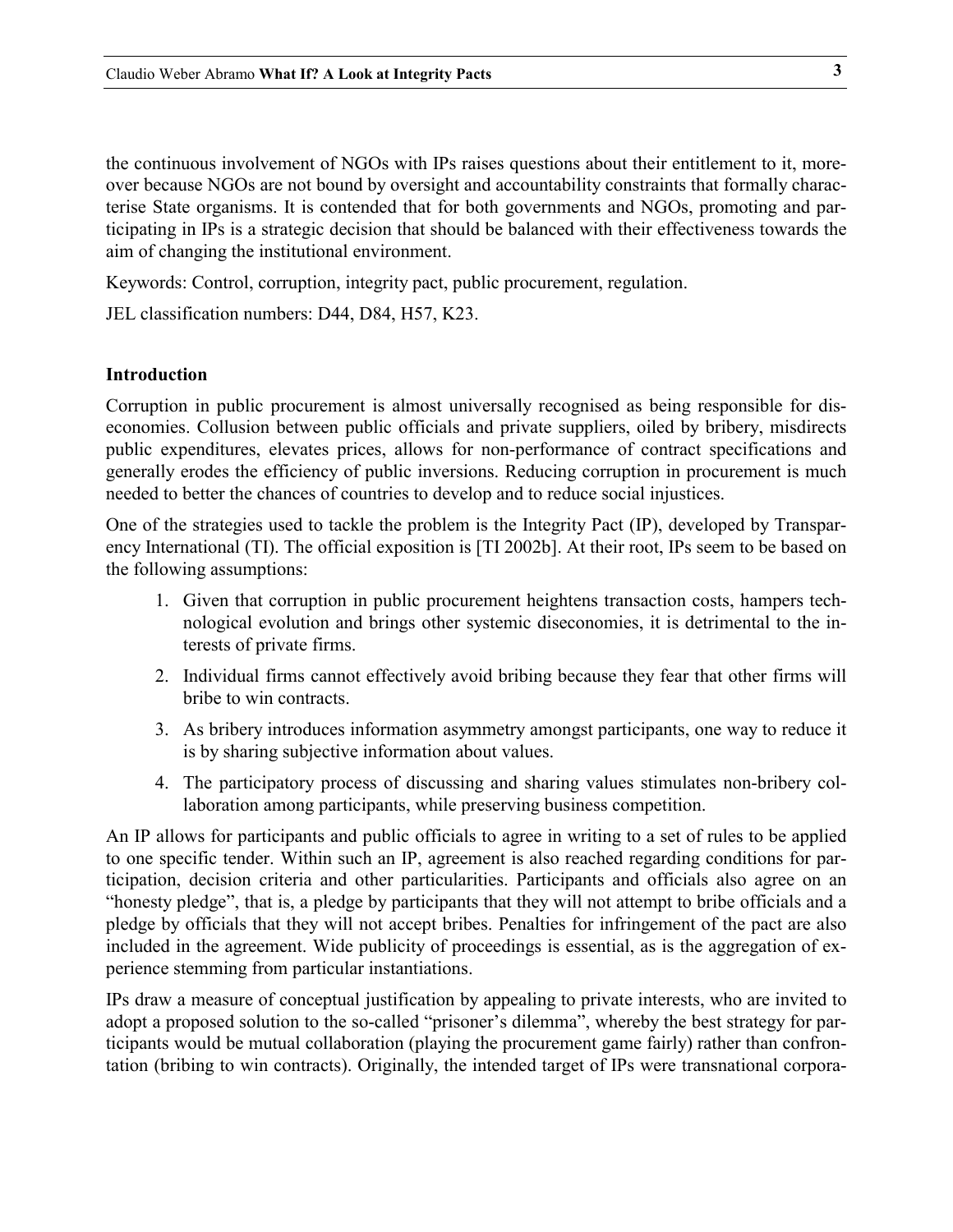tions operating in third-world countries affected by serious institutional problems, and the main purpose was lowering the economic losses brought by bribes being extorted from holders of already decided big contracts[.1](#page-3-0) The arguments one finds in expositions aimed at specialised international audiences are framed according to such a perspective[.2](#page-3-1) The rules for procurement prevailing in a given environment were taken as given, and changing or adapting the regulations to particular cases was not an objective. [TI 2002b] expanded the IP to "all the activities related to the contract from the pre-selection of bidders, the bidding and contracting proper, through the implementation, to the completion and operation"[.3](#page-3-2) Subjecting a tender to public discussion to ascertain whether its terms are fair vis à vis the extant regulations is part of the methodology. Moreover, some of the organizations that use it realise the significance of the rules of the game, and accordingly include in their practice the discussion of the terms of the tender.

A third party, in principle a civil society organization, participates in the IP playing a variety of different roles, among them being the facilitator between the other parties and (preferably) monitoring. Private arbiters resolve controversies and impose penalties.

On laying out the "Main characteristics" of IPs, [TI 2002b] gives as the elements of the concept the following. The words "CORE" (absence of the item means the initiative cannot be called an Integrity Pact), "HD" (for highly desirable) and "OP" (for optional) that appear between {curly brackets} categorise the elements according to the same source.[4](#page-3-3)

- 1) A pact (a contract) between a principal (a State office) and bidders. {Signing mandatory, HD, signing voluntary, OP.}
- 2) An undertaking by the principal (the contracting State institution) that its functionaries will not take or extort bribes, with "appropriate disciplinary or criminal sanctions in case of violation". {CORE.}
- 3) A statement by each bidder that they did not and will not pay bribes "in order to obtain or retain" the contract being procured. {CORE.}
- 4) An undertaking by all bidders that they will "disclose all payments made in connection with the contract in question [it is to be imagined that the intended reference here is not to only to the contract, but to the entire procurement process] to anybody". {Disclosure of names, CORE; disclosure of payments, OP.}
- 5) The acceptance "that the no-bribery commitment and the disclosure obligation as well as the attendant sanctions remain in force" for the duration of the contract.
- 6) "Undertakings on behalf of a bidding company will be made 'in the name and on behalf of the company's' CEO" [elsewhere it is admitted that the CEO can be of the national subsidiary of a transnational corporation, if that is the case]. {HD}
- 7) An advice to bidders that they should have a Code of Conduct explicitly condemning corruption and a compliance program thereof. {OP}
- 8) "The use of arbitration as conflict resolution mechanism". {CORE}
- 9) "A pre-announced set of sanctions" for violators {CORE}, "including (some or all):
	- o denial or loss of contract; {HD}
	- o forfeiture of the bid security and performance bond; {HD}
	- o liability for damages to the principal and the competing bidders; {HD} and

<span id="page-3-0"></span><sup>&</sup>lt;sup>1</sup> See e.g. the opening statements of [Wiehen and Mohn 1998].

<span id="page-3-1"></span><sup>2 [</sup>Wiehen 1999], [Wiehen 2000].

<span id="page-3-2"></span> $3$  [TI 2002b] p. 4.

<span id="page-3-3"></span><sup>4 [</sup>TI 2002b] pp. 4f and pp. 25ff. Numbering by CWA.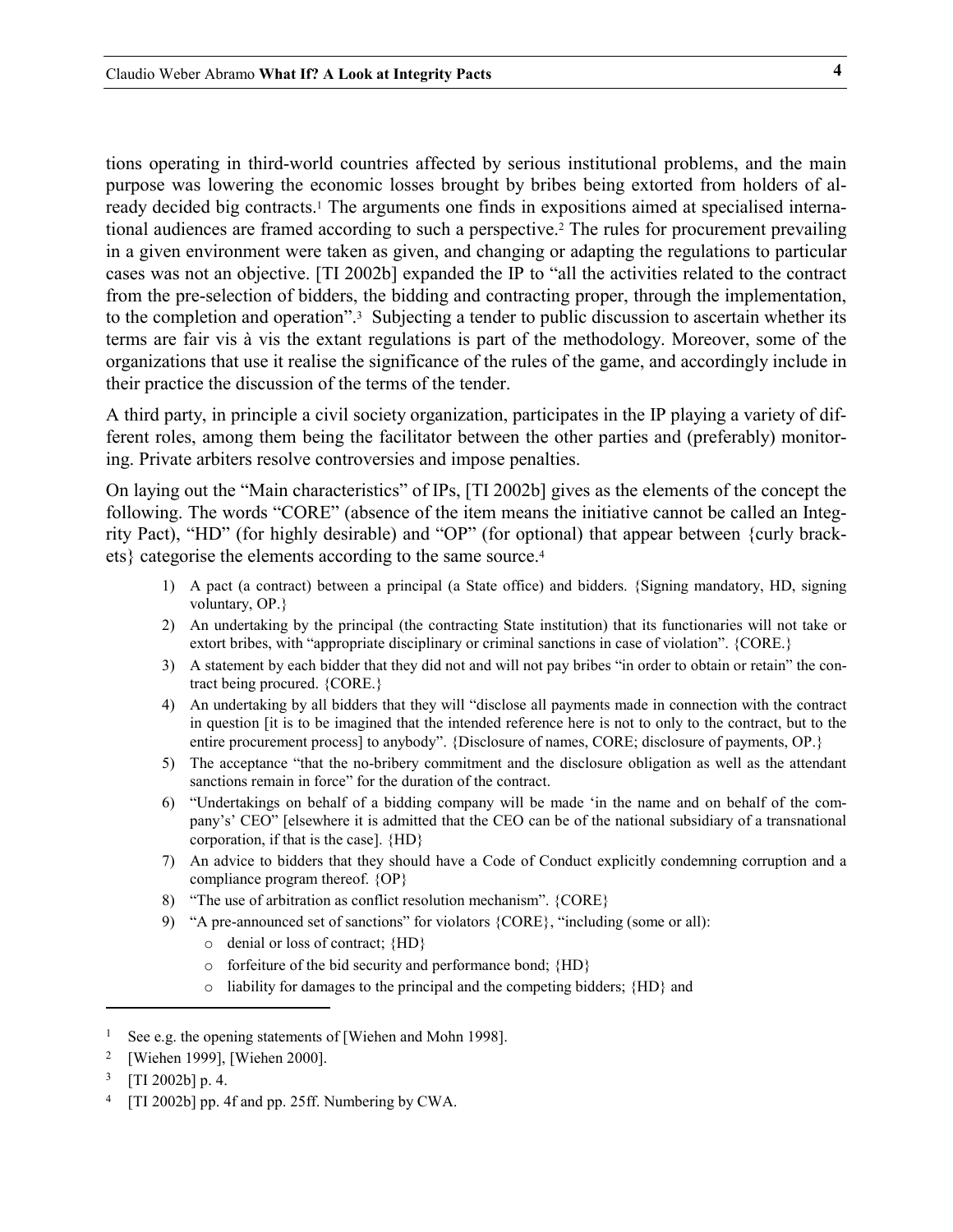o debarment of the violator by the principal for an appropriate period of time [blacklisting]. {HD}"

<span id="page-4-0"></span>The text continues to state that

<span id="page-4-3"></span>As such, the IP will establish contractual rights and obligations of all the parties to a governing contract and thus eliminate uncertainties as to the quality, applicability and enforcement of criminal and contractual legal provisions in a given country. This means that applying the IP concept can be done anywhere without the normally lengthy process of changing the local laws.

These characteristics (we will refer to them as "Elements") are not and could not be cast in iron, and organizations willing to promote IPs enjoy wide discretion in adapting to their respective environments, provided that the "core" elements are in place. This leads to a natural diversity of applications, according to which countries and which organizations are involved[.5](#page-4-1)

It must be kept in mind that, because it depends on experience, the Integrity Pact methodology is a "work-in-permanent-progress". Spreading the methodology is mainly done by word of mouth rather than by recourse to written material. The scarcity of information on actual IPs makes it additionally difficult to take a snapshot of the methodology's application and examine what comes up in the film.

The mechanism of IPs has not been subjected to scrutiny in the literature, be it on anti-corruption in general or on procurement in particular. A few case studies were conducted in 2001-2002.[6](#page-4-2) The present observations correspond to a first approximation to the Integrity Pact methodology. We will look at its rationale and will examine practical applications as reported in the extant documents and in texts produced by personalities and representatives of organizations that promote it.

[The first section addresses from a formal perspective the question of bribing or not bribing in procurement, and the placement of the ethical factor posited by IPs. This entails using some elementary mathematics. This was kept at a minimum, but nevertheless the reader who wants to skip the symbology and the mathematics can safely do so, needing only to follow the text, which – hopefully – is written urbanely.]

### **1. The briber's calculus**

The argument for collaboration as a better strategy than confrontation in certain social situations stems from discussions around the so-called "prisoner's dilemma". However, the application of the dilemma to the procurement situation is inadequate. See [CWA 2003b] for the argument leading to this conclusion. But let us not despair in following the game-theoretical approach, because it can

<span id="page-4-1"></span><sup>&</sup>lt;sup>5</sup> It seems that in practice the term "Integrity Pact" is used loosely. In Mexico, for instance, an unilateral pledge of honesty and fair dealings regarding future tenders by a principal (Consejo de Promoción Turística, www.sectur.gob.mx/wb/distribuidor.jsp?seccion=8914) is presented as an IP. In the same country, a form imposed by a principal (PEMEX, www.cnec.org.mx/info/? $x=CNEC1031844889.doc$ ) to its contractors is so titled; similarly in Peru (RENIEC, www.reniec.gob.pe/cp0002\_2002.pdf).

<span id="page-4-2"></span><sup>6 [</sup>Holsen et. al. 2002].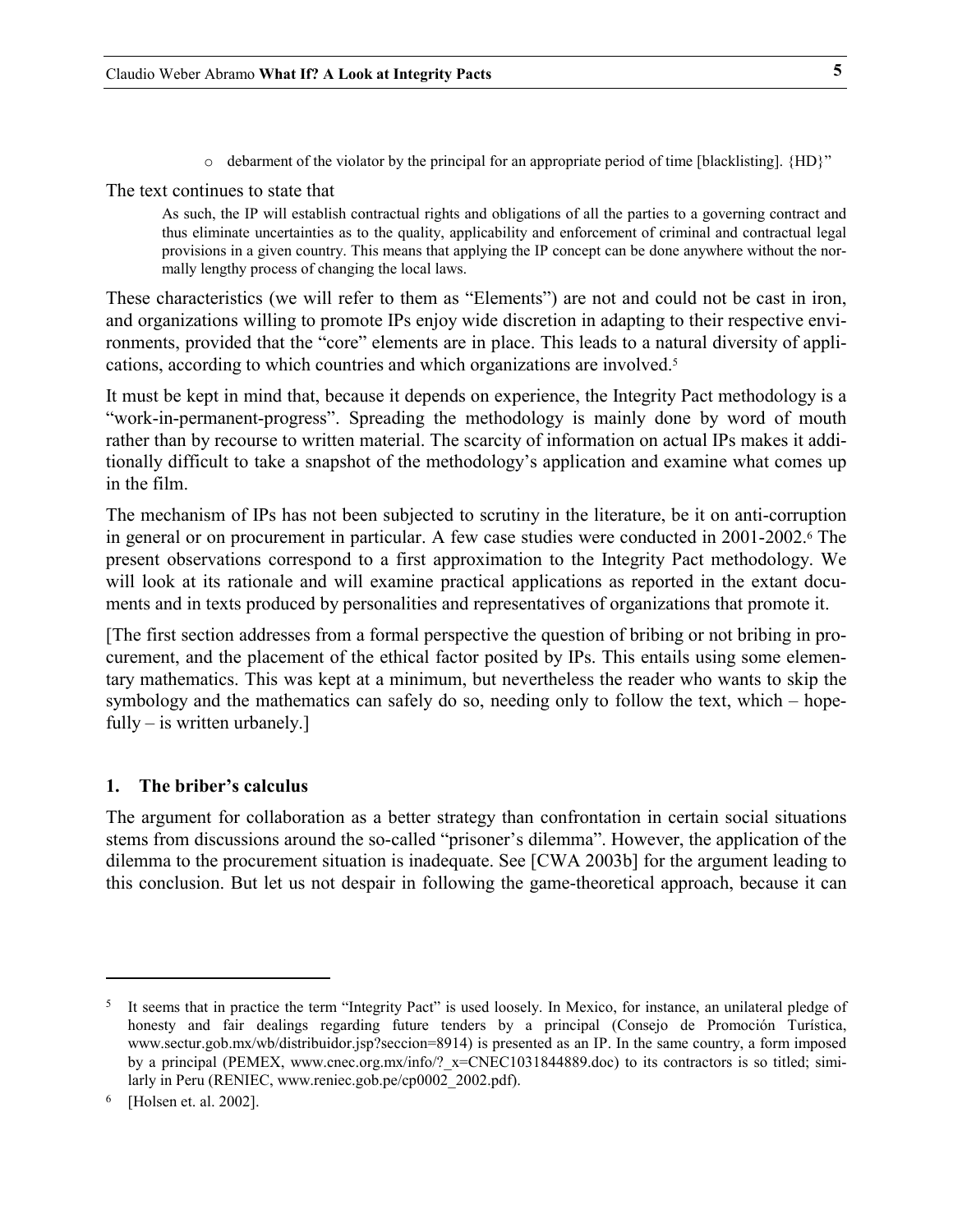<span id="page-5-0"></span>be illuminating. In order to better depict the situation in procurement, one must start with the factors that enter the process.[7 T](#page-5-1)hose factors are:

- $\bullet$ The probability of a bidder winning a clean tender.
- The likelihood of participants deciding to bribe.
- The penalties applicable to firms found guilty of bribery.
- $\bullet$ The probability of bribers being caught, arising from the efficiency of the control mechanisms in place.

The third and fourth factors compound the risk. Risk is the value of the probable loss, relative to an intended objective. The same happens with the expectation of winning cleanly, which depends on the contract's value and on the probability of winning.

## *a. The participants' decision tree*

j

Using the elements just listed, the decision tree governing a two-participant bidder's game is the following. The game starts by selecting at random the participant that plays first. The branches inside the boxes do not belong to the decision tree proper, representing the alternatives that are not subjected to the players' will, leading to the outcomes.



<span id="page-5-1"></span> $7$  For the reasoning leading to the elements used in this section, see [CWA 2003a]. The sequel extensively quotes from that reference.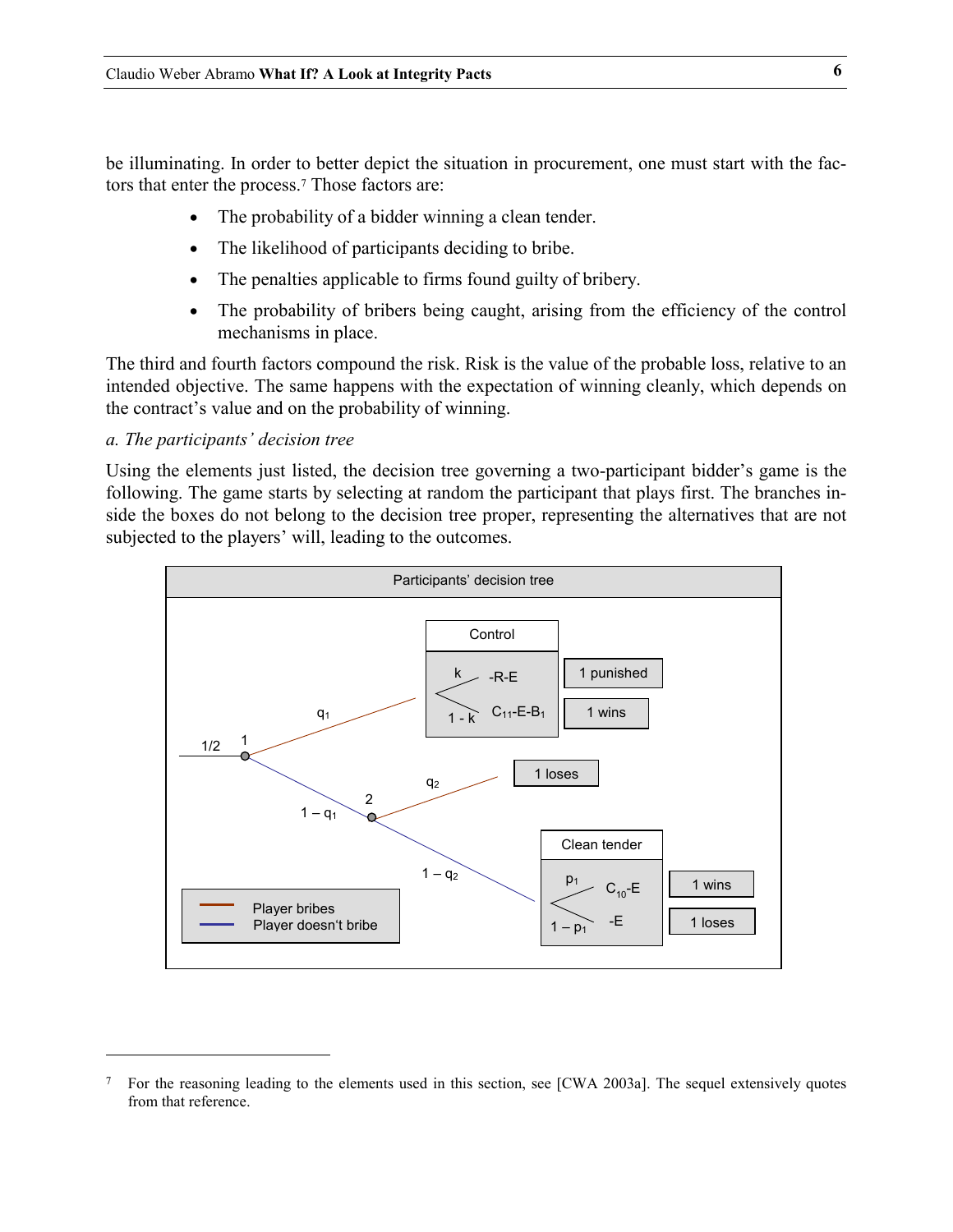Player **1** has probability ½ of being the first to play. If **1** bribes, then **2** cannot bribe. Player **2** can only bribe if **1** plays cleanly. If **2** is the first to play, the tree is the same, swapping **1** and **2**. The various components have the following meanings:

- $p_1$  The probability of Player 1 winning the contract in open bidding (so that the probability of 2 winning is  $p_2 = 1 - p_1$ ;
- *u* The systemic likelihood of bribing (the percentage of all contracts in the market in question that are biased);
- *qj* The likelihood of player *j* bribing, depending on the probability of bribery occurring in that market  $(u)$ , on the number of participants and on factors peculiar to each  $j$ ; if  $q_1, q_2 \neq 1$ , these likelihoods obey to  $1 - u = (1 - q_1)(1 - q_2)$ ;
- *Cj*<sup>0</sup> The value of the contract awarded to Bidder *j* if he is the winner in the absence of bribes;
- $C_{i1}$  The value of the contract won with a bribe  $B_i$  (and associated diseconomies) by Bidder *j*; we will consider an overprice in excess of the bribe, so that  $C_{i1} - B_i > C_{i0}$ ;
- *E* The regular expenses incurred in participating (excluding bribes; for simplicity, defined as the same for both participants and normalized to 0 in the sequel);
- $B_i$  The amount paid by *j* as a bribe;
- *R* The penalty paid if a briber is caught red-handed; for simplicity, the same for both participants; expressed as a percentage of the average contract value in the market in question.
- *k* The probability of a briber being caught given that the tender was rigged.

Now, if Bidder **1** decides to bribe, then he wins the contract, pays the bribe back and discounts the expenses. Bidder **2** is just a bystander. Because **1** bribed, he incurs in the risk of paying the penalty *R* with probability *k*. If Bidder **1** decides not to bribe, then it is Bidder **2**'s turn to play. He can decide either to bribe or not to bribe. If he does bribe, he gets the contract under the same conditions just stated. If **2** decides not to bribe, then the tender is openly contested and the contract goes to **1** with probability  $p_1$  or to 2 with probability  $1 - p_1$ . Whatever the case, players pay the amount corresponding to the expenses to participate.

Choosing the best strategy for playing the game depends on the vulnerability of the tender (the probability *u*, stemming from the propensities of each player to bribe), on the risk of being caught in bribery (the penalty *R* and the probability *k*) and at least in principle on the probability of cleanly winning the contract. Suppose that the conditions are lax. Suppose also that there are penalties, but that the likelihood of a briber being caught is small. Bidder **1** evaluates that if he bribes, the contract would be his with small risk of incurring in penalties. He also reasons that if he refrains from bribing, then the opponent will evaluate the situation similarly, so his decision would be to bribe. Therefore, in order not to be duped, **1**'s decision again would be in favour of bribing. If **2** knows that **1** did not bribe, then he holds all the trumps. Observe that for either participant, the probability of cleanly winning the contract does not play a role in the reasoning. Such is the situation in corrupted environments, and presumably suggests the allusions to the prisoner's dilemma.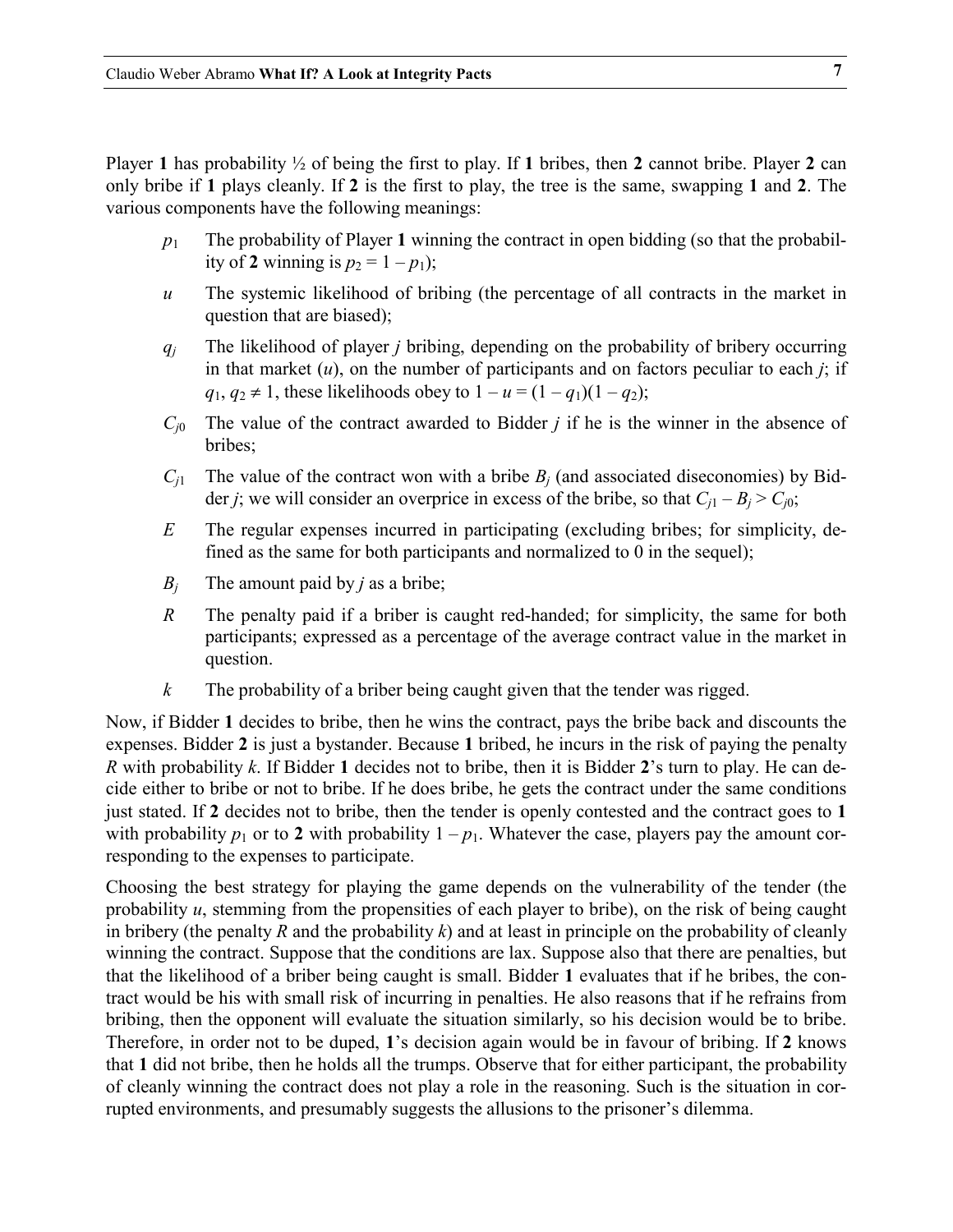<span id="page-7-0"></span>If the opportunities to bribe  $(u)$  are few and the likelihood of being penalised for bribery  $(k)$  is high, then it would be better to take one's chances in the open bidding process. And for this one must enhance one's own probability of offering the lower price and/or other conditions in order to win (by cutting costs, developing better production processes etc.). If everybody does that continuously over time, prices fall down (and the law of diminishing returns takes hold). Of course, if the opportunities to attempt bribery are few, then on average bidders will decide to bribe less often. If, furthermore, bribes are often detected when practiced, then the risk grows and the rational justification to bribe loses weight.

What one gets from the model is confirmation of the common belief that in unhealthy environments participants who play cleanly most likely lose. Notice that this holds even for fairly "clean" environments.

<span id="page-7-4"></span>For the "game masters" – i.e., the planners and regulators of procurement policy –, the most rational aim would be to develop a procurement environment where the conditions maximally prevent opportunities for bribery and where the risk of bribers being caught is guaranteed to be extremely high. Notice that this is not simply a matter of stipulating stiff penalties, but also of minimising, in the regulations, the conditions that allow public officials to direct tenders, and of enhancing the monitoring and enforcement mechanisms. As tightening controls is expensive, preventing bribery has a better chance of achieving success.

The Integrity Pact official literature indirectly addresses the formal conditions governing a tender, from which stems the likelihood to bribe (our factor *u*), even if, sometimes, the conditions are considered as given, and the apparent intention is to ascertain that the rules of the game are followed as given. Thus,

<span id="page-7-3"></span>Once the decision has been made to go ahead with the project as designed, the government needs to: Decide whether it will use a general contractor or individual contractors; prepare, or get prepared by consultants, the bidding documents  $[\dots]$ <sup>[8](#page-7-1)</sup>

Although the methodology in itself does not aim at reforming the institutional environment, but instead applies to particular instantiations, it does aim to create, by repetition, a climate of trust in the procedure, so subjectively altering the overall conditions. Furthermore, on describing the objectives of IPs, [TI 2002b] contends that "The IP helps enhance public trust in government contracting and hence should contribute to improve the credibility of government procedures and administration in general". This is repeated in the same section thus: "Beyond the individual contract in question, the IP is of course intended to create confidence and trust in the public decisionmaking process in general […] and public support for the government's procurement, privatisation and licensing programs".[9](#page-7-2)

## *b. Collusion*

j

Before proceeding, we must introduce a possibility that till now was not mentioned, but must be taken into account if the problem is to be credibly depicted. If procurement is addressed from the

<span id="page-7-1"></span><sup>8 [</sup>Wiehen 1999] p. 24.

<span id="page-7-2"></span><sup>9 [</sup>TI 2002b], p. 4. Observe the emphasis on "privatisation and licensing programs".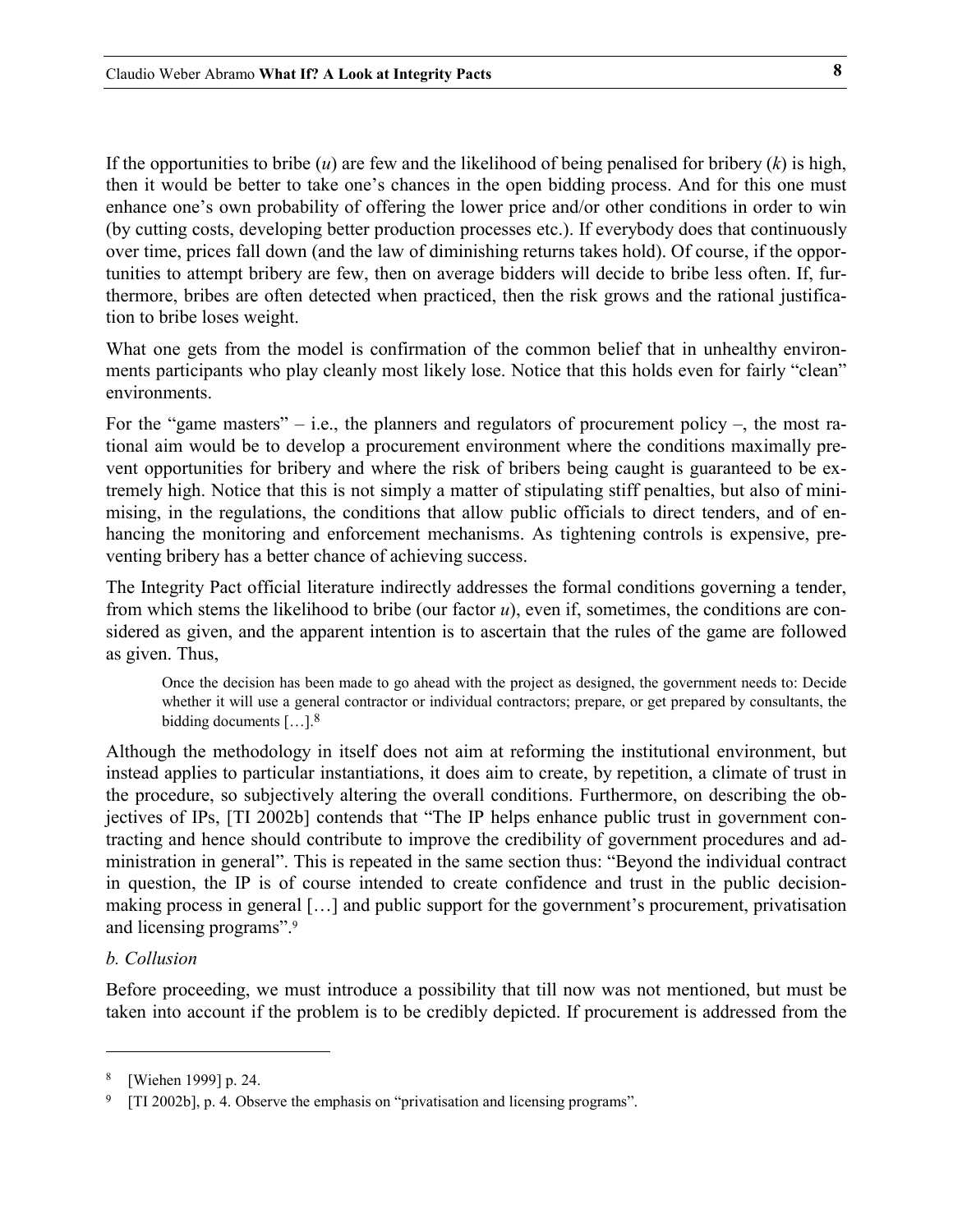$\ddot{ }$ 

perspective of the "collaboration vs. confrontation" dichotomy, then there is one type of collaboration that in actual practice often happens among participants of procurement in certain sectors (notoriously, public works), namely, colluding to fix minimum prices, erecting barriers to new entrants and adopting the "merry-go-round" method of divvying up the market among a number of firms that in time get all contracts stemming from a series of different rigged biddings. The prearranged losers guarantee to offer prices that are higher than the pre-defined winner for each turn of the wheel. Obviously, this method can only work if new would-be entrants are either co-opted or, if they disagree, are subjected to entry barriers. In stable markets, the survival of such a method would be impossible without the public agents' collaboration. Note also that collusion to fix prices, being a private matter circumscribed to suppliers, does not directly depend on the institutional framework governing procurement.[10](#page-8-0)

In the presence of a low risk of detection, such a collaboration is in fact more attractive to participants than actually competing in open tenders, because, as the decision is preordained, no extra effort need to be applied to offer a lower price in any given tender. This has the additional advantage of considerably lowering the "normal" cost of participating. In clean open tenders, where all participants have more or less the same likelihood of winning – the typical situation in stable markets –, the expectation of losses due to the cost of participating in a sequence of tenders mounts with the number of contestants. But in merry-go-round schemes, why should anyone spend more than the absolute minimum to draft proposals? This is why participants try to eliminate the cost altogether, leaving the responsibility of drafting losing proposals to the pre-ordained winner, or even use especially projected common templates (which is why one of the techniques to identify the action of cartels is to examine proposals looking for stylistic and even physical similarities).

In the long run, cartelisation is of course detrimental to the economic sector in question (as such a strategy stifles progress), but experience abundantly shows that few firms put a sector's strategic interests before their own immediate goals[.11](#page-8-1) As Lord Keynes remarked, in the long run we're all dead. If this dimension is introduced in our "bidder's calculus" and if more broadly we include the

<span id="page-8-0"></span><sup>&</sup>lt;sup>10</sup> In 1993, in São Paulo, Brazil, one journalist managed to penetrate two meetings of about 60 civil construction contractors held in their Association, in which they first attributed to each of an extended list of future contracts which would be the corresponding "winning" prices and then proceeded to run a bingo to decide which firm would "win" each contract. Firms not lucky enough were guaranteed chunks of the spoil from future subcontracting by "winners". In schemes like that, dissenting firms are kept apart by their own volition – that is, they are economically threatened by the others and "voluntarily" renounce to compete. Oscar Pilagallo and Xico Sá, series in *Folha de S. Paulo*, 1993, winner of one of the Esso journalism awards of that year. In July 2003, a cartel of ca. 20 suppliers of gravel for contractors was discovered, also in the state of São Paulo, complete with specially developed computer software to randomize offers' details. In September 2003, would-be contenders in an auction for the concession of small-capacity public transportation for the city of São Paulo (a very huge city, with very huge long-term concessions) colluded when forming consortiums, in order to guarantee that no one was left out; in this case, the public agent responsible for the auction was privy to the arrangements. On October 27, 2003, the media reported on a cartel formed in the Southern state of Rio Grande do Sul by 18 private security firms to fix prices and distribute public contracts among members.

<span id="page-8-1"></span><sup>&</sup>lt;sup>11</sup> Apropos the "bingo" scandal, at the time the author heard from a prominent Brazilian contractor that fixing minimum prices in a given market is a perfectly admissible procedure undertook by suppliers in defence of commercial interests perceived as being threatened. The practice is explicitly prohibited by the Brazilian procurement law.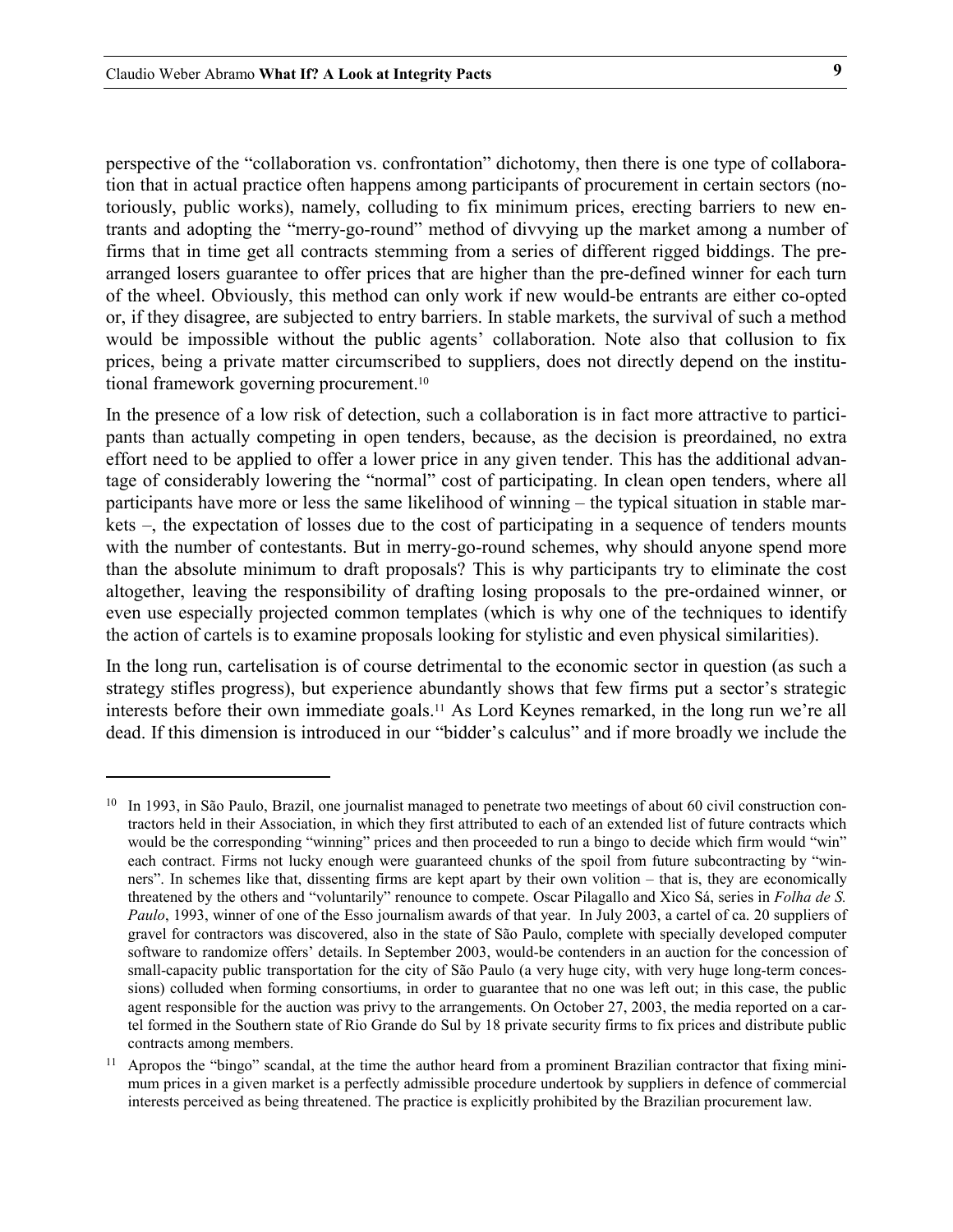<span id="page-9-0"></span>consideration that the "liquid" price arising from a rigged bidding tends to be higher than the equivalent in an open bidding, then the scales are further tipped in the direction of corruption. So, in order to lower the likelihood of bribery contaminating tenders, the various components must be further strengthened.

### *c. The IP ethical factor*

If one accepts the "briber's calculus" metaphor as a plausible depiction of the problem at hand, how does the IP procedure enter the game? The purpose of IPs is not to enhance the likelihood of somebody winning a contract, nor to heighten the value of a clean contract vis à vis a "dirty" one, but to do away with the amount paid in bribes (together with other uncertainties and diseconomies entailed by a faulty environment). Thus, the only remaining variables at the reach of the IP are the conditions, the penalties and the probability of corruption being detected. IPs aim at stimulating a subjective ethical factor, and also strive to opening up the conditions for participation, thus presumably lowering the probability of entry barriers being erected, but the question remains as to whether the economic stimuli to bribe under such conditions are effectively superseded.

We must try to imagine what modifications should be introduced in our model in order to accommodate the ethical commitment of participants and public officials not to participate in bribery. According to the doctrine, such commitment is justified by mutual trust emerging from a process of negotiating the conditions of the tender, the penalties incurred in case of non-compliance etc. However, jumping from a commitment not to bribe to actually not performing the act cannot be introduced in the model because it would simply do away with the very option to bribe, and then there would be no decision to make and the game would become trivial. We could weaken this absolute (and absolutely implausible) condition and adopt instead the stipulation that the IP aims at diminishing the likelihood of participants deciding to bribe. Then, one possible adaptation would be to add somewhere an "ethical factor" (which we will name  $\varepsilon$ ) that would strengthen other factors. This can be accomplished in the game model by making the probability *q* of a player deciding to bribe dependent of the "ethical" factor (so that  $q = q(\epsilon)$ , entailing that  $u = u(\epsilon)$ ) in such a way as to make  $q$  approach 0 when  $\varepsilon$  is high enough. (In principle,  $k$  should also be subjected to the same operation, but we will not complicate matters.) Environments where the probability of bribing (stemming from the conditions under which tenders are performed) is small and monitoring is weak would require a very strong ethical factor ( $\varepsilon$  close to 1), while in healthier environments, where erecting entry barriers is difficult, the ethical factor would not be as relevant. In an iterated IP game, the influence of the "ethical" factor could be made to grow with previous successes, thus allowing for the "change of climate" effect alluded to in p. [8.](#page-7-3) Therefore, the "briber's calculus" modified as it was just suggested would – formally – incorporate the ethical commitments of IPs as a factor operating to reduce the propensity to bribe.

To recapitulate the discussion up to this point, within the scope of the proposed game-theoretical model it was found that the proposition that IPs are effective to reduce the propensity of bidders to pay bribes translates into the statements that objective conditions governing tenders can be enhanced (thus lowering probability *q*), that penalties can be stiffened (making *R* bigger), that control mechanisms can be strengthened (enhancing *k*) and that there exists a subjective "ethical" factor  $(\epsilon)$  that, when strong enough, is able to supersede other factors and to induce the rational decision not to bribe. Simply stating that such factors operate as desired on the rational decision-making process in Integrity Pacts is clearly not enough. Empirical evidence must be presented.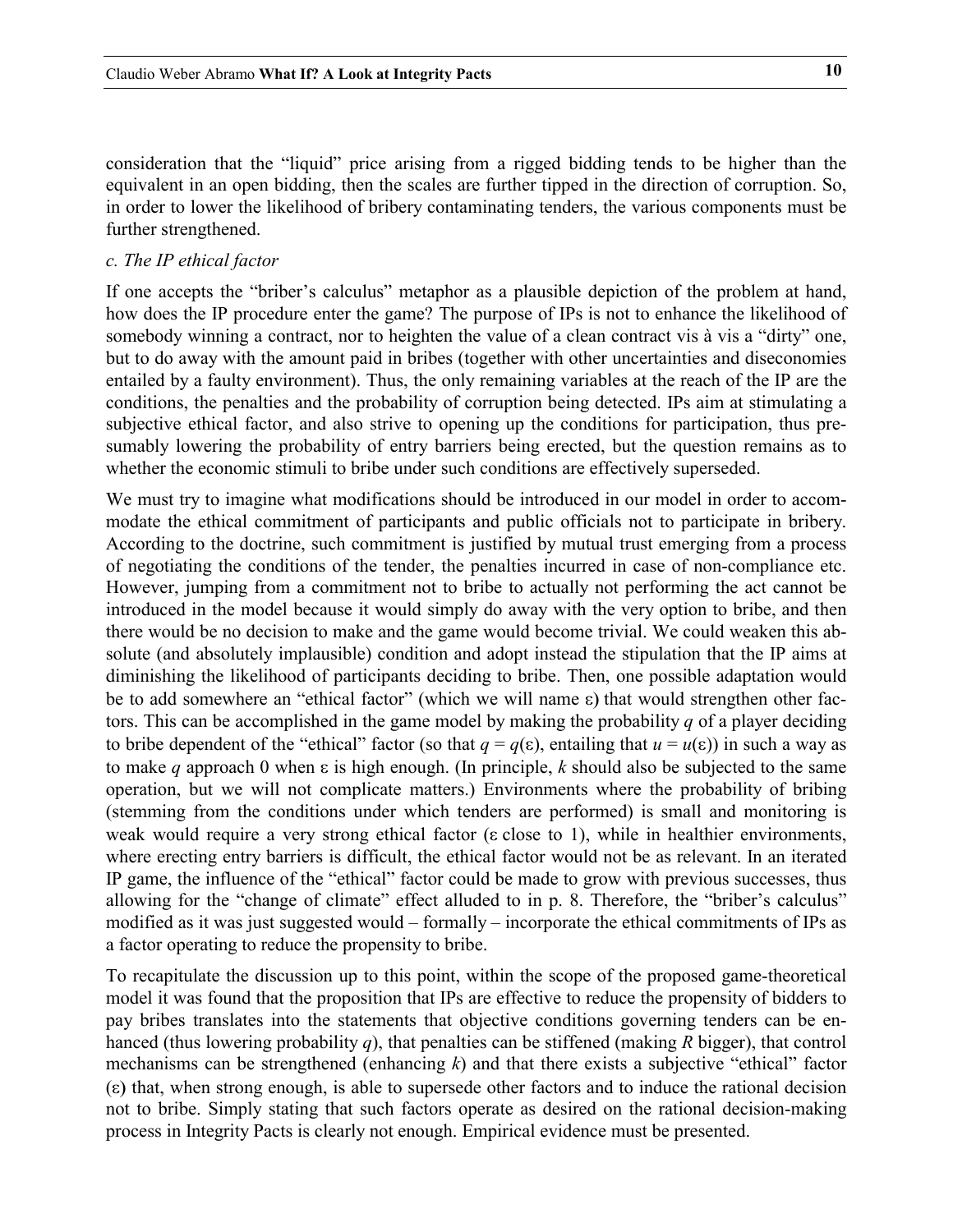#### <span id="page-10-0"></span>*d. The agent's decision tree*

Let us not forget the side of the public officials. They may also be construed as participating in a "bribee's calculus" game. It is easy to see that the decision tree for them is much simpler (already including an ethically-modified likelihood for the occurrence of bribing, which for simplicity we consider to be the same as previously). Given a tender, the meanings of the various elements are the same as in the former diagram, and so are the values, excepting for the penalty *Q*. The outcome for not taking bribes is symbolised as *T*. The best strategy for public officials is straightforward. If the system easily allows for entry barriers to be erected (and the hypothetical "ethical" factor is low), then the likelihood of his deciding to take bribes turns out to be high. And if they take bribes, then they benefit from the amount *B* of the bribe, incurring in the corresponding risk. If the risk is



low, then the propensity to participate in corruption is enhanced. Note that normally  $T = 0$ . Differently from firms, there are no material gains to be earned by public officials that do not take bribes. This is nothing more than the classical problem with the public sector: There are no direct material incentives for not abusing power. (A similar diagram appears in [Klitgaard 1991] Ch; 3, with the difference that a "moral penalty" is added to the material penalty *Q*. However, as there is no way to quantify moral penalties, Klitgaard's diagram is not a model but only a verbal metaphor, not amenable to analysis.)

For the agent, the expectation remains positive (the official is not caught and retains the bribe) till the control and enforcement factor reaches a certain level, regardless of the systemic vulnerability, and gets negative from that point on. The turning point depends on the ratio between the penalty and the bribe, in the same manner as previously discussed in relation with participants. Using the same reasoning we applied then (p. [8\)](#page-7-4), from this and from the observation that for the majority of officials penalties are usually stiff in comparison to the bribes taken, one concludes that the prevalence of corruption in some environments directly stems from lack of control and enforcement – in these environments, perforce the control probability is less than the "clean" threshold.

### *e. Questions to be answered*

The questions we are left with, and must compare with the odds we discussed in this section, are:

- Do IPs offer incentives for public officials not abusing power?
- Do IPs define stiffer penalties for firms and public officials? Recalling that, as argued above, penalties affect the decision about to bribe or not to bribe only insofar as the risk factor is high enough. So, the second question: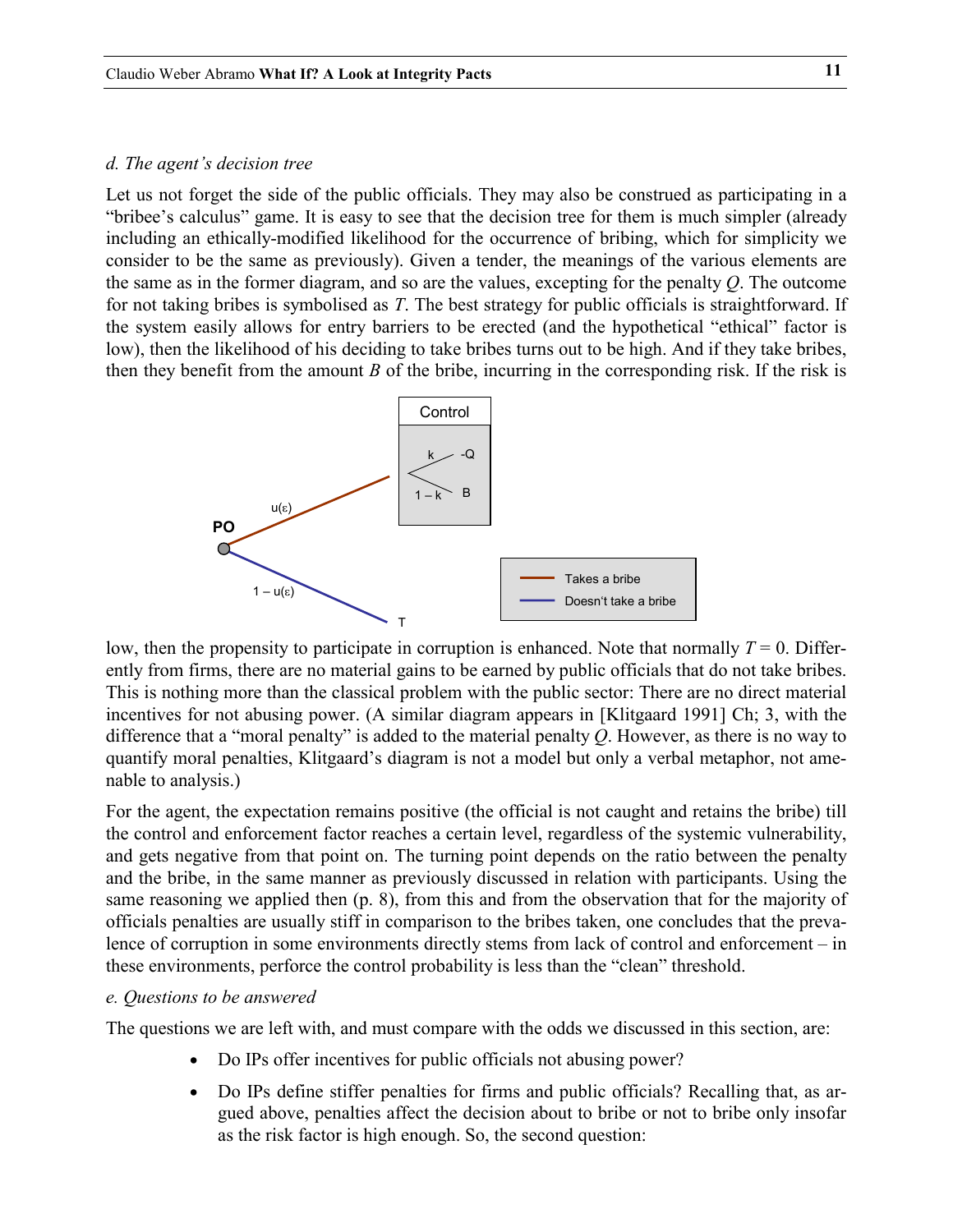- <span id="page-11-0"></span>- Do IPs heighten the probability of bribery being discovered? That is, do they establish better control mechanisms?
- Do IPs reduce the probability of bidders deciding to bribe and public officials deciding to take or extort bribes? This divides into asking whether they diminish the opportunities for entry barriers to be erected and whether ethical influences supersede others.

And, in general:

- $\bullet$ Do IPs contribute to get better results in procurement?
- $\bullet$ Do IPs contribute to perfecting the overall procurement environment?

We will examine those questions as we go. Such examination will address conceptual assumptions accompanying IPs as well as the empirical evidence available as to prevailing conditions and results. Before we proceed, it is worth mentioning that the importance attributed to the various components affecting bribery (the conditions under which the tender is held, the penalties, the efficiency of control mechanisms and the ethical factor) varies with IP practitioners. There are those, like the Colombian organization that is leader in the field, which heavily favour the subjective component symbolised by the ethical factor. And there are others, like the Ecuatorian, that primarily direct their attention to the conditions governing the tender.

# **2. Incentives not to take bribes**

The question about public officials being offered specific incentives not to abuse power in IPs can be straightforwardly answered in the negative. Although one practitioner states that in the IPs her organisation promotes the functionaries "agree on rewards and penalties" arising from discussions,<sup>12</sup> there is no mention to rewards in the actual IPs that was possible to consult.

This is not to say that subjective incentives to principals (as opposed to their agents) to adopt IPs are absent. On the contrary, becoming associated with the promotion of mechanisms that allegedly promote cleaner tenders is a political advantage, especially for senior and, notably, elected officials. As noted in p. [8,](#page-7-3) this is an important component of the strategy of promoting the IP methodology. It must be kept in mind, however, that such incentives have no objective relation to specific tenders. Principals are not the same thing as their agents. Moreover, as the political mores abundantly demonstrate, verbal self-identification with honest practices is not identical to actually practising what is preached.

Naturally, the practicability of defining positive incentives for not performing secret acts (taking bribes) is debatable. Be it as it may, the proper scope under which to discuss incentives to public functionaries is performance evaluation. We will not go into this, but only point out that evaluating the performance of public officials has to do with the whole administrative institutional framework, not being reasonable to expect that isolated offices would be able to apply special administrative regulations pertaining to their officials' wages, rewards and so forth. A different question is

<span id="page-11-1"></span><sup>12 [</sup>Ospina 2001] p. 9.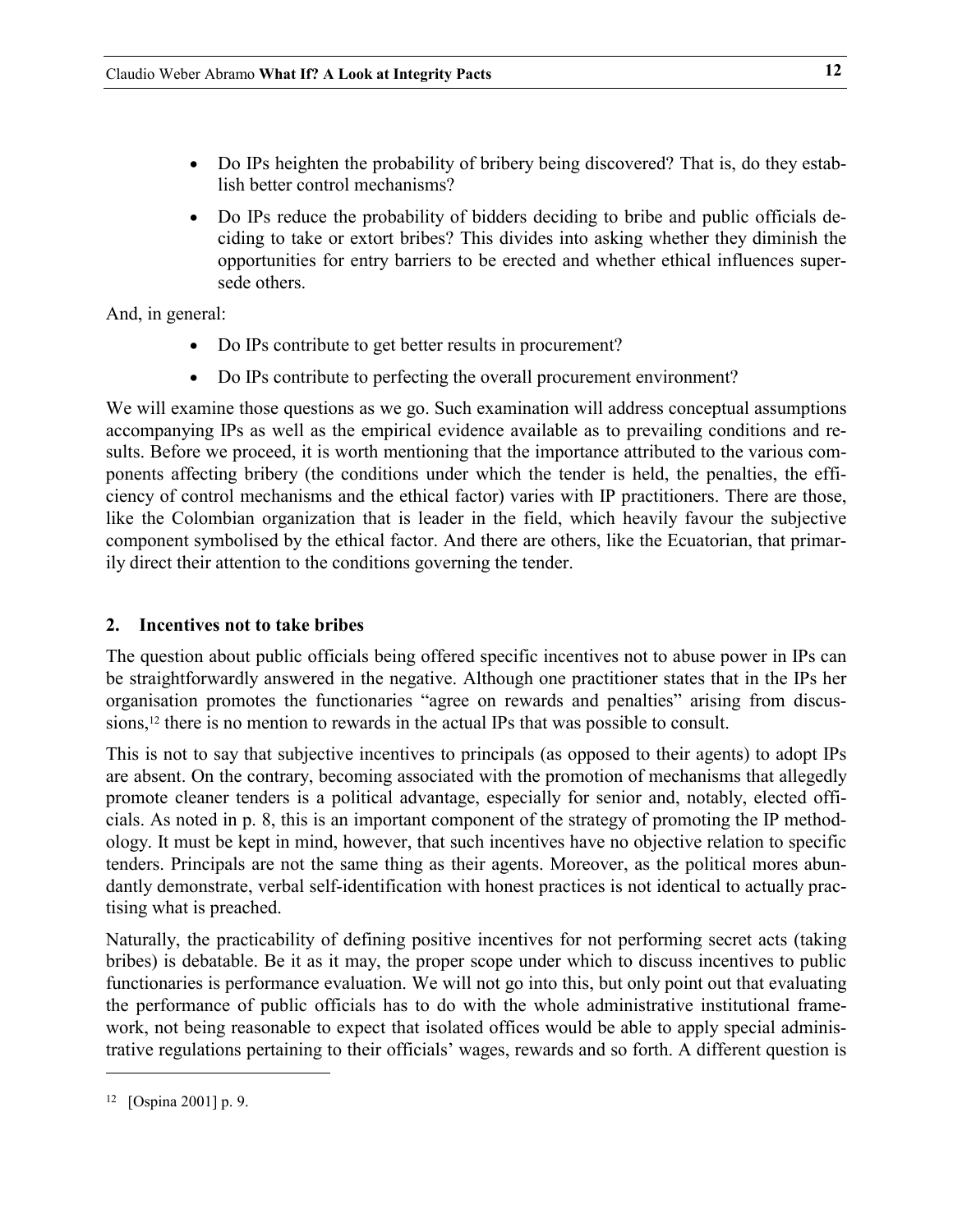<span id="page-12-0"></span>whether not abusing power gets subjective enhancement as a consequence of the IP "ethical" factor. This can only be answered by recourse to empirical data comparing IP-driven tenders with non-IP-governed procurement. As will be repeatedly seen in the sequel, the absence of empirical evidence stands in the way of reaching a conclusion.

# **3. The risks of bribing**

There are two components in the risk: The penalties incurred if one is caught bribing and the probability of somebody being caught bribing. We begin with

## *a. Penalties*

We recall that among the "Elements" of IPs there are the "core" requirements to include

- 2) An undertaking by the principal (the contracting State institution) that its functionaries will not take or extort bribes, with "appropriate disciplinary or criminal sanctions in case of violation".
- 9) "A pre-announced set of sanctions" for violators, "including (some or all):
	- o denial or loss of contract;
	- o forfeiture of the bid security and performance bond;
	- o liability for damages to the principal and the competing bidders; and
	- o debarment of the violator by the principal for an appropriate period of time [blacklisting]."

We also recall the contention reproduced in p. [5](#page-4-3) that

[...] the IP will establish contractual rights and obligations of all the parties to a governing contract and thus eliminate uncertainties as to the quality, applicability and enforcement of criminal and contractual legal provisions in a given country. This means that applying the IP concept can be done anywhere without the normally lengthy process of changing the local laws. [13](#page-12-1)

The statement is very strong. It says that IPs are binding no matter the legal environment they are exercised in ("anywhere"). Because the IP contract purportedly "eliminate uncertainties […] in a given country", it effectively says that the rights and duties expressed in the "Elements" would be enforceable irrespective of the law, "without the normally lengthy process of changing" it. It is also contended that "The concept of a contractual arrangement appeals to many governments as well as corporations acting globally"[.14](#page-12-2)

But how is it possible for an isolated State (or private, for that matter) organization to arbitrarily define "disciplinary and criminal sanctions" for violators? How can the signers of a private agreement define sanctions such as those listed under Element 9 if they are not defined by law? Public agents are usually subjected to regulations specifying rights, duties and punishments for breaching them. As for companies contracting with the State, it is true that not all country regulations define penalties if they participate in collusion, bribery etc. But in any case, how can a private agreement define punishments and penalties, including criminal, at will? All this might perhaps be possible in

<span id="page-12-1"></span><sup>&</sup>lt;sup>13</sup> Also found in [Wiehen 2000] p. 91 and other references by the same author. This formulation found its way into [WCD 2000], p. 249.

<span id="page-12-2"></span><sup>14 [</sup>Wiehen 2000] p. 92.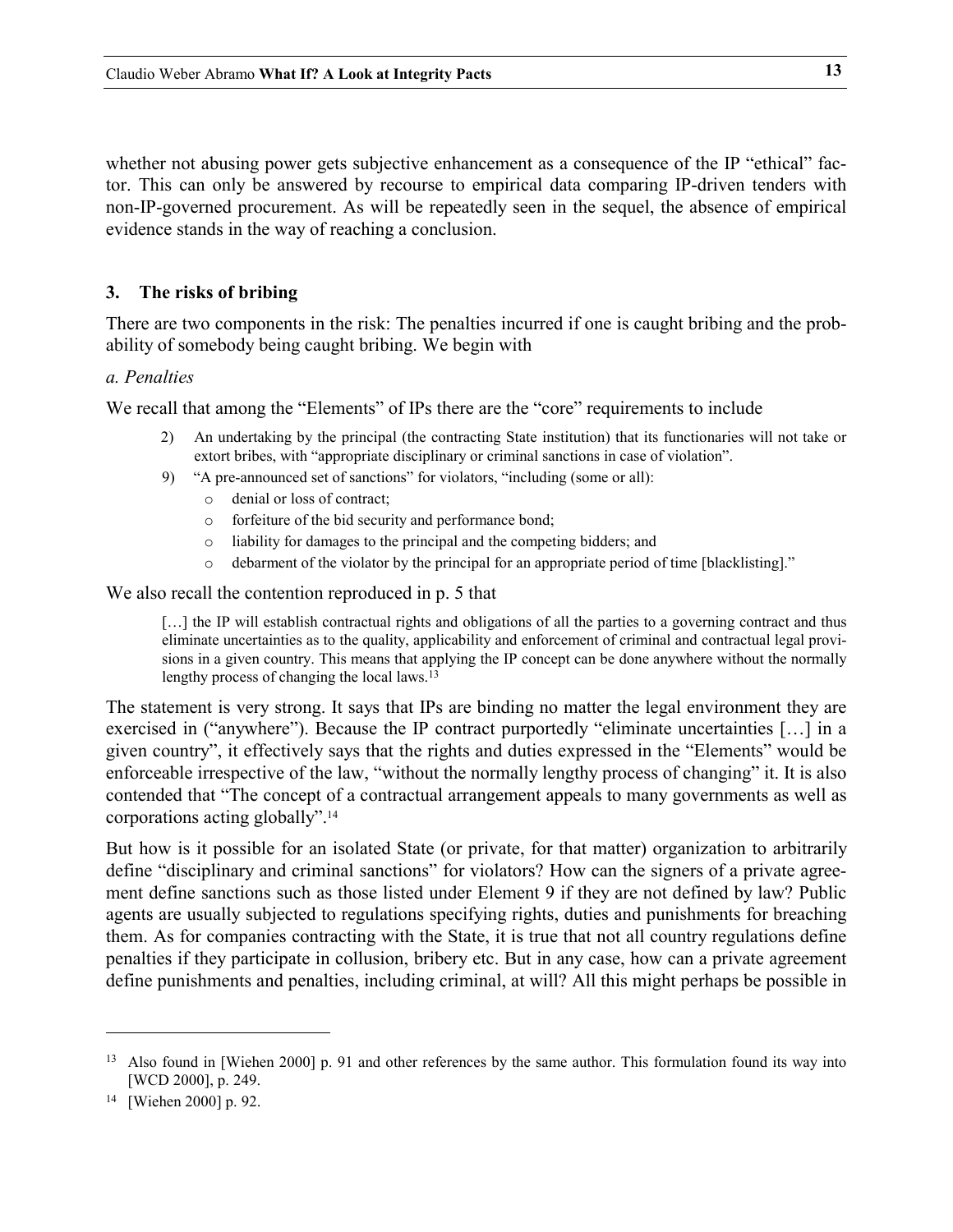environments where the rule of law is essentially absent (even then enforcement would be problematic), but certainly not "anywhere".

<span id="page-13-4"></span>Under a more understanding stance, it might be that by "appropriate disciplinary and criminal sanctions" it is meant sanctions provided for by law, to violations likewise defined by law.<sup>15</sup> As the same source somewhat contradictorily puts it, "In substance, these commitments are nothing other than an agreement to respect and apply the existing laws of [the country] and the other party's country of residence".[16](#page-13-1) Leaving aside the improbable willingness of any single participant to sign something binding it to all the other participants' countries' laws, even if the agreement is limited to existing laws there would be no reasonable grounds to maintain that enforcement would be attainable by "contractual rights and obligations". After all, due process (investigation, prosecution, defence etc.) is at least theoretically guaranteed in most legal systems. Under normal circumstances, either a complaint about corruption in a procurement process finds its way to administrative and/or criminal court or there would be no possibility of punishment. And so, the distance between enforceable and non-enforceable dispositions is explicit in a Mexican IP (although the absence of almost all other "core" Elements rises doubts about the arrangement being an IP at all): "The content of the [ethical declaration] do not juridically bind subscribers, since it is an ethical co[mm](#page-13-2)itment". 17

A third possibility is that IPs should define penalties in excess of the law, but not encroaching on it. These would be essentially limited to material compensation, but even then conditionally: If the firm is found guilty of bribery etc. in a court of law, then, and only then, it would have to pay compensation to the others by force of "contractual rights and obligations". Nevertheless, in [TI 2002b] a different view is presented. It is contended as an example that

[...] German practice is to treat a no-contest statement or an admission of guilt as equally persuasive [as a criminal conviction], and recently the practice is emerging of considering it as adequate evidence of a violation if "on the basis of the facts available there are no material doubts". [18](#page-13-3)

No information is given about what type of controversy the situation refers to, or the amounts involved. The premise operating in such reasoning is that the accused either did not contest the accusation or confessed to it. Transporting this to a public procurement situation is not totally outside the realm of possibility, but anchoring an entire enforcement mechanism on the likelihood of a firm suspected of bribery voluntarily confessing to it or even not denying the act, and thus subjecting itself to pay sizable amounts of money in compensation, stresses credibility. Not to mention that having paid a separate compensation might be construed as evidence of guilt in a court of law.

A fourth and last possibility, which essentially follows the line just commented, is that penalties are expected to be voluntarily self-applied. The Colombian "Compartel 1" IP, reproduced in [TI 2002b] pp. 70ff as model, states that a firm found guilty of corruption "pledges to refrain from participating in procurement […] for five years […]". Likewise, functionaries guilty of taking bribes

<span id="page-13-0"></span><sup>15</sup> But see p. 36.

<span id="page-13-1"></span><sup>16 [</sup>Wiehen 1999] p. 28.

<span id="page-13-2"></span><sup>17</sup> http://www.shcp.gob.mx/estruct/ahisa/ahisa\_5.pdf p. 39.

<span id="page-13-3"></span><sup>18 [</sup>TI 2002] p. 9. No source is given to the quotation.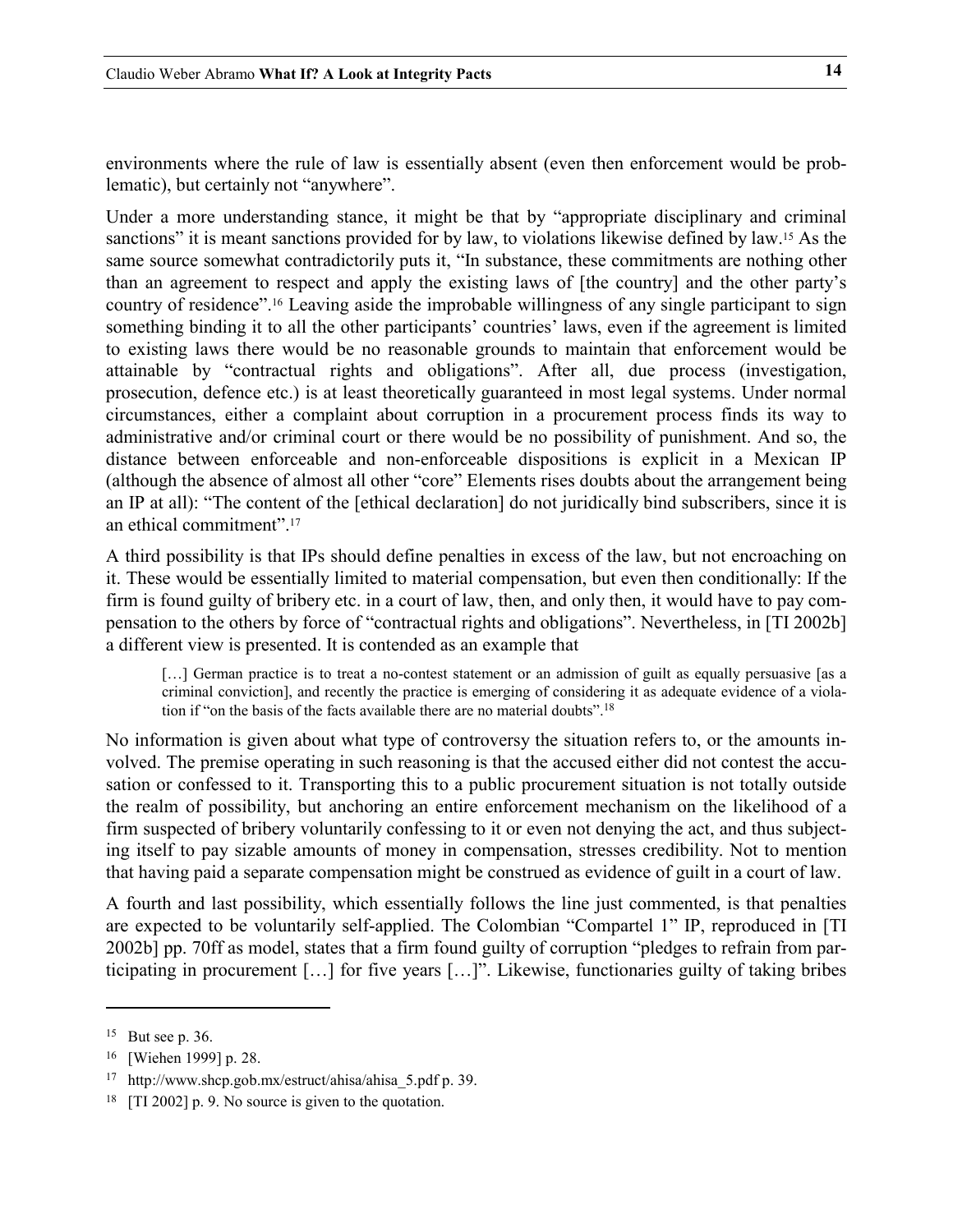"commit to declare themselves non-qualified to work in any public or private telecommunication entity for five years [...]".<sup>19</sup> Thus, it was expected that such promises would be honoured because the culprits, having been found guilty of criminal acts capitulated in an ethical commitment, nevertheless would remain voluntarily bound by the very same ethical commitment.

We must examine the particular role played by requiring that participants and public officials sign a pledge not to become involved in bribery and generally follow the IP methodology as to its legality and enforceability. If the State establishes by law a set of rules, then it is not clear why it would be necessary for people to affirm in writing that they will follow such rules. The enforcement power of the State and the obligatory knowledge of the law by participants (alleging ignorance of the law in order to avoid the consequences of breaching it is not acceptable in any legal system, even less when it comes to transactions with the State) would not change if the oath were not required. Nevertheless, the rules are no less enforceable because of the pledge, and there might be a subjective advantage in including such a requirement in the agreement.

The situation is not as straightforward when the requirement to adhere to IP mechanisms is included informally in an environment, but is not provided for in the regulations. In a reasonably developed legal environment, such a requirement would be at least subjected to controversy.

The contention that IPs are applicable to each and every legal environment might be discussed under another angle: Whether or not it makes sense, from the point of view of IP proponents, to require that every interested firm signs IPs in order to become able to participate in tenders. IP literature presents the matter as an open question:

<span id="page-14-4"></span>[...] experience up to now did not demonstrate whether it is better to make the signing mandatory from the start or whether it is better to negotiate the IP with the competitors until agreement is reached on a pact that then will be signed by everybody. [20,](#page-14-1)[21](#page-14-2)

In most reasonably developed legal environments, it is very difficult to imagine that a requirement to sign something that is not required by law, stipulating conditions likewise not necessarily contemplated by the law, would be enforceable. In fact, the requirement would hardly be legal and attempts to prohibit the participation of non-signatories would be open to challenge. According to [TI 2002a], this happened in Milan, Italy, where a number of firms went to court against one or more IPs. The cases were pending ruling at the time of this writing. In a Mexican situation, it is explicitly stated that "Subscribing the unilateral statement of integrity is a voluntary act from participants and the absence of such document is not sufficient reason to disqualify any registered participant". [22](#page-14-3)

<span id="page-14-0"></span><sup>19 [</sup>TI 2002b] p. 72.

<span id="page-14-1"></span> $20$  [TI 2002b] p. 6.

<span id="page-14-2"></span><sup>&</sup>lt;sup>21</sup> [Ospina 2001] p. 28 advocates that on being mandatory, "the integrity pact would turn into just one additional formal requirement that must be signed […] along with all the other forms needing to be signed for a firm's eligibility to participate in the bidding or competition". This source consistently stresses the participatory and voluntary character of the IP as its main capital, and likewise her organization includes self-perfectioning as one of its strategic aims. See www.transparenciacolombia.org.co/formacion\_cambio/1formacion\_ca\_cu\_vol.htm. Nevertheless, see below the participation of this same organization in efforts to make IPs mandatory.

<span id="page-14-3"></span><sup>22</sup> www.shcp.gob.mx/estruct/ahisa/ahisa\_5.pdf p. 39.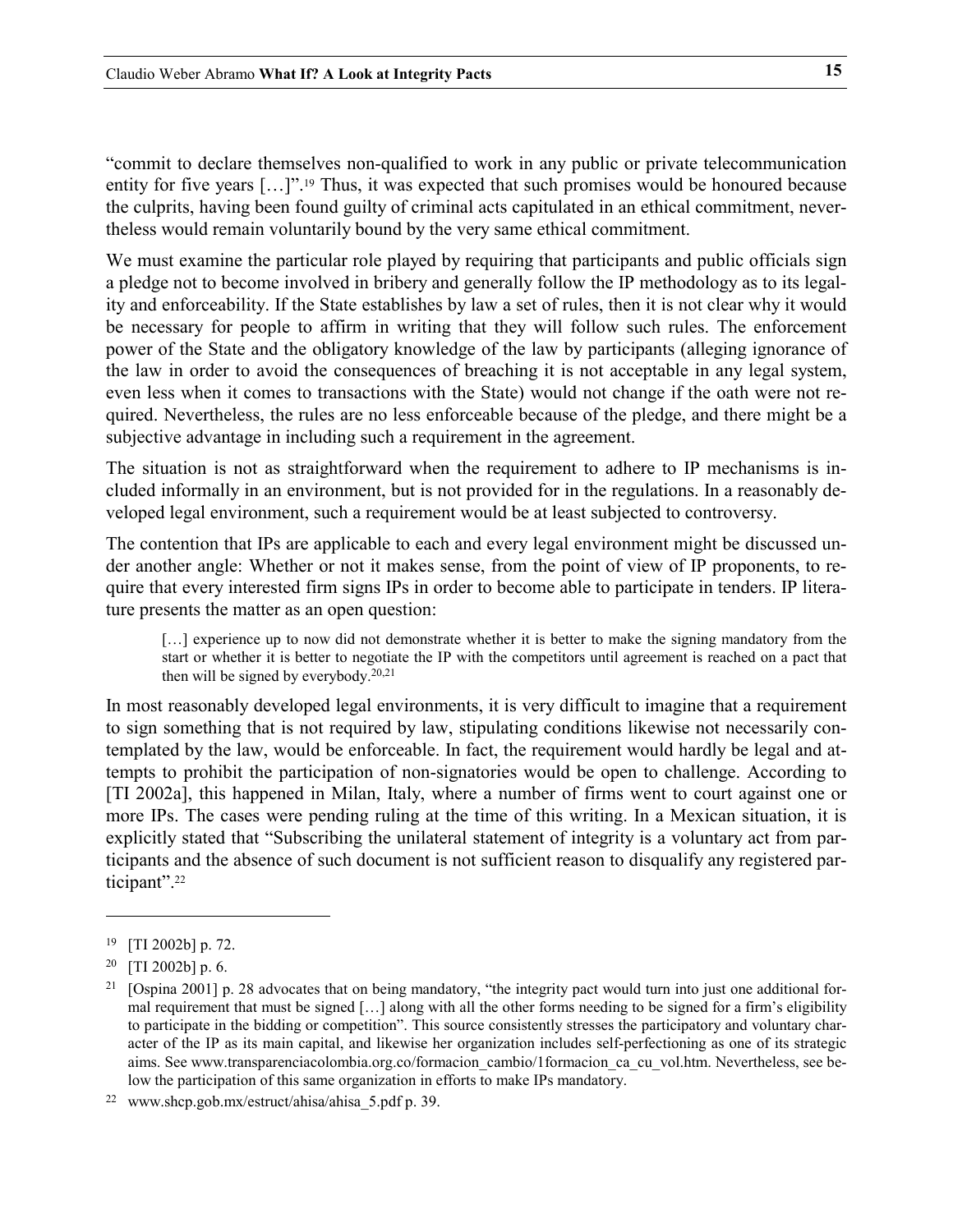$\ddot{ }$ 

The fact that the doubts expressed above are not born from mere abstract speculation is demonstrated by an interchange between a non-identified interested party and an official of the Colombian Ministry of Communications around the contract stemming from an IP-governed auction<sup>23</sup> for the concession of licensing for Personal Communication Services in that country. It is worth quoting the exchange at length. [24](#page-15-1)

**Interested party**: The document titled "Integrity Pact", which the concession-holders are required<sup>25</sup> to sign, describes conducts typified in the Penal Code […] and [consists in] an arbitration pact in whose formation and operation, as well as in the procedures to be performed before them, there is the intervention of parties not part [of the auction/contract], with the faculty of imposing pecuniary penalties […] and ordering the contract's termination. [However], as that faculty [belongs to the State], and the State is not permitted to renounce to its exercise, it cannot be subjected to arbitration. [In view of this], recourse is made to the subterfuge […] of stating that the contract was terminated by mutual consent. **Questions**: 1) Can the State, without violating […] the Constitution, require that a pact is signed not to violate the Penal Code? 2) The violation of penal norms is not amenable to transaction, and therefore the arbitration pact cannot refer to them. Thus, can Arbiters address matters defined by the Penal Code or exercise prerogatives that belong to the State? Can Arbiters declare that someone incurred in cause for dis-habilitation?

**Official**: 1) [...] The Pact does not consist in the agreement you state, but in a pledge where the commitment to morality is reiterated […] and, in case of non-compliance, a monetary sanction applicable once the preestablished procedure has been followed, which is independent of the State's proceedings […] following a violation of the laws. […] In case of violation of legal duties, there is a pre-defined pecuniary sanction that in no way precludes the exercise of [other legal procedures]. Can Arbiters declare that someone incurred in cause for dis-habilitation? [No]. The disposition generates obligations that, in case of non-compliance, allow for the corresponding responsibilities and indemnities. That is, the proponent penalised by the Arbiters can validly participate in a procurement or contest sponsored by the Communications Ministry […].

This was a consultation answered by an administrative functionary. One can imagine what would happen in the legal arena in a concrete case. It is to be noted that, according to the understanding of the official quoted, the "highly desirable" condition of blacklisting would not be applicable[.26](#page-15-3) Moreover, from this one surmises that the whole "core" element of special penalties an IP should define are not enforceable in that country under the private agreement of an IP. Indeed, if the functionary's interpretation was not mistaken, it follows that, according to the definition of IP "core" elements, the Colombian IP in question can be called an Integrity Pact by a hair's breath, and only because it includes a pecuniary penalty payable to the other participants.

<span id="page-15-0"></span><sup>&</sup>lt;sup>23</sup> One single proponent (who got the concession) participated in this auction.. According to the auction's announcement (www.pcs.gov.co/docs/Pliego de Condiciones.doc), the IP was to be monitored by the organization Transparencia por Colombia under the provision of Law 555/2000, Art. 5, paragraph – however, soon after the provision was judged unconstitutional.

<span id="page-15-1"></span><sup>&</sup>lt;sup>24</sup> www.pcs.gov.co/docs/preguntas respuestas/respuestas\_proponente.pdf. Access to this file was discontinued soon after it was fetched.

<span id="page-15-2"></span><sup>&</sup>lt;sup>25</sup> Required, not invited. The reference is to the document found at www.pcs.gov.co/docs/adenda5/Anexo\_2\_Pacto\_de\_Integridad\_con\_cambios\_adenda\_5.pdf.

<span id="page-15-3"></span> $26$  Blacklisting ruled by arbiters was included in prior drafts of this tender, but eliminated. See Ibid., p. 6. The same document provided for blacklisting by the principal (p. 7), but from the exchange just quoted it is to be surmised that it would not be enforceable for lack of legal footing.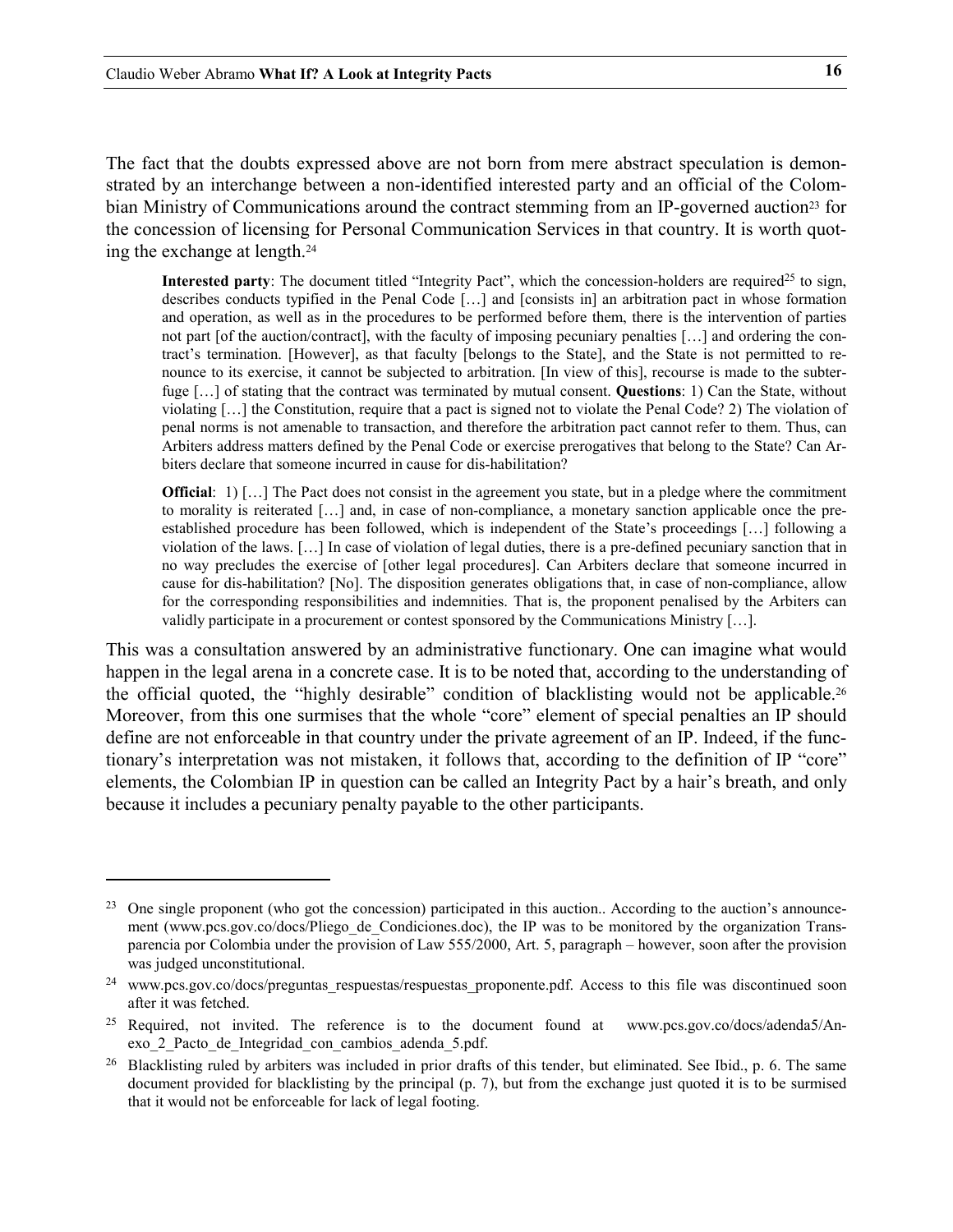<span id="page-16-0"></span>It so happens that the Colombian regulations pertaining to procurement (Law 80/1993) do not even address bribery nor do they define any penalties applicable to corruptors. The only possible consequence for firms would be the cancellation of the contract, provided that it was celebrated "with abuse or deviation of power" from some public official,<sup>27</sup> which, of course, must be proved. The reasons a public office can unilaterally claim to terminate an ongoing contract (Art. 17) do not include corruption. Public officials are subjected to penalties for "abuse or deviation of authority", stemming from Title XV of the Colombian Penal Code. The Ecuatorian law is even more permissive.[28](#page-16-2) There is no mention to corruption and suppliers suffer no penalties. Unilateral termination of the contract under the initiative of the principal can only happen (Art. 104) for bureaucraticoperational reasons. The Mexican general law on procurement (Title 6, Art. 60) does mention culpable behaviour from firms, which are subjected to fines and blacklisting (but, curiously, not cancellation of the contract). The same with that country's public works law (Title 7, Art. 78).

We conclude that IPs very fractionally, if at all, stiffen the penalties payable by participants in corrupted schemes, but, as one would expect, such added penalties are only applicable if and when the party is found guilty in a court of law. It is hardly plausible, although not altogether impossible, that firms would agree to pay separate compensation otherwise.

# *c. Control mechanisms and enforcement*

The risk of indulging in bribery depends on the size of the penalties and the probability of being caught. When such probability is very low, the risk approaches zero. We need to query whether IPs enhance that probability. This depends on the presence of monitoring mechanisms. Opening up the process for public discussion is an important component of IPs, and likewise getting promises from public officials that rules will be followed, and both can be interpreted as parts of control. Otherwise, IPs are not required to establish special monitoring mechanisms, although the "Elements" specify the need for

4) An undertaking by all bidders that they will "disclose all payments made in connection with the contract in question [it is to be imagined that the intended reference here is not to only to the contract, but to the entire procurement process] to anybody".

Disclosure of names is "core", disclosure of payments is optional. Participants in IPs are not required to report suspicions of corrupt practices,<sup>29</sup> although one practitioner states that "Because of the integrity pact's ethics-related and voluntary nature, the key to following through on it is to stipulate in the text of the pact all signatories' obligation to report any irregular process-related act of which they become aware".[30](#page-16-4) Thus, the Colombian "Compartel 1" IP mentioned previously did define reporting of suspicions as a condition for interested parties to participate. It is not informed whether it happened. Other IPs reproduced in [TI 2002b] and surveyed elsewhere do not seem to include a requirement to report suspicions of bribery. There is, however, provision for monitoring

<span id="page-16-1"></span><sup>27</sup> Law 80/1993, Art. 44, item 3.

<span id="page-16-2"></span><sup>28</sup> Law 272/2001.

<span id="page-16-3"></span> $29$  Pointing this out should not to be understood as holding that such a requirement would in any way enhance the likelihood that reporting would happen.

<span id="page-16-4"></span><sup>30 [</sup>Ospina 2001] p. 30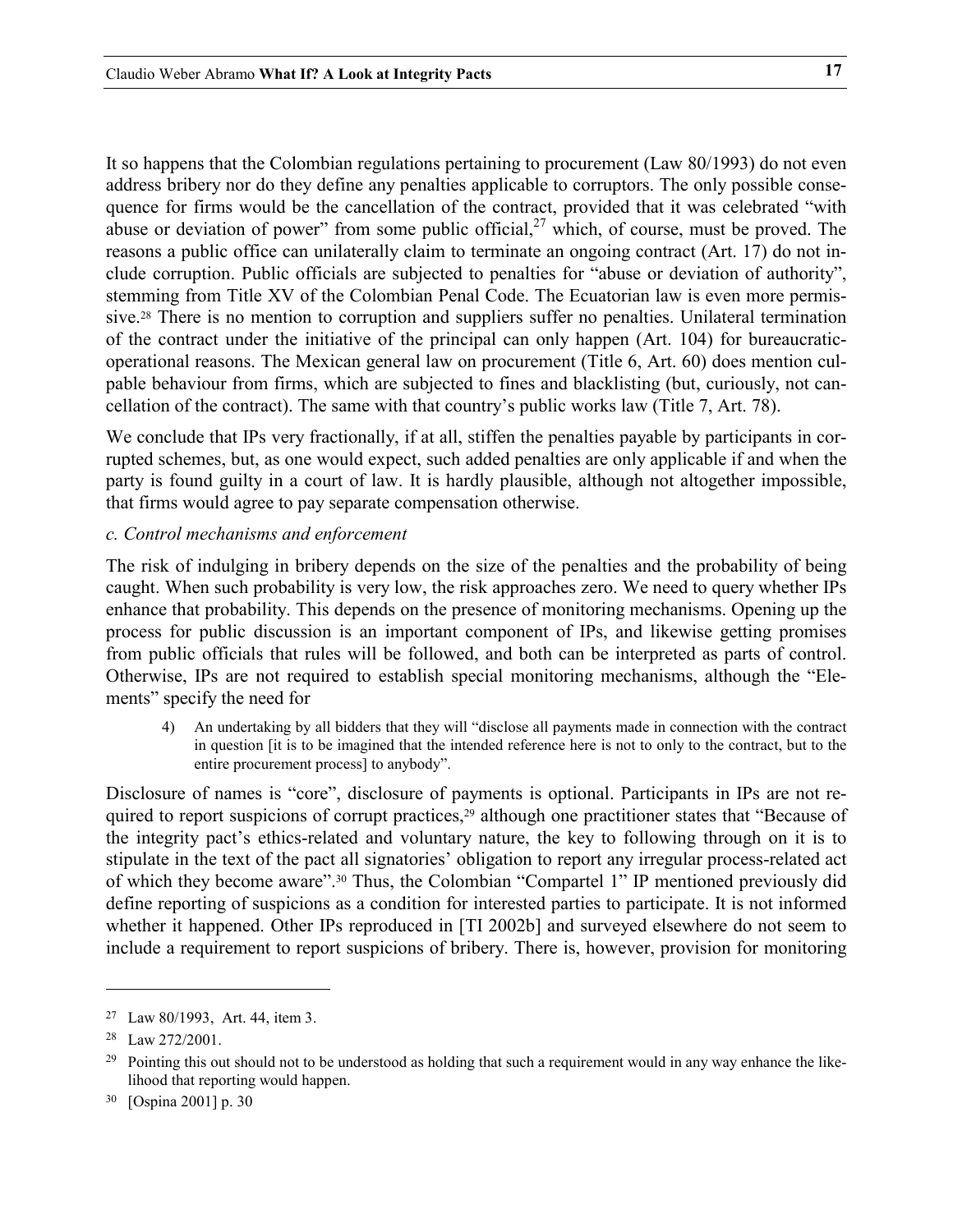and supervision, in which it is declared that these "should be specified and in particular those for dealing with dangers, suspicions or actual instances of corrupt practices should be clearly defined", so that implicitly it is expected that suspicions are to be reported. The very existence of a monitoring procedure is necessarily reported in the IP proceedings: "The ultimate result of such monitoring and supervision should be a statement at the end of the process that the procedure was clean and did not lead to any incidents related to possible corruption, or  $-$  if this was not the case  $-$  what incidents occurred, how these were dealt with, and what the outcome was in the various cases"[.31](#page-17-0)

<span id="page-17-5"></span>The available documentation does not inform about isolated or aggregated data on such reporting, although a text commenting on the application of IPs in Colombia by the organization that promotes the methodology in that country points out that "it seems that there are conditions that inhibit the participants to use the scenario created by the Pact to report doubts about the behaviour of other participants. In general, they are more willing to point out the risks of corruption before the adjudication [of the contract] than after".<sup>32</sup> This seems to be the same situation whereby "several high-tech firms [...] have an agreement [!] about not providing information on each other for fear that this could harm their access to the market";<sup>[33](#page-17-2)</sup> and, again: "Most of those [participants in IPs] interviewed [in Colombia] said they would not denounce a competitor because it would hurt their commercial relations.["34](#page-17-3)

As for the public official's side, the "Elements" posit

2) An undertaking by the principal (the contracting State institution) that its functionaries will not take or extort bribes, with "appropriate disciplinary or criminal sanctions in case of violation".

But how can a responsible person (the head of the State office in question) sign anything on behalf of third parties (the officials belonging to that office) stating that these will not take or extort bribes?[35](#page-17-4) Imagining that somebody would be as adventurous as to sign such a pledge, in the event of somebody being caught red-handed, whom will suffer the sanctions provided by the IP: The functionary, who did not sign anything, or the office head, who pledged wrongly? Furthermore, as the IP intends to encompass the whole duration of the contract, any public official or private subcontractor involved in following up the object's execution would become subsumed. In a big project, this can involve hundreds of persons. Pledging that third parties will not act according to any given set of criteria is so clearly devoid of practical consequences that one wonders whether the requirement (which, being a "core" element, is mandatory for the accord to constitute an IP) is meant to be only symbolic.

A matter connected to enforceability is the use of arbitration in lieu of formal mechanisms to resolve matters arising from public procurement. The possibility of using private arbitration to solve disputes arising from public procurement (or, in general, any public matter) varies according to the

<span id="page-17-0"></span> $31$  [TI 2002b] p. 7.

<span id="page-17-1"></span><sup>32</sup> www.transparenciacolombia.org.co/formacion\_cambio/contruccion\_cultura/2ncontrata\_pub\_trans.htm.

<span id="page-17-2"></span><sup>33 [</sup>TI 2002b], p. 137.

<span id="page-17-3"></span><sup>34 [</sup>Holsen et. al.2002], p. 8.

<span id="page-17-4"></span><sup>&</sup>lt;sup>35</sup> Although the IPs (Colombian and Ecuatorian) about which it was possible to obtain information, all functionaries directly involved sign the pledge, and not only the highest authority.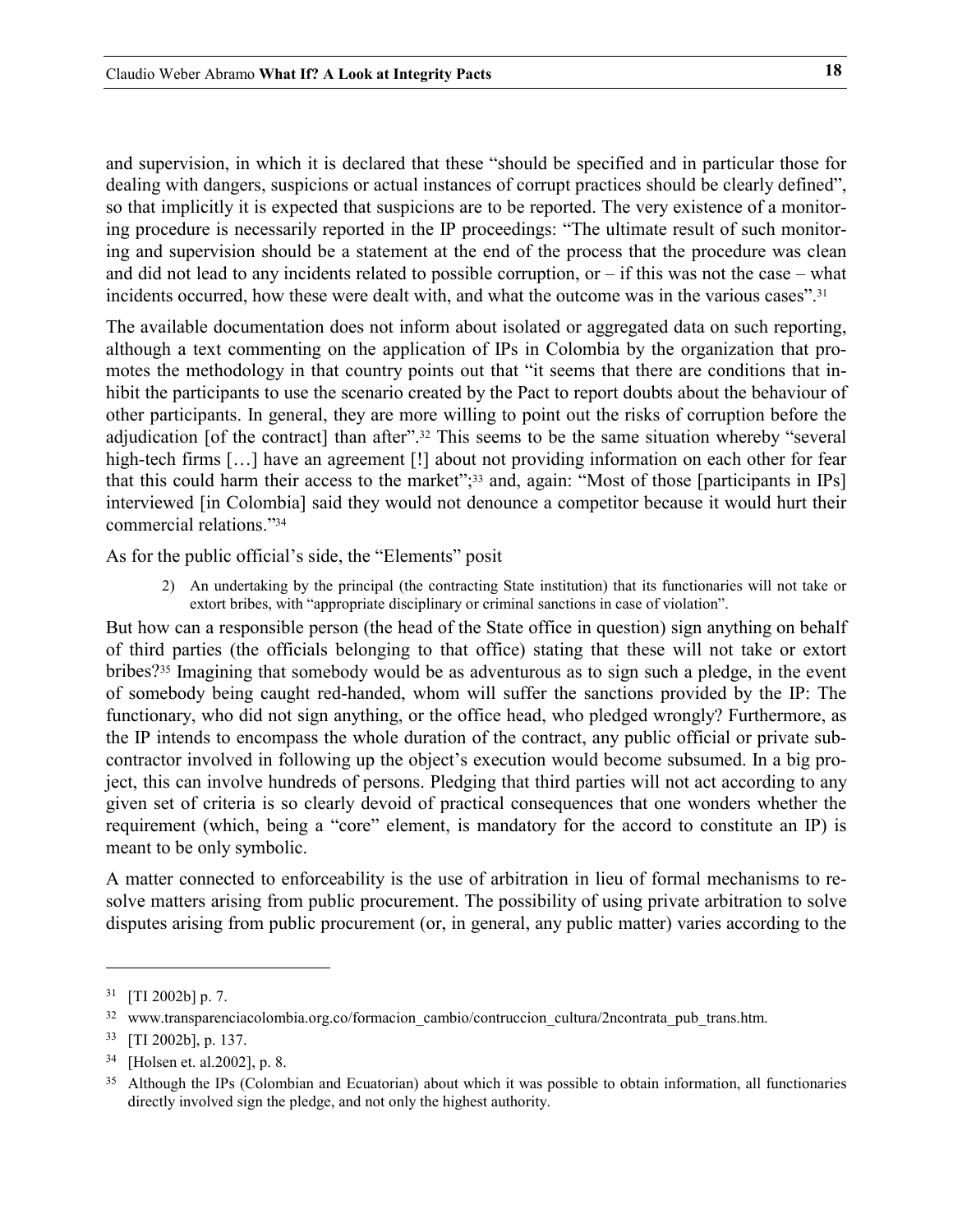environment. One of the reasons often mentioned to use arbitration is to circumvent the slowness of Justice. Another is avoiding Judiciary corruption. But why is it taken for granted that private arbitration, especially if institutionalised in a mined field as public procurement, is freer from corruption? There is no reason to believe that the pressures operating upon private arbitration are any different than those operating upon the Judiciary. As for the more rapid resolution of conflicts arbitration is assumed to provide, it must be balanced by the possibility of private parties deciding contrary to the public interest. In fact, there are countries where recourse to private arbitration is not allowed to resolve matters involving the public interest in general.36

We can ask the question about control mechanisms from a different, more direct, perspective. Assessing the probability we are examining is in fact an empirical question, which can only be answered by recourse to empirical data. Namely, how many IP-governed processes were shown to be corrupted, and how the statistics compare with non-IP-governed tenders? In Colombia, the organization responsible for conducting IPs reports that 51 tenders were subsumed to IPs between 1999 and 2000. Of these, it is informed that the sponsoring organization withdrew from 11. In all cases, the reasons for withdrawal were connected to disagreements about the conditions surrounding the procedures, although no specifics are provided.[37](#page-18-0) No data is given on whether or not allegations of corruption came up during the remaining 40 instances.<sup>[38](#page-18-1)</sup>

Our quest for empirical data is of course a tongue-in-cheek question. There are no reliable data on corrupted ordinary procurement (a common observation is that corrupted tenders seldom reach the light of day, let alone the Judiciary), and the literature on IPs does not point to one single instantiation of an IP that turned out to be corrupted. Of course, we reject as unjustified a contention along the lines that, since no allegations were voiced, then *ipso facto* IPs are impervious to corruption. Since there is no empirical evidence available to assess a hypothetical enhanced likelihood of being caught when bribing within an IP in comparison to the probability of bribing being discovered in ordinary procurement, one is forced to adopt the neutral stance of assuming that they are the same. As it was observed elsewhere, "[…] those with whom the problem was discussed recognize that the lack of incentives for, and protection of, 'whistleblowers' as a deficiency in the system which, in the medium-term, could erode the effectiveness of the Integrity Pact".<sup>[39](#page-18-2)</sup>

Together with part a) above, relative to penalties, we conclude that the risk of bribing in IPgoverned tenders is only very fractionally enhanced, if at all.

<sup>36</sup> As, for instance, is the case of Brazil. Law 9307/96, Art. 1, defines arbitration as exclusively applicable to resolve disputes involving disposable patrimonial rights. In Colombia, arbitration is regulated by Decree 2279/1989, modified and complemented by other legal dispositions. Art. 1 states that arbitration applies to "controversies susceptible to transaction arising between persons able to compromise". Matters concerning public contracts seem not to be transactionable. In contrast, the Ecuatorian procurement law (272/2001, Art. 108) explicitly admits arbitration to resolve controversies.

<span id="page-18-0"></span><sup>37 [</sup>Ospina 2001].

<span id="page-18-1"></span><sup>&</sup>lt;sup>38</sup> Effectively monitoring 51 procurement processes, some of them major, in the space of about one year, is an impressive accomplishment. During the three following years, the organization monitored nine more tenders.

<span id="page-18-2"></span><sup>39 [</sup>Holsen et. al. 2002], p. 8.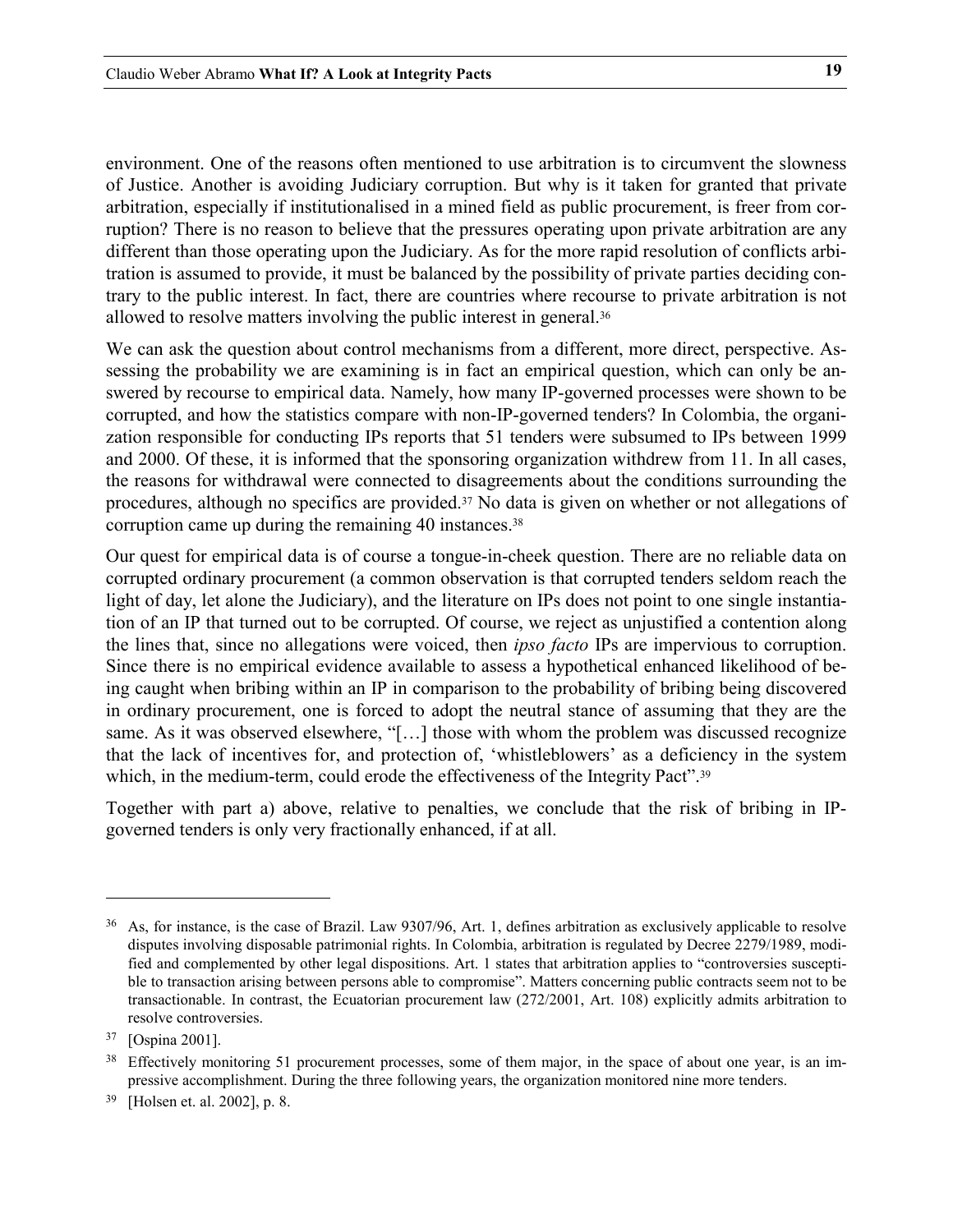### <span id="page-19-0"></span>**4. The propensity to bribe**

As we saw in Section 1, an important component in the decision to win a contract with bribery is the environment's vulnerability, translated as the likelihood that the conditions are manipulated to favour one participant over others. Given the heavy weight the IP methodology attributes to ethical influences in the decision-making process, we incorporated into this factor the hypothetical counter-weight of an "ethical" component. As before, we will examine those elements in turn.

### *a. Objective conditions*

The ability of manipulating the conditions governing tenders corresponds to the most important element inducing the likelihood of a bribe being offered or extorted. Consequently, IPs that do not address the conditions renounce to interfere with the most crucial component.

Some NGOs that promote IPs intend to provide a localised environment where participants are able to discuss the terms under which the process will be conducted. In principle, such terms would include from the conditions to participate (capital, liabilities, "prior experience" etc.), to the object's definition, the criteria to define the winner and the terms of the contract. The relevance of the matter justifies quoting in length the views of the leader organization in the IP field:

[...] the component that most contribute to impress transparency to public inversions and to generate trust among participants is carefully and equitably formulating the rules of the game and amply publicising them prior to the tender. It is consensual among both participants and public officials that it is in that phase that most frequently elements to direct the outcome are included. In order [for the NGO] to get protection against that it is necessary to maximally publicise the terms of the tender and of the ensuing contract, in such a way as, still as drafts, making them known and subjected to comments and criticism by experts, beneficiaries and interested parties. Their observations are the best guarantee as to the suggested process' equitability, efficiency and transparency, since the debate and the tensions between different interests that necessarily arise are the only possibility of earning confidence, arriving at an adequate point of equilibrium.<sup>[40](#page-19-1)</sup>

Although the stress is on trust and confidence earned by reaching consensus, rather than on the conditions themselves, the recognition as to the primary relevance of the latter, and as to the fact that participants are good judges of fairness, are clearly stated. Trust, being a subjective state of individuals, can only be directly ascertainable by asking the persons involved whether or not it developed. Indirectly, trust in a process can be partly evaluated by measuring the frequency of participation of the subjects in repeated instantiations of the process – although for many participants in public markets, this is not really an option: Either they participate or change their line of business. However, due to the relatively small number of IPs that were applied, and due to the diverse fields involved, such statistics, even if collected, would not allow for significant conclusions.

The question about whether IPs lead to better competitive conditions can be answered by thorough examination of the conditions actual IPs impose and comparing them with the "normal", non-IP conditions prevailing in the market. But if information on this is collected, it is not available. Examining which conditions were discussed was only possible in two cases from Ecuador<sup>41</sup> and in one case found in a principal's website in Colombia. In fact, one of the most surprising lacunae in

<span id="page-19-1"></span><sup>40 [</sup>TI-COL 2000] p. 46.

<span id="page-19-2"></span><sup>41</sup> See e.g. [CLD 2003].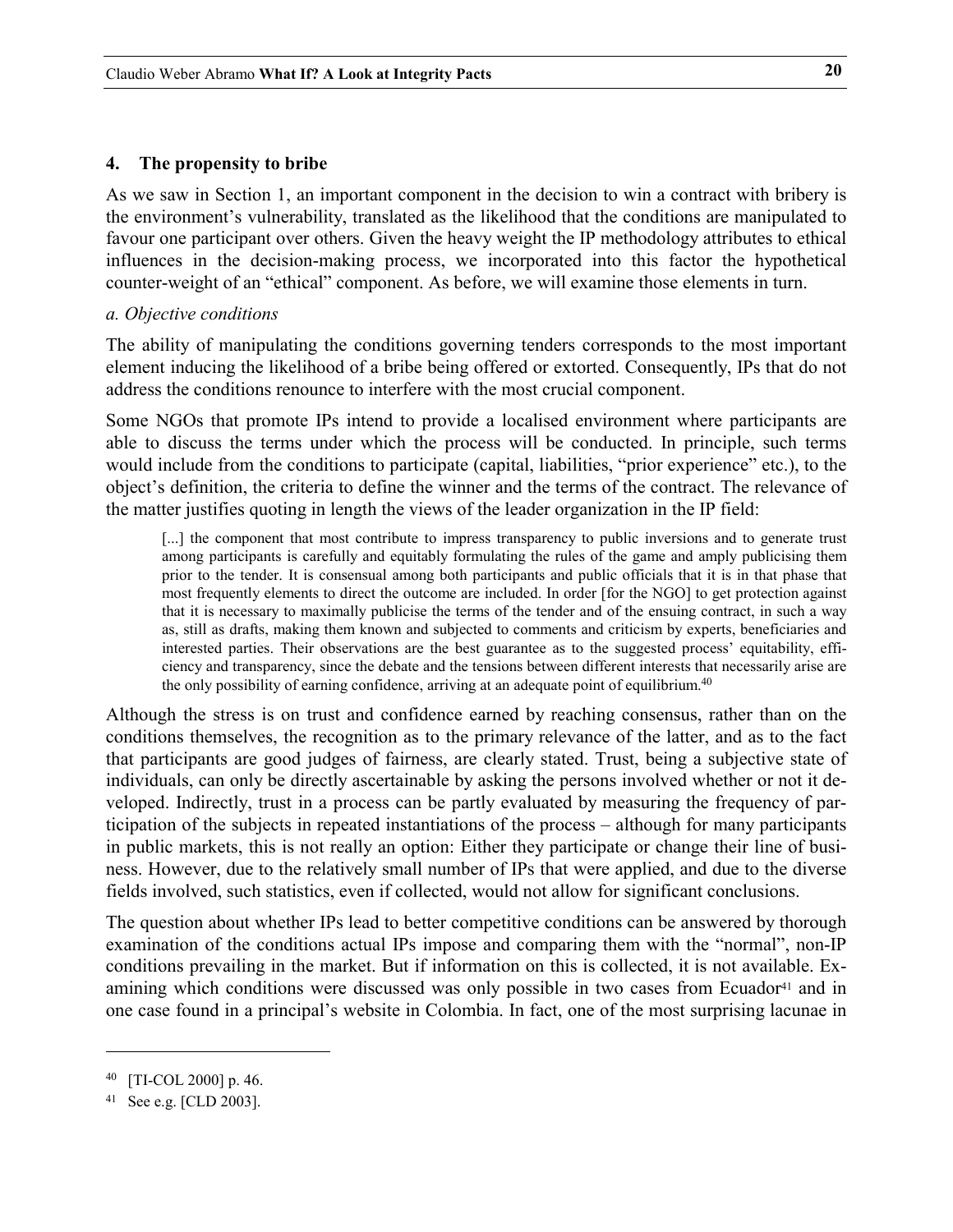<span id="page-20-0"></span>IP literature refers to the actual conditions governing tenders. Although striving for fairness is the pivotal centre of the whole methodology, the absence of discussions on how to identify unfairness in order to (try to) neutralise it is striking.

To sum up, there is no reason to suppose that IPs do not favourably affect conditions governing tenders, diminishing the opportunities for entry barriers to be artificially erected. The process of discussing conditions should in principle help to identify and avoid artificial entry barriers, although the lack of analytical information on IPs stands in the way of affirming it with sufficient conviction.

### *b. Subjective conditions*

From the point of view of formal justification, the weaker component of IPs is its stronger claim, the "ethical" factor. It is weak because a public tender is an event governed by economic considerations, and non-economic subjective inclinations do not have a place in economic rationality. According to an orthodox perspective, the "ethical" factor we introduced in the equation has no actual role in the decision-making process. However, just leaving matters at that would not do in the present circumstances, because the IP methodology is based on the assumption that there is a place for ethics in economic decision-making, and if economic modelling is unable to incorporate it, so much the worst for economic modelling. Additionally, simply sweeping aside ethical influences would be unfair to the effort IP practitioners apply to further the device.

Asking whether ethical considerations apply to economic decision-making is, at bottom, an empirical question. As it happens, indirect partial evidence that exposure to ethical discussions produce effects under some circumstances do exist. Thus, [James and Cohen 2003] reports on an experiment conducted among economics students which indicated that those that attended an ethics module tended to collaborate more often in the prisoner's dilemma game than those that did not attend the module.[42](#page-20-1) However, not only the prisoner's dilemma is fundamentally dissimilar to the briber's calculus[43](#page-20-2) but also an actual tender is not a classroom exercise. Evidence concerning IPgoverned procurement must be sought in actual IP-governed procurement events, controlling for variables that must also be assessed in non-IP-governed procurement.

Then, are ethical commitments strong enough to outweigh the stimuli for bribery operating in procurement? An IP introduces, or tries to introduce, environmental stimuli intended to make tenders more transparent and inclusive, in order to tranquillise participants that they will not be subjected to unfair surprises. Thus, part of the "defensive" stimuli to bribe is presumably diminished. This would go a long way, provided that the objectives of participating in tenders were limited to taking part of fair play competition. However, this is not so. The central justification for a firm to participate in a tender is actually winning the contract, and this furnishes aggressive stimuli to bribe and collude. The monetary benefits of bribery also furnish similarly aggressive stimuli for public officials to accept offers or to extort participants, moreover when it is remembered that agents receive no special compensation for being honest.

<span id="page-20-1"></span><sup>&</sup>lt;sup>42</sup> There are also numerous experiments showing how much people tend to cheat when given the opportunity.

<span id="page-20-2"></span><sup>43</sup> See the Annex.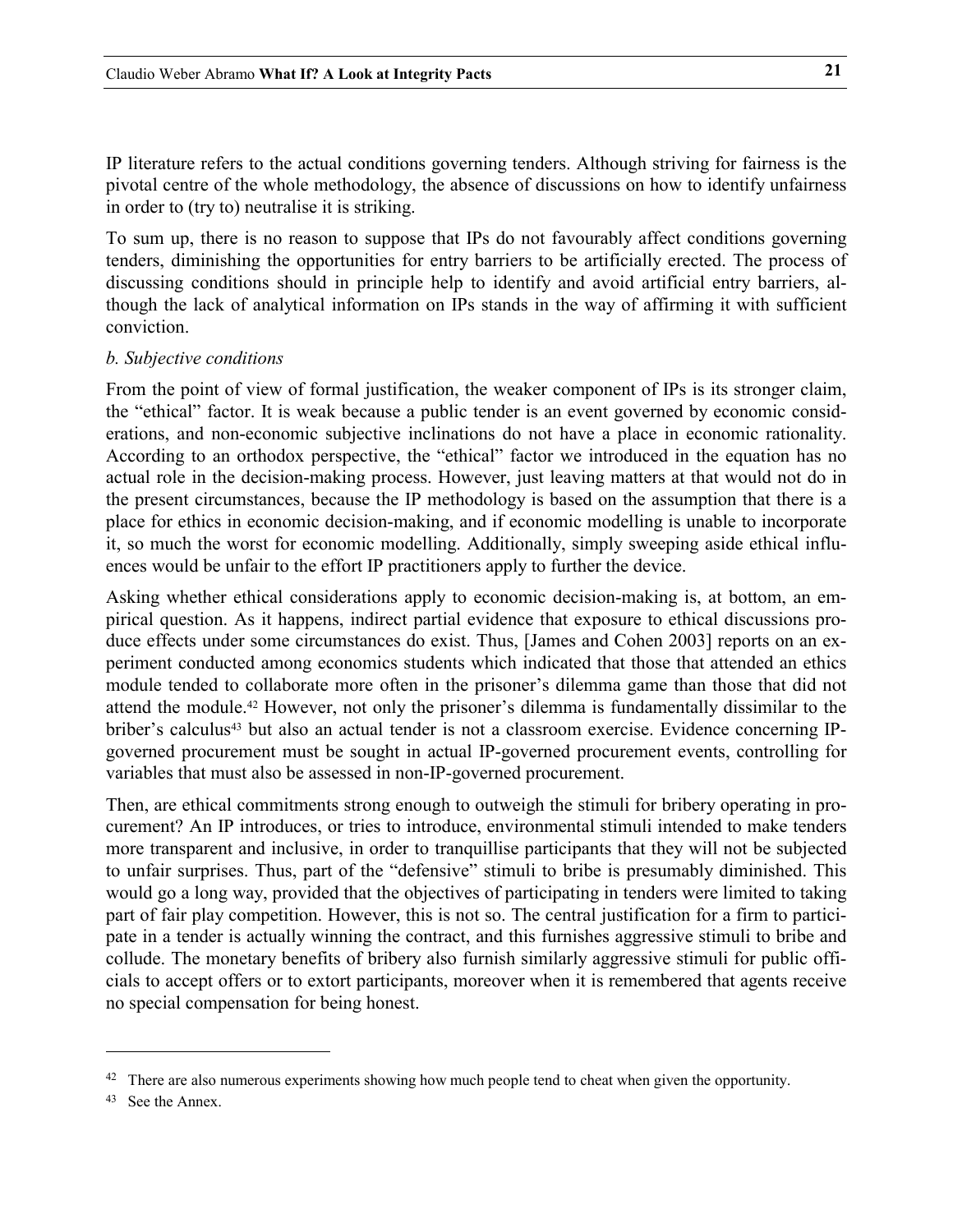As much as one can sympathise with the proposition that fair play is desirable by some of the firms and some of the public officials participating in procurement, accepting that the drive for fair play is generally stronger than the drive of firms to win contracts or of officials to abuse power in order to earn extra money would require too much from such sympathy. Our question can thus be interpreted as asking whether the ethical commitments of participants in IPs are as strong as to supersede the will to win the contract by any means.<sup>44</sup> This question can only be answered by recourse to empirical evidence, which, again, is not available. If there is an effort of collecting, aggregating and analysing data on IPs in order to test the methodology's premises, this is not reflected in the extant documents.

The organization that promotes IPs in Italy does report that 45 firms were excluded from participating in tenders in a municipality (commune) as a direct consequence of the adoption of the IP methodology. [45](#page-21-1) However, the commune in question made IPs mandatory, and refusing to sign the IP automatically excludes the firm from participating. The commune itself reports (June 2003) that there were 211 exclusions involving 64 firms, resulting in 12 cases reported to the Judiciary authorities. Nevertheless, according to the commune, this did not come about exclusively because of IPs, but as a result of a broader effort to clean up procurement, to which IPs are a part, perhaps even the predominant part, but not the whole[.46](#page-21-2) It is also to be observed that after the 1990's "tangentopoli" scandals, and following obligations stemming from European Union rules, the Italian procurement regulations were changed. According to [Bologna and Del Nord 2000], this brought about a profound transformation in public markets.

A different type of evidence could be collected from the results of IP-governed procurement. Bettering the State's allocation of resources is high among the objectives of the IP methodology: "To enable governments to reduce the high cost and the distortionary impact of corruption in public procurement, privatisation or licensing".<sup>47</sup> There are many market-by-market comparative measurements that can be made ("before" and "after", as well as international) in order to collect evidence on the relative openness of procurement environments. Among them the number of participants in similar bids; the concentration of the market (ratio of aggregated contract values vs. the number of firms winning such contracts); the average ratio of contract values and capital of winning firms; unit prices resulting from the bid; etc.

There are also more immediate evaluations, made case by case, that could provide indications about the effect an IP has on the tender in question. For instance, the comparison between conditions in ordinary procurement in a certain environment and IP-governed instances could permit an independent party to qualitatively evaluate the presumable advantages of adopting IPs. Even grant-

<span id="page-21-0"></span><sup>44</sup> The exposition in [Ospina 2001] seems to lean in that direction.

<span id="page-21-1"></span><sup>45</sup> www.transparency.it/3\_12.htm.

<span id="page-21-2"></span><sup>46</sup> www.comune.milano.it/webcity/comunicati.nsf/weball/AC88F78471873184C1256D04004EA672. In this case, as in others, actual civil society monitoring of the proceedings is not clear (CSO monitoring is in fact not essential, although preferable. Cf. [TI 2002b] p. 14).

<span id="page-21-3"></span> $47$  [TI 2002b] p. 4. The public interest justification for using IPs is considerably more developed in the Italian version of the Pact (www.transparency.it/3\_20.htm, "Premessa"). Not included in the English translation in [TI 2002b] pp. 76ff.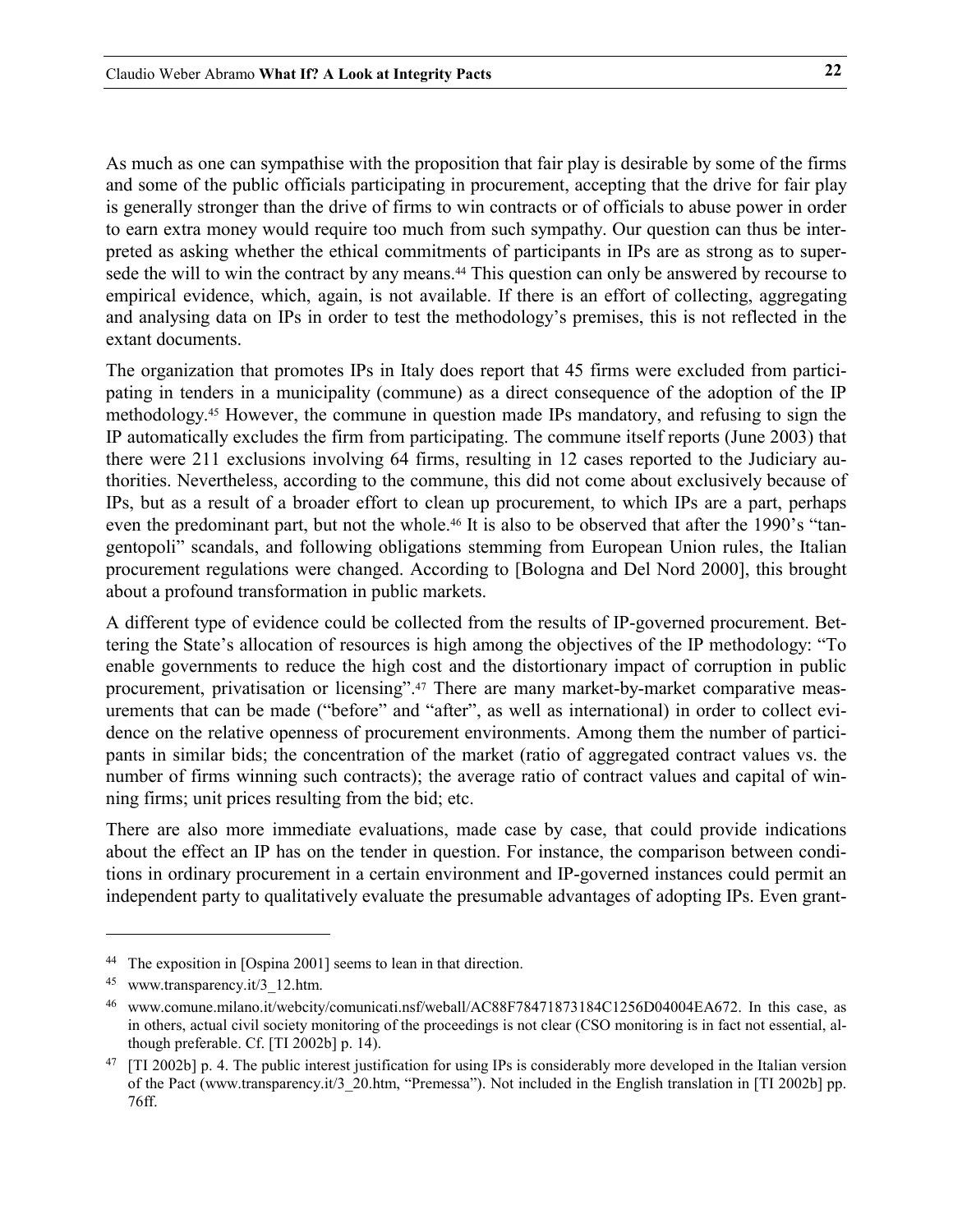<span id="page-22-0"></span>ing that compiling and analysing data is resource-intensive and also depends on local availability of organised information, it would be expected that the official document supporting IPs would address the matter, which it does not. Reports on specific IPs likewise are silent about that. This does not preclude practitioners from referring to economic advantages: "[…] since May 1999, the organization followed 60 contracting processes […] and more than US\$ 2.3 billion were protected".[48](#page-22-1) The intention to state that the whole aggregate amount of the 60 contracts was "protected" (presumably from inefficiency and/or corruption) is unmistakable.

On the other hand, as far as it was possible to check, this same organization is the only one that provides information in its website and elsewhere on number of participants, budgeted amounts, prices and identification of who won the contracts. As much as this is commendable when contrasted with other organizations, the data is presented in isolation, and the usefulness of the information to assess the IP financial efficiency is limited for lack of comparative data. There is no information on unit prices achieved (when applicable), precluding the observer to compare outcomes with other markets. Similarly, an IP in Pakistan was heralded as allowing for an economy of about 75% in consulting fees for the project of a water-treatment plant, such savings having been calculated by comparing the winning price of the tender (US\$ 1.04 million) with the original estimation of US\$ 4.2 million.[49 T](#page-22-2)he basis for the latter is not examined. In another source, it is contended that a similar previous contract resulted in a much higher price, but no specifics are provided.<sup>50</sup>

Lack of organised evidence notwithstanding, there is no reason to suppose that IPs fail to deliver better outcomes. Provided that the playing field is relatively levelled and conditions to participate are made more open, then the economic outcomes should follow. It is an open question whether localised effects in individual tenders induce similar behaviours in the market in question.

What the discussion so far indicates is that the lack of relevant data precludes stating that the ethical commitments by participants and public officials objectively counterbalance the stimuli for corruption that exist in procurement. Less opportunity for erecting entry barriers can be presumed in isolated cases. There is no sufficient data on actual outcomes of IP-driven processes that could be compared with ordinary tenders in order to evaluate the aggregated comparative worth of IPs.

### **5. A bit of an overstatement**

As pointed out before, IPs must be monitored. On completion, an IP's proceedings must be described in a report made public, and such report must include allegations of corruption, if any, and how they were dealt with:

The ultimate result of such monitoring and supervision should be a statement at the end of the process that the procedure was clean and did not lead to any incidents related to possible corruption, or – if this was not the case – what incidents occurred, how these were dealt with, and what the outcome was in the various cases.<sup>[51](#page-22-4)</sup>

<span id="page-22-1"></span><sup>48</sup> www.transparenciacolombia.org.co/formacion cambio/contruccion cultura/2ncontrata pub trans.htm.

<span id="page-22-2"></span><sup>49 [</sup>TI-Pakistan 2002], p. 80; also www.transparency.org/pressreleases\_archive/2002/2002.02.27.karachi.html.

<span id="page-22-3"></span><sup>50 [</sup>TI 2002a], p. 8.

<span id="page-22-4"></span><sup>51 [</sup>TI 2002b] p. 7.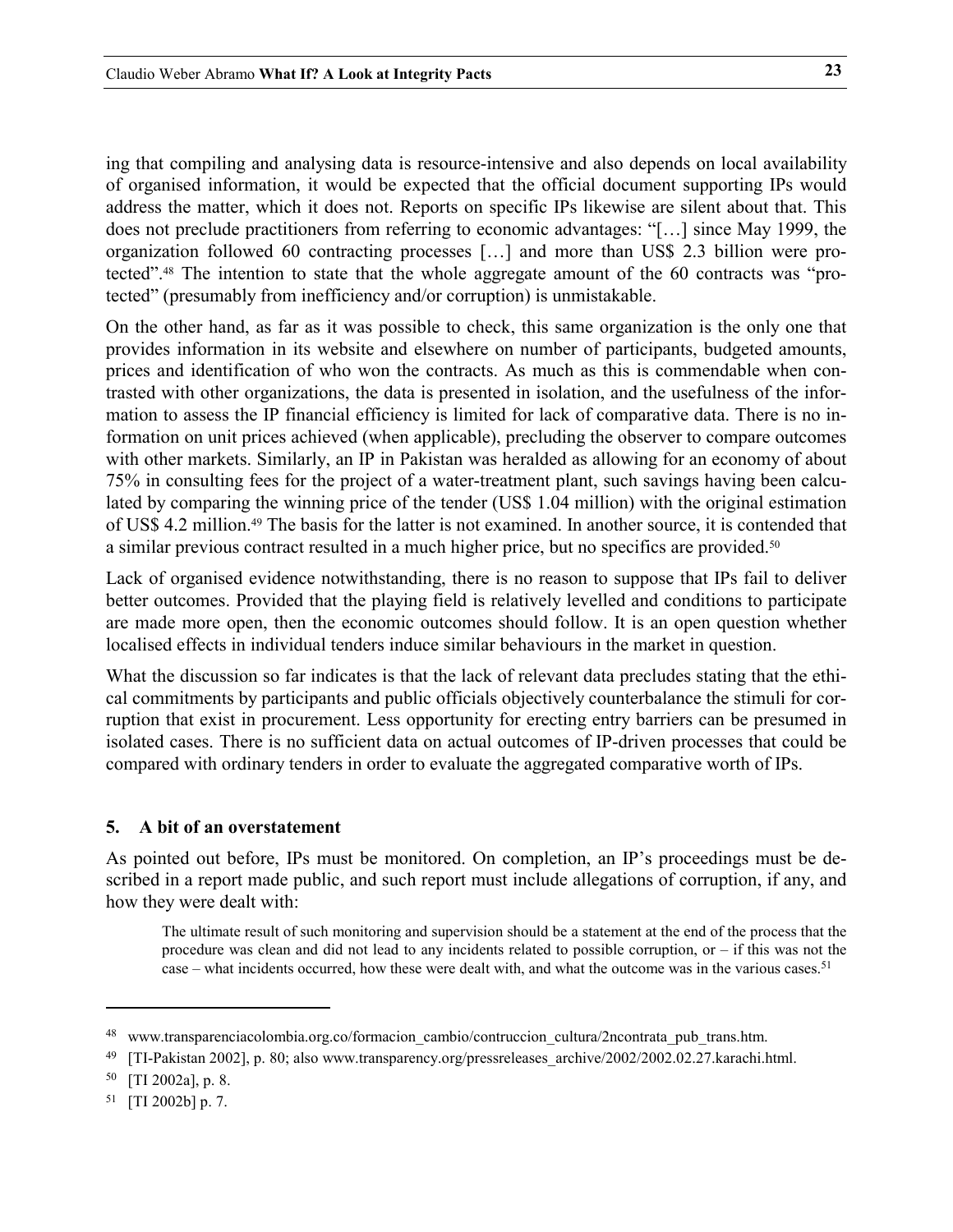Such formulation allows for only two possibilities: Corruption allegations having been reported; or the proceedings having been, literally, "clean". Being "clean" is identified with the absence of bribery-related complaints from participants. This is unjustified. The absence of reporting on certain facts is not the same thing as the absence of the facts themselves. As quoted in p. [18,](#page-17-5) the promoters of IPs are aware of that. Nevertheless, the drive to reaffirm the comparative cleanliness of IPs vis à vis ordinary procurement sometimes gains the upper hand, as e.g.:

It is important to promote the fairly regular issuance of public statements by the signers of the integrity pact so that participants, in advancing from stage to stage in the contract process, may publicly confirm their satisfaction with the probity of the process up to that point, based on the information available to them. **Providing for such statements at every stage of the process makes it easier along the way to ascertain the exact moment at which any possible doubt may have begun to arise as to the cleanness of the process**. [52](#page-23-0)

It is worth pointing out that confusing the absence of complaints about a process with the nonexistence of reasons for complaining is a device frequently used by governments to justify inaction, and justly rebuked by critics. It is especially common in the area of procurement. Whereas the most one can conclude from the absence of complaints is that complaints were not filed, and never that the process was "clean", much less beyond "any possible doubt".

From the point of view of an independent observer, why is it that protestations of cleanliness coming from the various actors in an IP should in principle be more credible than the exact same allegations coming from the exact same actors operating in non-IP procurement?

It must be noted, however, that not all IP practitioners fall into the trap. Thus, the report issued from the Ecuatorian NGO that monitored an auction on Personal Communications System states that

[...] Nevertheless, this document does not constitute a certification or confirmation that the process has been free of possible irregularities.  $[...]^{53}$  $[...]^{53}$  $[...]^{53}$ 

This essential disclaimer (which, if we take the IP prescription literally, prevents the initiative from being named an IP), or advice about the need to express it, cannot be found anywhere else, making this instance all the more noteworthy.

<span id="page-23-3"></span>Another type of logical slip sometimes appears when practitioners interpret the central commitment of IPs, the honesty pledge. Thus, the objective of an IP is

[...] to enable companies to abstain from bribing by providing **assurances** to them that their competitors will also refrain from bribing, and that government procurement agencies will undertake to prevent any form of corruption, including extortion and to follow transparent procedures.<sup>[54](#page-23-2)</sup>

The following example from a practising organization apparently corresponds (the original is in Spanish) to a direct translation of the above:

[...] to allow companies to abstain from bribing by **assuring** them that their competitors will refrain from take recourse to bribery and that the contracting authorities will take measures **to prevent any kind of corrup**tion, including extortion, and will follow transparent processes.<sup>55</sup>

<span id="page-23-0"></span><sup>52 [</sup>Ospina 2001] p. 13. Here and in the sequel, CWA emphasis.

<span id="page-23-1"></span><sup>53 [</sup>CLD 2003] p. 4.

<span id="page-23-2"></span><sup>54 [</sup>Wiehen and Mohn 1998].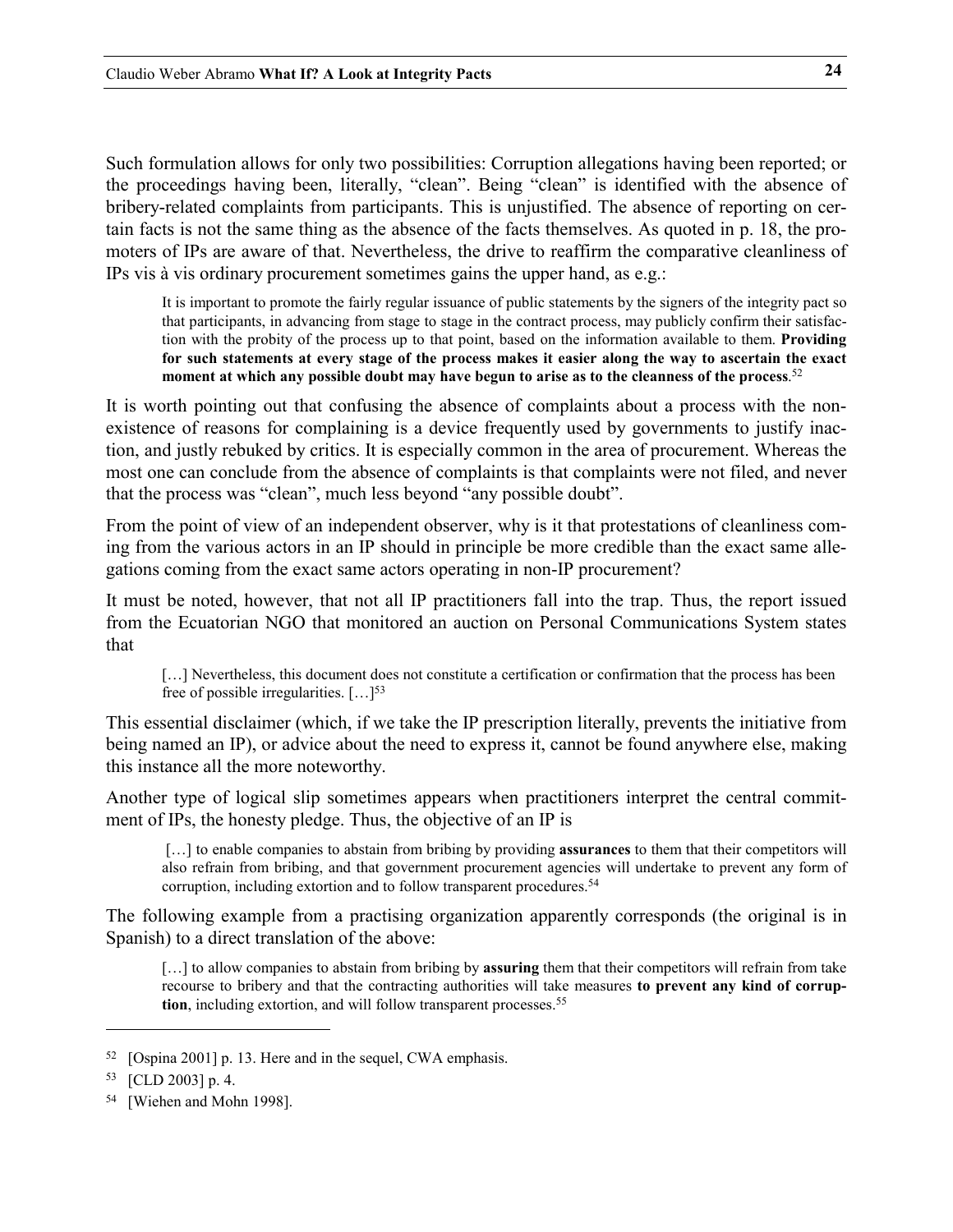### And, again,

The Pact is intended to accomplish a number of objectives. It is meant to enable companies to abstain from bribing by providing **assurances** that their competitors won't offer bribes and that government agencies will prevent corruption, including extortion by their officials.<sup>[56](#page-24-0)</sup>

The integrity pact would operate in the process of privatisation to **ensure** that no bribe was offered by the person trying to buy the business and no bribe is asked for by the person in charge of selling it.<sup>57</sup>

Expressions of confidence along the same lines can be found elsewhere. Thus, the IP:

[...] is designed to **safeguard** public procurement from corruption. [...]<sup>[58](#page-24-2)</sup>

[...] **insures** that all activities and decisions of public offices are transparent and that the projects/works are implemented, services are provided or taken, and goods/materials are supplied without giving or taking any kind of benefit, financial or otherwise. Justification of the decisions taken is provided without discrimination to all parties concerned or to any individual or institution/organization.<sup>[59](#page-24-3)</sup>

Commenting on public audiences sponsored by the then mayor of the Argentinean capital of Buenos Aires around the construction of a subway branch, a primary source on IPs stated that the mayor was "[...] elected as the new President of Argentina – the people reward honesty!"<sup>[60](#page-24-4)</sup>

But how can one *assure* that bribery will not happen, that authorities will be able (or really willing) to *take measures to prevent any kind of corruption*, that participants will refrain from attempting bribery nevertheless, so *safeguarding* procurement from corruption? The use of this type of language allows for secondary sources to go a step further[:61](#page-24-5)

[...] advocated the incorporation of Transparency International's "Integrity Pact" with bid documents **to make the procurement system corruption-free**. [62](#page-24-6)

The Consejo de Promoción Turística de México and [an NGO] signed an Integrity Pact to **guarantee** the legality, transparency and results [!] of seven tenders […].[63](#page-24-7)

[...] many corporations want to participate in [Integrity Pacts] because they allow for **everybody to know** that the corporation will not bribe anyone [...].[64](#page-24-8)

- <sup>55</sup> www.transparenciamexicana.org.mx/pactos.html. The text is illustrated with a diagram in which the contracting State entity is depicted as a green malice-eyed blob, while the private participants are represented as attaché casecarrying executives. No allusion to IPs monitored by this organization can be found on its website.
- <span id="page-24-0"></span>56 www.transparencypng.org.pg/newsl/issue2/ip.htm.
- <span id="page-24-1"></span>57 www.postcourier.com.pg/20000303/focus.htm.
- <span id="page-24-2"></span>58 www.transparency.org/building\_coalitions/integrity\_pact.
- <span id="page-24-3"></span>59 www.transparency.org.pk/news/IP-Karachi.htm.
- <span id="page-24-4"></span><sup>60</sup> [Wiehen 2000] p. 93, footnote 1. This was Fernando de la Rúa, who resigned from the Presidency in December 2001 on the wake of an institutional crisis with corruption at its epicenter.
- <span id="page-24-5"></span> $61$  It is to be noted, however, that the language is a little more cautious in other TI sources: "In such Pacts, all the players start on a level playing-field so that the risk of a bribe is greatly reduced". [Pope/TI 2000], p. 144. Although in other parts of this book one can find the same formulation extensively quoted previously.
- <span id="page-24-6"></span>62 www.rediff.com/news/2001/aug/31arms.htm.
- <span id="page-24-7"></span>63 www.infoanalisis.com.mx/boletincptm/numero61/new\_page\_1.htm.
- <span id="page-24-8"></span><sup>64</sup> USA Under Secretary of State for the Western Hemisphere Otto Reich, according to a dispatch distributed by USIA, September 2002.

 $\rightarrow$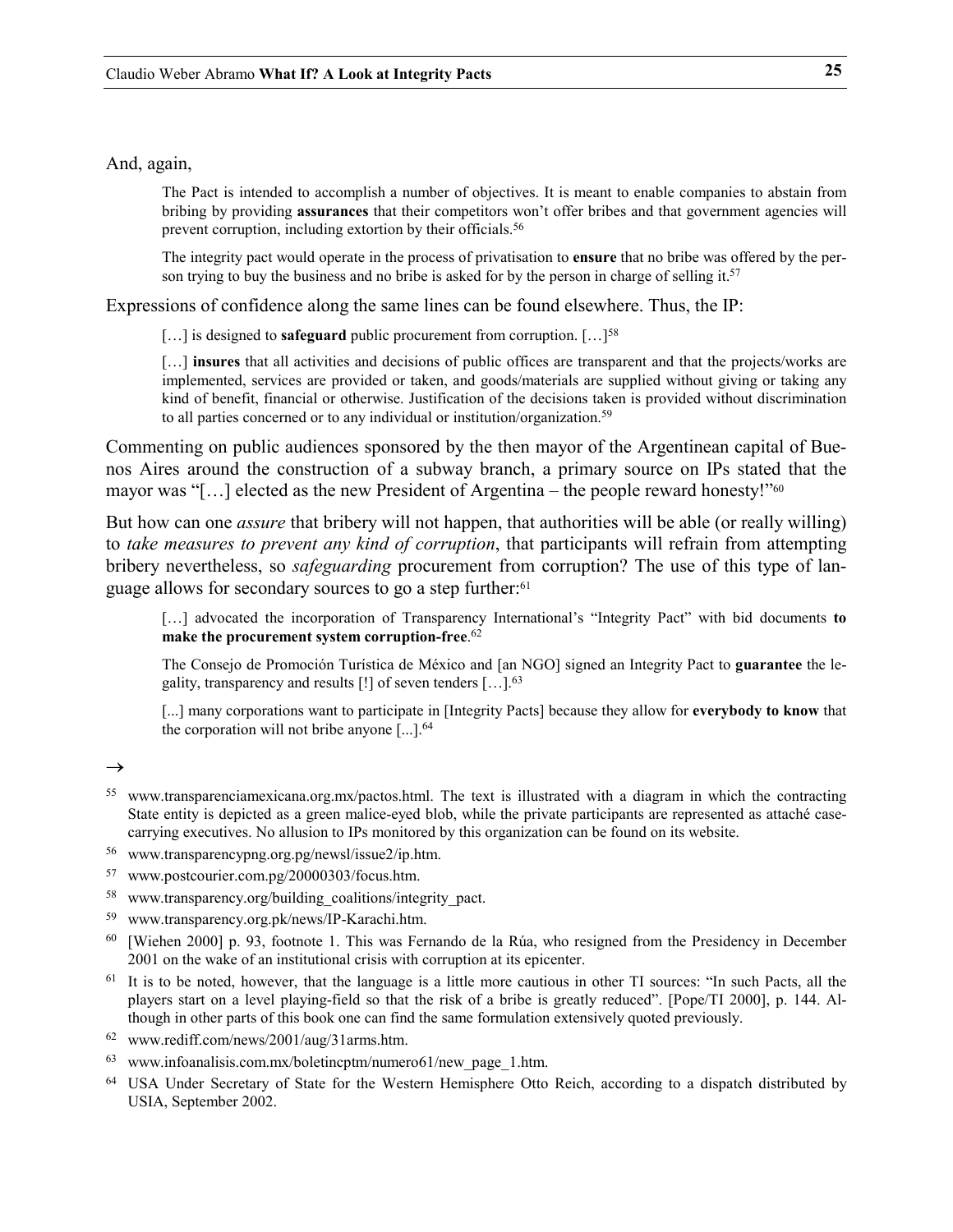Why is it that primary sources tend to overstate the power of IPs? It will be recalled that a central feature, arguably the most important one, of IPs is a pledge by both participants and public officials not to enter into dishonest dealings (backed by special provisions as to disclosure, reporting, monitoring etc.). However, the pledge is a negative statement about private behaviours.<sup>[65](#page-25-0)</sup> It is fundamentally different from a positive pledge about public behaviour. In the latter case ("I will do such and such thing within such and such timeframe"), partial or total non-compliance is immediately verifiable. It suffices to show that any or all the clauses were not fulfilled: Such and such thing did not happen, and/or the timeframe was wrong. It would not be possible to plausibly say that the thing was done if it wasn't, and conversely, it would be impossible to plausibly say that the thing was not done if it was.<sup>66</sup>

In a negative oath about private behaviour ("I will not secretly do such") the situation is not equivalent. Although it is possible to say that the thing was in fact done *provided that* sufficient evidence is presented, exactly because the act is private, the absence of evidence makes it impossible to ascertain that the thing was or was not done. Thus, if two persons agree among themselves to sign an honesty pledge within an IP and, at the same time, secretly agree that the pledge is just window-dressing for the benefit of a third party, the latter will only be able to check that it happened if evidence is presented. Whereas the absence of evidence will not authorise any conclusion whatsoever, and will not justify saying that the oath was not breached. Moreover, for someone who is willing to pay bribes to win contracts, it is not clear why honesty pledges and more open conditions for competition would function as deterrents. After all, irrespective of the legal environment, bribery is not an accepted behaviour, and furthermore it is often a crime. If someone is willing to commit a crime, then breaking one's word by signing an honesty pledge and not abiding by it is a minor inconvenience. This is the central credibility problem of the IP honesty pledge: Noncompliance remains secret, and therefore the pledge has no meaning. Further, the recommendation stated in [TI 2002b], that an IP's report states that the process was "clean" if no cases of suspected bribery were registered, is plainly hazardous.

A still additional matter regarding overstatements is the contention that IPs

[...] can and should be applied to the full range of activities concerning a particular investment, sale, license or concession: […] extending to the implementation of the main activity (execution of the construction or supply contract, especially the compliance with all the contract specifications agreed and all change and variation orders); indeed, for projects such as big dams or toxic plants (such as nuclear power plants), the protec-tion by the IP should continue until the decommissioning and the disposal of the project assets.<sup>[67](#page-25-2)</sup>

It is to be recalled that, preferably, an IP should be monitored by a civil society organization, so that such a CSO would have to be able to do all this over the entire execution of the contract. Thus, in a sizable contract, it would have to amass sufficient resources to hire extensive technical expertise, acquire or rent equipment and provide for a host of ancillary details during dilated periods of

<span id="page-25-0"></span><sup>65</sup> The argument here expands [CWA 2001a].

<span id="page-25-1"></span><sup>&</sup>lt;sup>66</sup> This is of course a simplification. There might be debate on whether or not something done in fact corresponds to a previous pledge. However, the essential remains, namely, *something* was done or not done and evidence is available for independent perusal.

<span id="page-25-2"></span> $67$  [TI 2002b] p. 9. This is also stated as one of the "main characteristics" of IPs, cf. p. 4 above.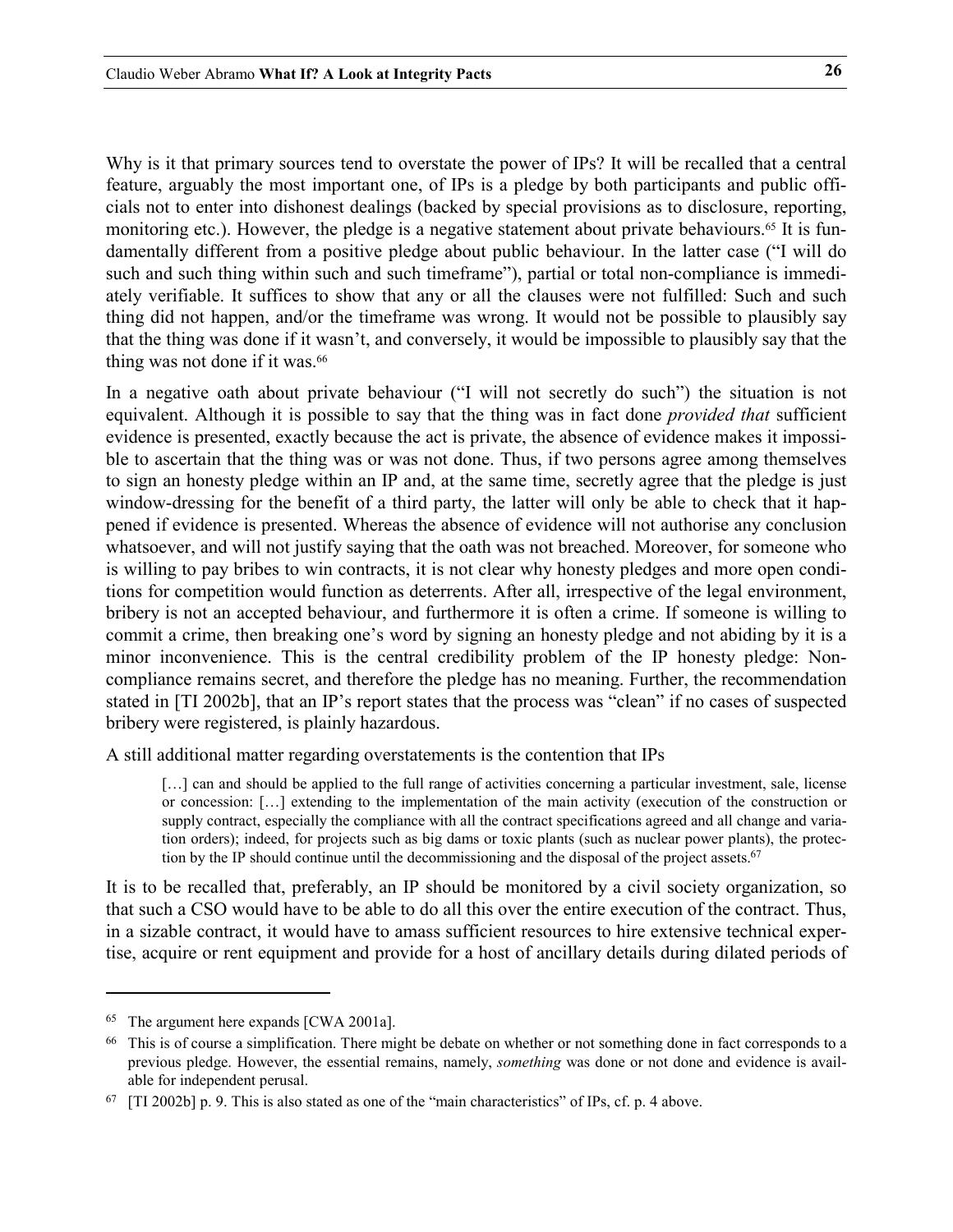<span id="page-26-0"></span>time. This is implausible. On the other hand, as many corruption mechanisms operate during the contract's execution (such as the official deliberately over-specifying expensive components and the contractor under-performing the corresponding execution), and as these are often linked to peculiarities and/or omissions in the tender and/or the contract itself, everything stemming from the law and the (in)competence of the authorities' oversight, the inability to monitor the execution must pose a dilemma for IP practitioners.

#### **6. Information lag**

A maximum of transparency all along the various steps leading to the Contract and throughout its implementation is the basis of the successful design, set-up and implementation of an IP. Such transparency, in turn, calls for extensive and easy public access to all the relevant information including design [… etc.]. It is highly desirable that there be a forum in which representatives of civil society can discuss the official steps taken on the context of the Contract. At the present time, the Internet provides a near ideal platform. […]

However, to monitor systematically and in detail the above processes in the context of an IP, civil society [!] may delegate these activities to entities professionally equipped to do this, e.g. an […] Independent Private Sector Inspector General, a suitable government office with no involvement whatsoever in the supervised procedures, a Transparency International Chapter, or another NGO. In each case the monitoring and supervision procedures should be specified […].[68](#page-26-1)

Airing information, reporting, making otherwise hidden or difficult to obtain data available for public perusal, would be essential features of any initiative seeking more transparency in any field. Many corruption schemes in procurement feed on hiding information that should be public. Accordingly, the IP methodology stresses the point. Likewise, the CSOs involved in IPs must report and make their processes transparent. In principle, this could also help to show that the CSOs address their own limitations and are open to criticism.

Nevertheless, when it comes to practice, IP-promoting NGOs almost totally fail to fulfil the obligation of reporting on the IPs they monitor. An effort was made by the author to find reports for the many IPs the organizations mentioned in [TI 2002b] promoted or were promoting at the time of this writing. The survey included not only the websites of the organizations themselves, but also a good number of the principals' and of the firms that won the respective contracts (not all, though). Reports on IPs were almost totally absent. The partial exceptions were two: the Argentinean NGO, which summarily reported on one of the two initiatives it promoted. Two full reports from the Ecuatorian NGO that followed auctions on Personal Communications Systems and on a Wireless Local Loop, found in the principal's website, which give full information on the procedures.<sup>69</sup>

The Colombian NGO that is leader in the field publishes a summary of IPs, but no reports.<sup>70</sup> One cannot eliminate the possibility that in this case, as in others, reports do exist but the various organizations failed to update the relevant information. The end result is the same. In fact, documents relative to an auction for a PCS system in Colombia, published under the responsibility of

<span id="page-26-1"></span><sup>68 [</sup>TI 2002b] pp. 7f.

<span id="page-26-2"></span><sup>69</sup> See p. 24. www.conatel.gov.ec/espanol/subasta/subastas.htm.

<span id="page-26-3"></span> $70$  On this, see p. 23.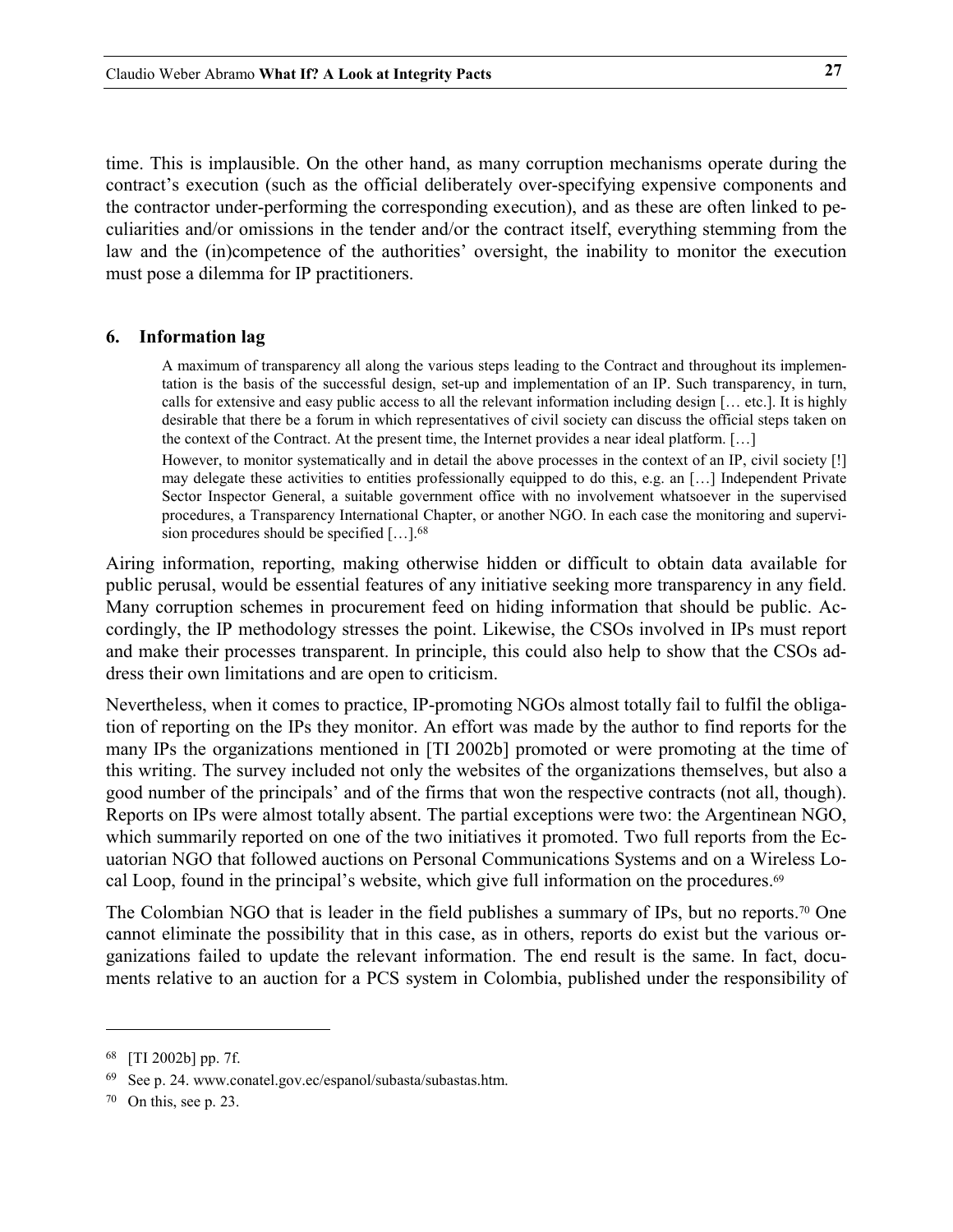<span id="page-27-0"></span>the principal and not of the NGO, were found in a server of that country's Communications Ministry, but they are not easily accessible to ordinary visitors.

Further, the leader NGO states that one of its objectives to participate in IPs is "To produce empirical information on the risk map of corruption about […] public resources inversions, by means of analysing the common elements and particularities of the different tenders it monitors". [71](#page-27-1) The organization in question issues a summary report on the IP methodology as applied in Colombia[.72](#page-27-2) The substance of the report is giving advice on how to build IPs, together with general remarks on opacity. Besides summary numbers, no statistics or detailed analyses are provided. If detailed and thorough reporting both on particular IPs and on aggregated collected information is not extant, then it becomes difficult to understand how is it that the lessons learned can be spread in the environment and thus help to disseminate a culture leading to better practices and able to induce changes in the institutional framework.

Within a full-fledged IP, the participants discuss rules and conditions, or so states the doctrine. Knowledge about how to do that and what aspects to address is absorbed along the time by all concerned, but the NGOs that sponsor IPs are in a privileged position, because they participate in a higher number of them. If they fail to adequately share their knowledge, then their experience becomes encapsulated and quasi-proprietary, and part of the justification for installing IPs is effectively voided.

# **7. A matter of strategy**

Running underneath the lawfulness and legal sensibleness of IPs there is a more fundamental question, namely, whether IPs contribute to the betterment of a country's procurement environment. Or, to put it in other words, whether it is best to apply one's efforts to promote IPs or to seek changes in the institutional environment. This is in reality the most fundamental question for those who strive to curb corruption. As one practitioner in Ecuador puts it,

[The organization] mainly focus on the structural changes of the conditions that allow for and promote corrupt activities in public acquisitions. The opportunity to implement IPs would help to create a favourable environ-ment for the promotion of structural reforms in the country's public acquisition system.<sup>[73](#page-27-3)</sup>

By definition, IPs are centred on individual tenders. Series of individual IPs are hoped to help induce gradual changes in the environment. As we have seen, practitioners are not of a single mind about whether or not those changes should aim at the legal environment. The most successful promoter consistently expresses that IPs are directed to cultural values and not institutional reform, and goes as far as opposing the institutionalisation of IP particularities (see footnote [21\)](#page-14-4).<sup>74</sup> On the other hand, the institutionalisation of IPs, as in some Italian communes and Seoul (South Korea), is

<span id="page-27-1"></span><sup>71 [</sup>TI-LAC 2001], "Pactos de integridad". See note 94.

<span id="page-27-2"></span><sup>72 [</sup>TI-COL 2000].

<span id="page-27-3"></span><sup>73 [</sup>CLD 2003] p. 8.

<span id="page-27-4"></span><sup>74</sup> But not as far as rebuking the adoption of IPs as a government's preferential policy (Colombian Presidential Directive number 9, December 29, 1999), or the choice of the organization as official caretaker of telecommunication tenders (Law 555/2000, Art. 5, paragraph – alas, found unconstitutional by that country's Supreme Court).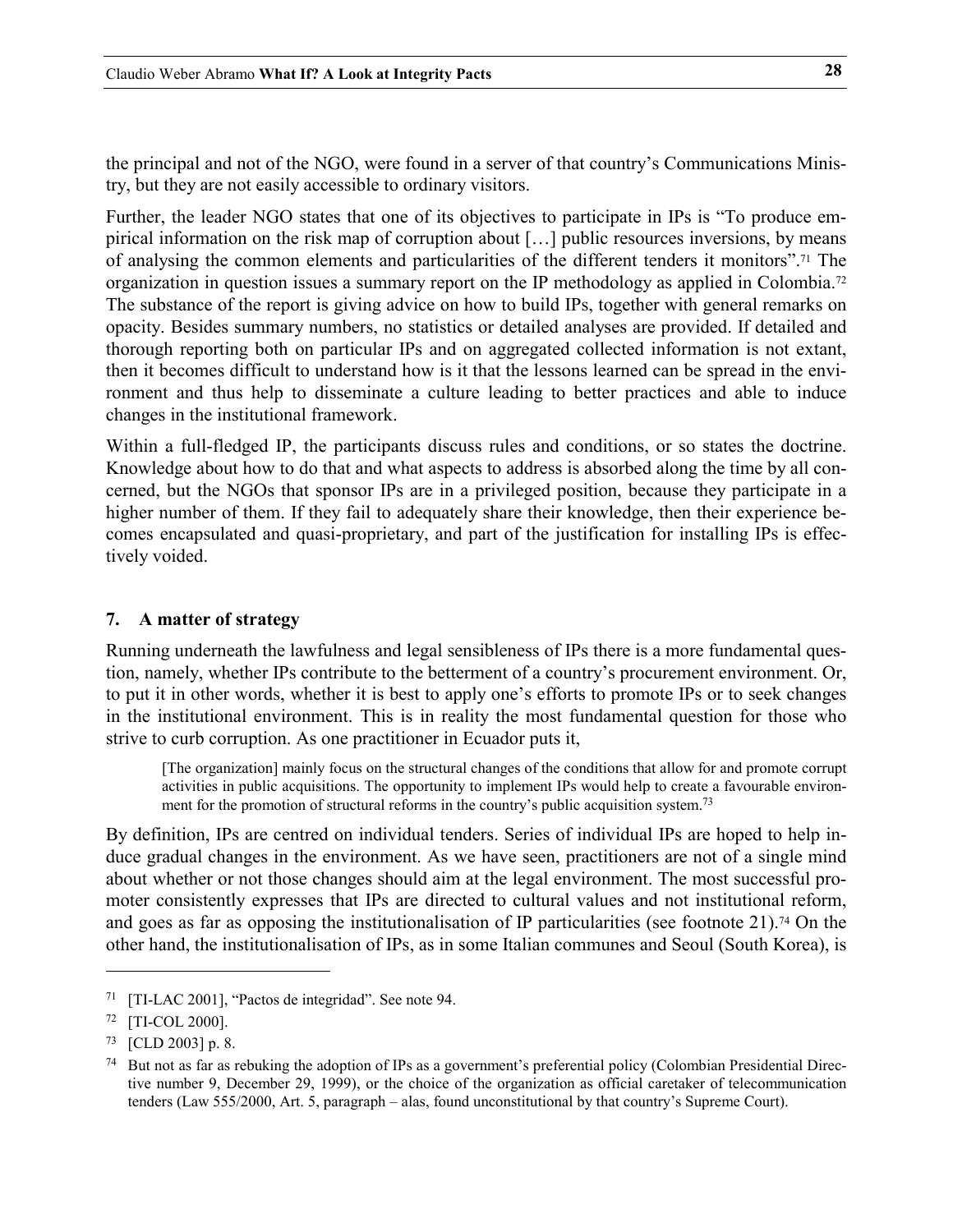welcomed by proponents. IPs are suggested by the World Commission on Dams as a "Strategic priority" to stimulate compliance to contracts[.75](#page-28-0)

Given the fact that IPs intend to establish a healthier environment to conduct procurement, it stands to reason that they primarily aim at unhealthy environments, that is, situations where the rules governing procurement and the apparatus for enforcement are shaky, incomplete, confusing etc. Much of a complete IP deals with establishing more open conditions for participating and rules of procedure applicable to all phases of the process. Whereas a reasonably healthy environment would have all this essentially dealt with in the legislation, in the administrative regulations and in the commercial practices. Thus, according to a secondary source, "Integrity pacts are of particular use in situations where regulatory systems and institutional capacity are weak, but they have universal application"[.76](#page-28-1) It also makes sense to say that in unhealthy situations, anything working along the direction of enhancing transparency, equity, accountability and striving for better practices is to be welcomed, and IPs should not be judged differently in that regard. Moreover, in such situations, if the spirit of IPs finds a way to become included in the formal framework, so much the better. This is apparently the way things went in Seoul and in the Italian communes mentioned above. Conversely, however, a healthier environment, especially concerning the formal rules, would not seem to need as much "external" complementation. In that regard, it is useful to compare governance indicators for some countries where IPs were/are practiced and/or are being initiated. The following graphs depict the "Government Effectiveness" (left) and "Rule of law" (right) indicators of [KKM, 2003] for a number of countries and regions.<sup>[77](#page-28-2)</sup>



<span id="page-28-0"></span><sup>75 [</sup>WCD 2000] p. 278.

<span id="page-28-1"></span><sup>76</sup> Ibid. p. 305.

<span id="page-28-2"></span><sup>77 [</sup>KKM 2003]. See there the meaning of these and other governance indicators.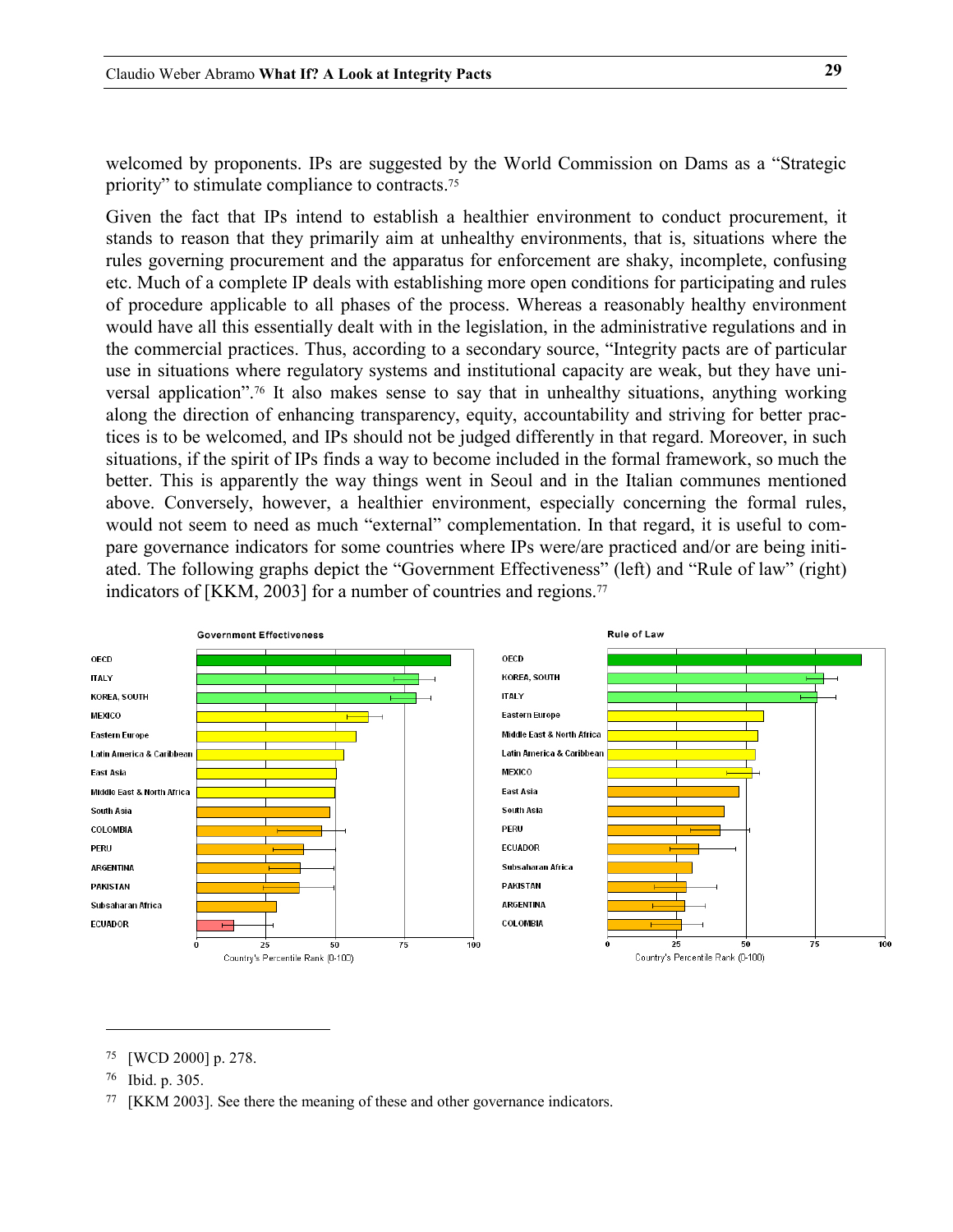Countries where the transparency principles behind IPs were or are being introduced in local rules, as Italy and Korea (and perhaps some Mexican public offices, but this is not clear[\)78](#page-29-0) fare better than other countries, where IPs are promoted case-by-case. Nevertheless, the preferential adequacy of IPs to weaker institutional environments is contested by the representative of the organization that spearheads their use. Thus,

An adequate legal framework already exists in Colombia [to impose] efficient, equitable, and transparent public-resource contracting processes. Colombia's Contracting Law – namely, Law 80 of 1993, the central axis of all contracting-related legislation in the country – is sufficient, clear, flexible, and complete and is widely known by all the parties involved in public contracting.  $[...]^{79}$  $[...]^{79}$  $[...]^{79}$ 

A similar claim by the same author, registered elsewhere, was that among the strengths of the Colombian environment one could find: "Proper legal framework; Constitutional guarantees for citizenry control; Sufficient public institutionality; Control agencies strengthening process; Tradition of public policies and programs against corruption; Skilled and capable human resource in central administration; Transparent contracting experience".[80](#page-29-2) However, contrary to this, a commentator observed that

[...] some sections of [Ospina 2001] mention a series of problems within the legal system, such as the following: Legal norms do not assure that tenders are clear, fair, viable and transparent; The existence of legal mechanisms that allow for "direct (or emergency) contracting" […]; There is little or no knowledge of tenders and of the "rules of the game" applicable to public procurement processes, and that the practice – we presume – is not properly regulated by the law; That subjective criteria are applied in the evaluation of bids; or, that the draft of the contract is not previously and publicly discussed. [81](#page-29-3)

Ascertaining whether or not a country's legal environment is adequate – thus deciding which of the conflicting evaluations is more accurate, and therefore accepting or not either author's contentions



– requires examining that country's institutional environment. This was in fact done in early 2002 by the organization the first author represents, within an initiative aimed at evaluating the vulnerabilities of the procurement environments of a number of Latin American countries. The methodology was based on defining possible entry barrier-erecting opportunities and verifying whether or not the environments allowed for them to be exercis[ed.](#page-29-4)82 The result was that the Colombian environment was di-<sup>1,00</sup> agnosed as failing to fulfil a number of basic crite-

<span id="page-29-0"></span><sup>78</sup> See footnote 5.

<span id="page-29-1"></span><sup>79 [</sup>Ospina 2001] p. 6.

<span id="page-29-2"></span><sup>80</sup> www.respondanet.com/english/anti\_corruption/reports/presentation\_materials/more/OSPINA-SPAN.ppt. Available also in English. Also in [TI-COL 2000], p. 12.

<span id="page-29-3"></span><sup>81 [</sup>Merino 2001] p. 6.

<span id="page-29-4"></span><sup>82</sup> A weakness of the procedure was that country assessments did not necessarily obey to a standard methodology and that they were not subjected to independent counter-check.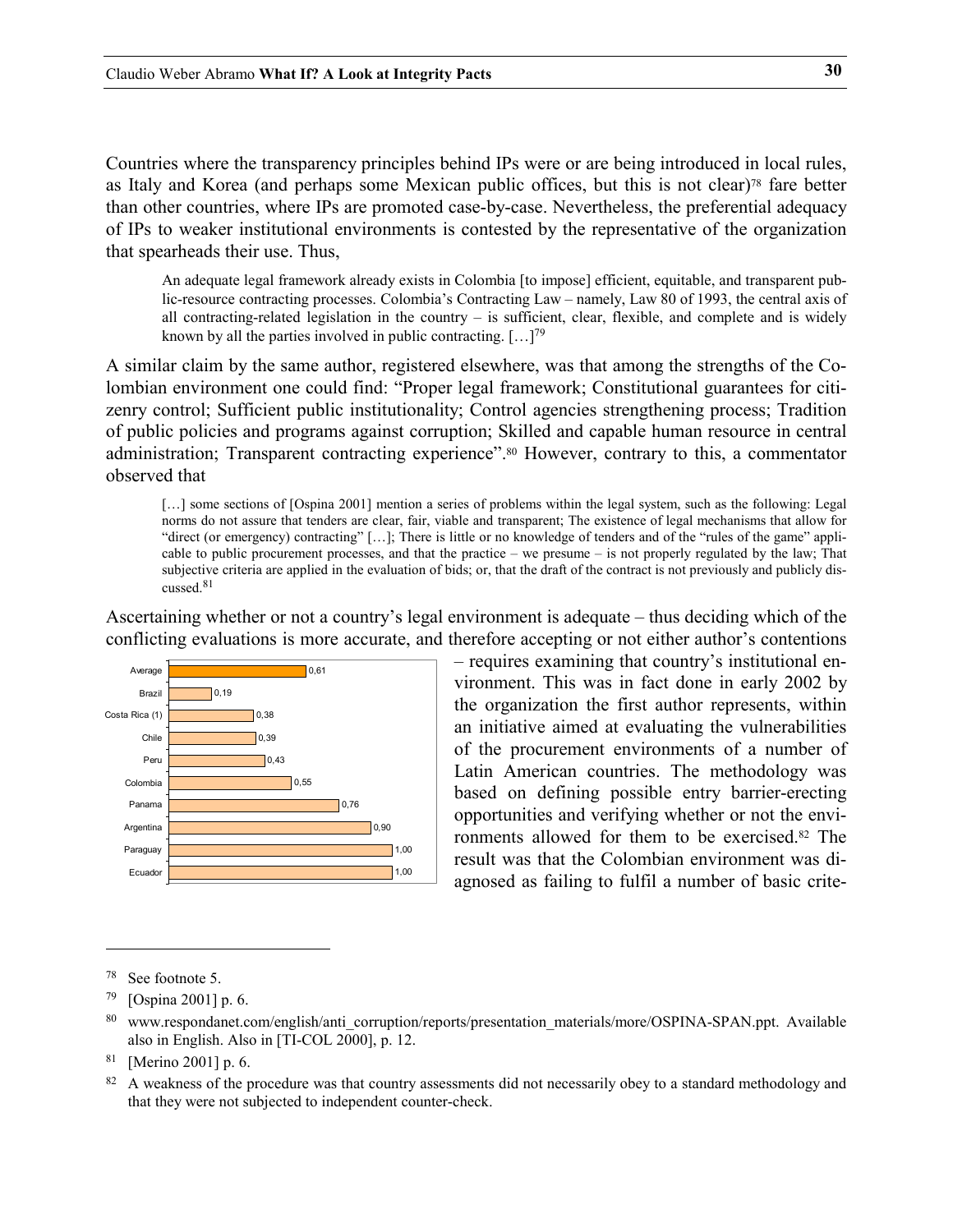ria,[83](#page-30-0) thus confirming the second author's earlier observation. The graph depicts a "naïve" vulnerability index aggregating risks identified in the countries subjected to the exercise and excluding controversial issues (i.e., two peculiarities about which there was no consensus on whether their presence meant a vulnerability or not); maximum vulnerability is 1, and minimum 0. (In the case of Costa Rica, the information is limited to road construction and maintenance.[\)84](#page-30-1)

Elsewhere it was observed that in Colombia

The almost exclusive emphasis on reforms of the procurement legal framework would appear to be condemned to failure as far as that emphasis does not effectively address the identification and punishment of corrupt practices among public officials and corporations, and does not allow for opening up competition.<sup>[85](#page-30-2)</sup>

It is to be observed, though, that, curiously, this perspective considers that "opening up competition" does not depend on the legal framework, whereas one of the central points of regulating procurement, perhaps the central one, should be promoting competition by way of diminishing the opportunities for agents erecting entry barriers for participants. Legal reforms that fail to target that goal are indeed doomed to failure.[86](#page-30-3)

Of course, there is no inherent tension between, on the one hand, striving to change the institutional background and tightening up enforcement, and on the other hand promoting isolated initiatives as IPs. But a tension may develop if the weight of institutional changes is negated or downplayed. After all, if we take for granted that legal provisions are not sufficient to guarantee fair dealings in procurement (as in anything else), this is not to say that they are not necessary. Denying, even if not in so many words, the necessity of a healthy legal framework is very dangerous, as such a position in effect stimulates disbelief in the rule of law and, at the very least, is selfdefective:

If in fact the solution to the problems affecting public procurement cannot concentrate solely in the design of a new legal framework or in a legal reform, it is indisputable that an inadequate judicial framework not only contributes to corruption,  $[\ldots]$  but also makes the application of the "integrity pacts" impossible.<sup>87</sup>

More importantly, in the absence of facts, numbers and publicising of IP inner workings (see below), it becomes more difficult to see how their possible impact on the general procurement environment could be exercised. After all, the crushing majority of financial State-private interactions arising from procurement (and the diseconomies thereof) is not associated with gigantic projects, privatisations, licensing and other events confronting transnational corporations, but from thousands of instantiations of all sizes happening continuously along the year. What are the chances of a few isolated IPs influencing them?

<span id="page-30-0"></span><sup>83</sup> See www.transparency.org/tilac/trabajo\_en\_red/contrataciones/dnld/riesgos\_colombia.pdf. See also [CWA/TI-LAC et. al. 2002] for the aggregated report, including all participating countries.

<span id="page-30-1"></span><sup>84 [</sup>CWA/TI-LAC et. al. 2002].

<span id="page-30-2"></span><sup>85</sup> [World Bank 2002]. Some particularities of Colombian Law 80 of 1993 were changed since, the last time in September 2002 (Presidential decree 2170).

<span id="page-30-3"></span><sup>86</sup> See also the chapters on procurement in [TI-LAC 1996] and [TBrasil 2002] for expositions of procurement regulations according to the perspective of market competition.

<span id="page-30-4"></span><sup>87 [</sup>Merino 2001], p. 7.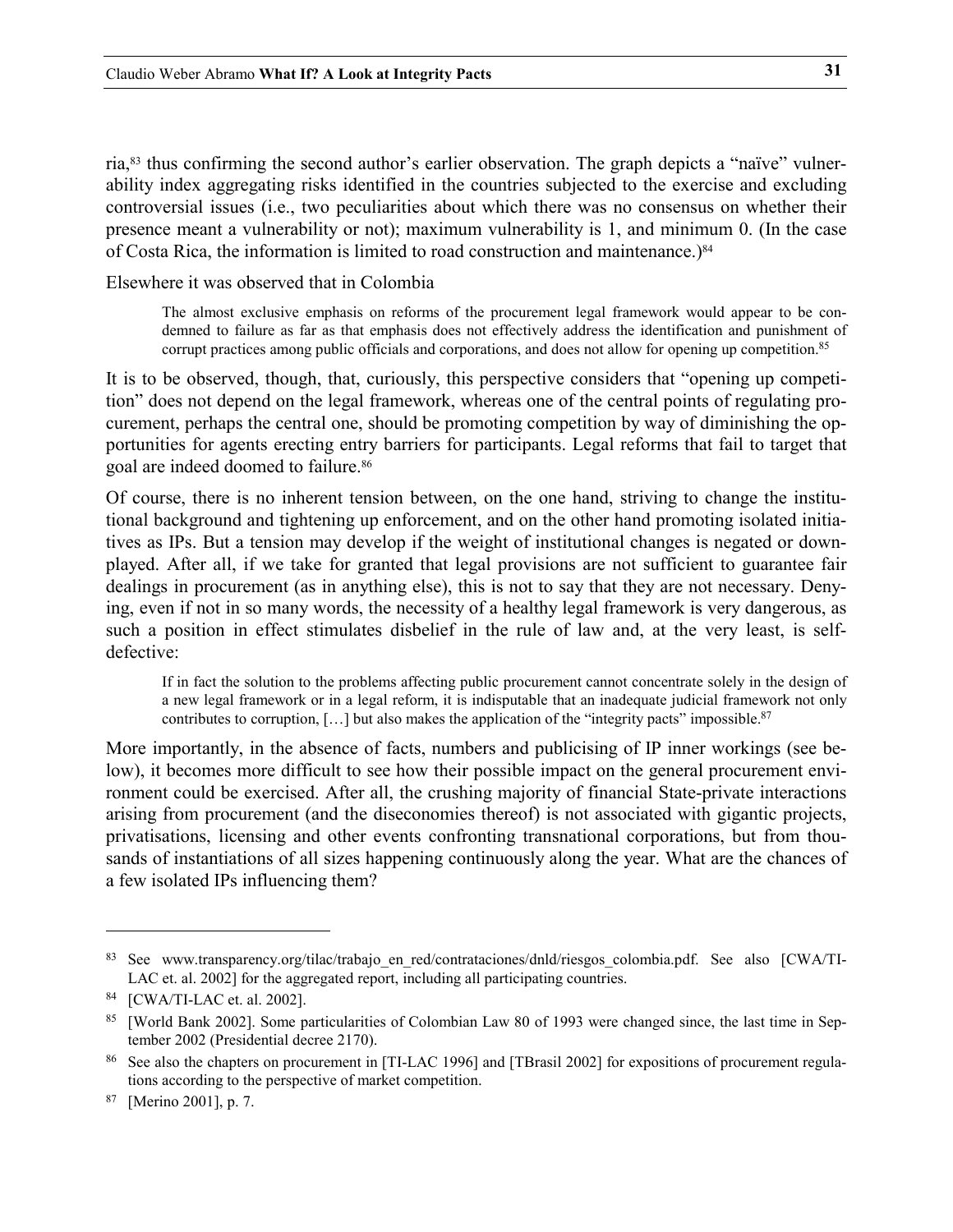<span id="page-31-0"></span>Directing a civil society organization's main efforts (not to mention the State's) to particular instantiations of a general procedure is an important strategic decision in view of the scarcity of resources. Such a decision might preclude giving due attention to the general conditions.

IP-promoting texts frequently mention the development of trust, and it is expected that such trust should come from trusting the virtues of the IP itself, without recourse – even if only in a supporting role – to data. For instance, "The process of implementing each Integrity Pact is an invitation to a voluntary cultural change". Among the objectives themselves of IPs there is "Positioning and winning credibility among private firms about the IP's effectiveness as an instrument to generate confidence in processes and to prevent corruption acts"[.88](#page-31-1)

The stress on cultural change was commented in an internal TI study:

The importance of "cultural changes", whereby ethical considerations would replace legal compulsion as the reason for honest behaviour by public officials and private contractors, is mentioned a number of times in the Colombia case studies. Further analysis and discussion is needed of the role of ethics and voluntarism, as opposed to legal compulsion, in strengthening public sector procurement processes. Can motivation based on ethics be encouraged, while at the same time motivation based on law and judicial enforcement is relied upon to obtain the desired behaviour from all participants? Or could it be that, in at least some country situations, the problems in the legal system are so great that this is not really an effective alternative?<sup>[89](#page-31-2)</sup>

#### **8. Who minds the minders?**

Firms competing in markets do not discriminate between the terrains where they compete. They try to gain advantages over their competitors everywhere. The pervasiveness of pressures and counterpressures of all kinds, exercised by private interests, has been recognised as a central feature – and a central problem – in the modern State, especially in what regards corruption. Integrity Pacts, being just another terrain where firms compete, should not be looked at as privileged in what concerns those movements and counter-movements.

One particular preoccupation an independent party might justly formulate regards the possible action of cartels in IPs. It was previously observed that in public procurement there exists a collaborative economic stimulus for firms to fix prices, erect barriers to new entrants in the market and distribute contracts amongst members[.90](#page-31-3) The common characteristic binding such cartels depends on a number of factors, the more usual being geographical (contractors, suppliers of goods), thematic (IT systems, telecommunications etc.) and client-specific (contractors purportedly specialising in building schools, or health care centres etc.). There are very strong economic stimuli for es-

<span id="page-31-1"></span><sup>88</sup> www.transparenciacolombia.org.co/formacion cambio/contruccion cultura/2ncontrata pub trans.htm.

<span id="page-31-2"></span><sup>89 [</sup>Holsen et. al. 2002], p. 6.

<span id="page-31-3"></span><sup>&</sup>lt;sup>90</sup> It suffices to quote Adam Smith: "People of the same trade seldom meet together, even for merriment and diversion, but the conversation ends in a conspiracy against the public, or some contrivance to raise prices" (*The Wealth of Nations*, Book 1, Chapter X, Part 2). Modern investigation on cartels heavily rely on the tensions between competitive and collaborative strategies.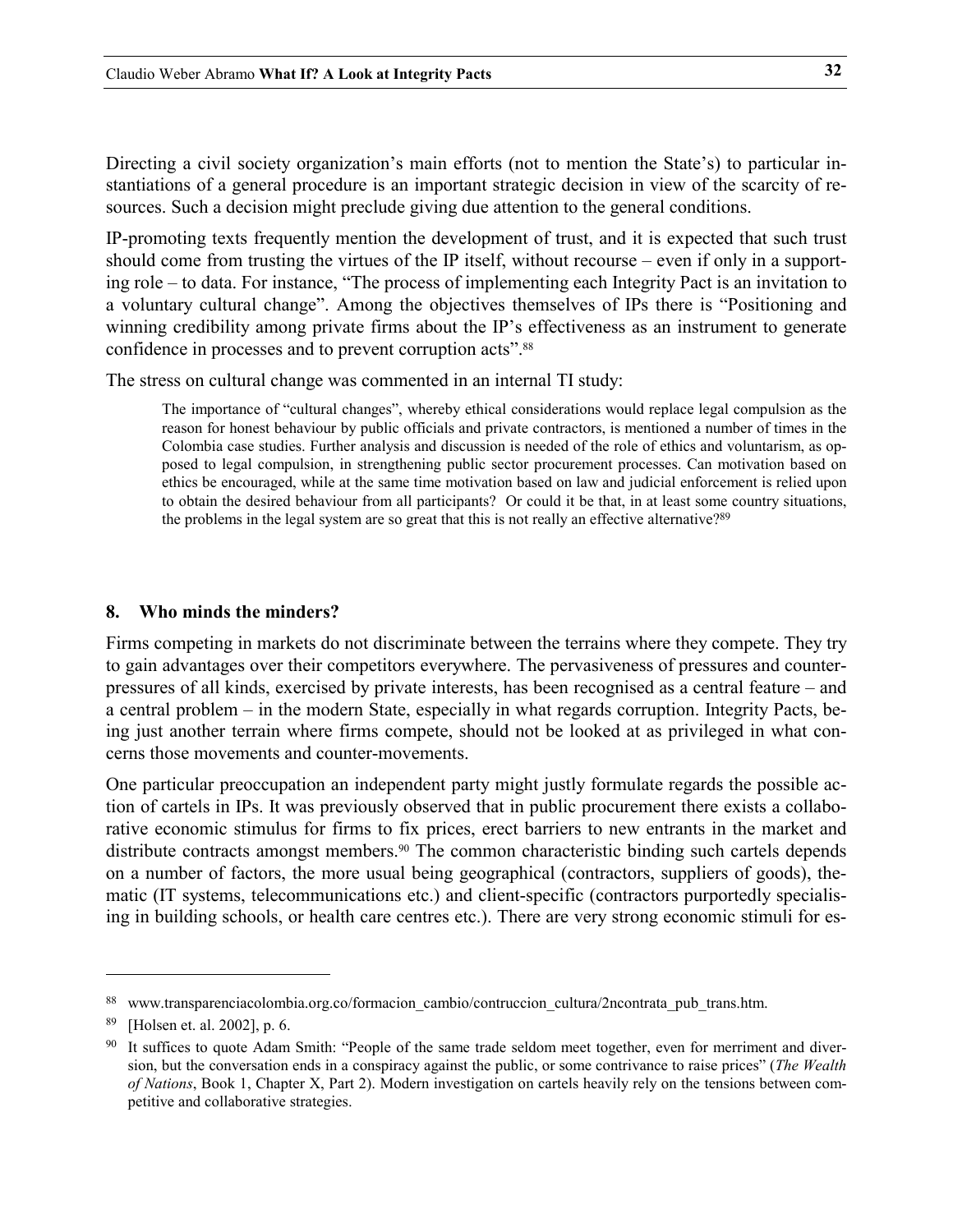tablished providers to stabilise the supply conditions and so beat the law of diminishing returns[.91](#page-32-0) This cannot happen without public officials' knowing and abetting. Suppliers also try to stimulate the demand side, and in public markets they notoriously do so by pressuring and colluding with high-level policy-makers to invent expenditures (e.g. by financing political campaigns). Of course, the expedient is not limited to cartels.

Given a cartel, and given an institution that adopts IPs, at least in principle there would be no impediment for it to attempt "capturing" the IP procedure. The IP documentation partly recognises the danger of cartels defining artificially high prices in one particular tender, although not as a danger of capture of the IP procedure itself[.92](#page-32-1)

Whoever is invited to adopt the IP methodology may ask – and if they are experienced in procurement they will certainly ask – what compensatory measures, if any, IPs offer to the problem of cartels. Asking the question is not the same thing as suggesting that there exists a fast and easy solution. Nevertheless, there are some relatively simple procedures that could be undertaken to at least address the worry. Listing all companies operating in a given market together with their capitals and liabilities (registers of suppliers are becoming increasingly common, although not everywhere) goes a long way to exhibit market distribution and concentration; even in the absence of the former, listing who win contracts (not only IP-related) shows preferences, if any, that might operate. Evidence as to the presence of "merry-go-round" methods can be sought by analysing mediumterm patterns of contract adjudication. Lastly, one would naturally surmise that in order to be able to compare the performance of IPs with ordinary procurement, unit prices would be collected and systematised.<sup>93</sup> When the IP methodology is adopted by entire State organizations, it would be natural to expect that the same drive towards transparency would prompt initiatives to open up the structural features of suppliers' markets, even if only to build performance indicators. Likewise, it would be expected that the promoters of IPs did the same.<sup>[94](#page-32-3)</sup>

Economic globalisation and the surge of privatisations in many third-world and transition (exsocialist Eastern European) countries raise the matter of cartels and trusts operating globally and taking advantage of the fragility of Integrity Pacts. Global and regional markets are just markets, albeit big. The lack of international regulations over tenders in those markets, together with the absence of controls and the incipient character of enforcement mechanisms (such as e.g. the OECD convention against transnational bribery, the Organization of Inter-American States anti-corruption convention and the new United Nations convention) should ring alarms. Take, for instance, auctions for privatisations, especially in cross-nationally integrated fields as e.g. telecommunications, or energy. There is no reason to disregard the possibility of players in that field colluding to divide regional markets and exclude other entrants: firm A colludes with firm B in order to secure market

<span id="page-32-0"></span><sup>&</sup>lt;sup>91</sup> In a perfect market, competition forces prices down, making profits tend to zero.

<span id="page-32-1"></span><sup>92 [</sup>TI 2002b] p. 136.

<span id="page-32-2"></span><sup>&</sup>lt;sup>93</sup> Of course, directly comparing unit prices is only possible within a given market. In order to perform cross-market comparisons, it is necessary to introduce environmental factors to reduce essentials to a common ground.

<span id="page-32-3"></span><sup>94</sup> In [TI-COL 2000] p. 43 the Colombian NGO that is leader in IPs states that it reached an agreement with the School of Administration of the Universidad de los Andes to do just that. There is no further mention to such activities and the School's website does not mention them.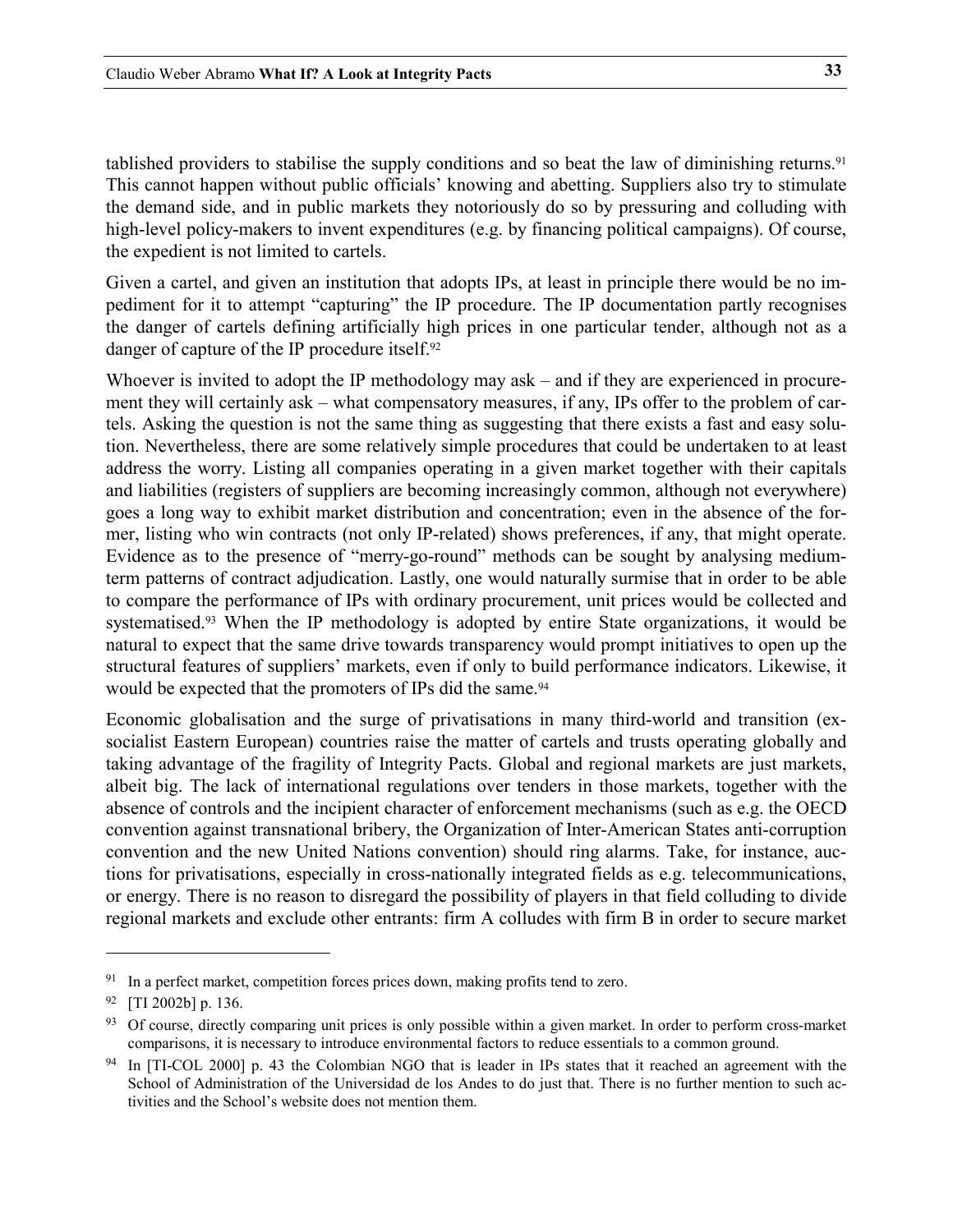X to A and market Y to B, excluding firm C in both cases. The mutual benefit is partitioning the regional market among them. Integrity Pacts operating under such conditions would make practitioners innocent participants in high-powered transnational collusion[.95](#page-33-0)

The NGO role as the monitoring instance also rises a number of questions. The first and most obvious is where their legitimacy comes from. It does not suffice simply to write down that

[...] to monitor systematically and in detail [proceedings] in the context of an IP, civil society may delegate these activities to  $[\dots]$  a Transparency International Chapter, or another NGO.  $[\dots]^{96}$ 

What is "civil society" here? If not by voting, how is it exactly that civil society "delegates" anything to an NGO? This is of course a standing question regarding the role and accountability of NGOs in general, but in this case there is direct involvement of public money, in some cases in huge amounts. Dealing with public money is a public matter, so that choosing a particular NGO to act as oversight likewise is, or should be, a public matter. In addition, it is to be observed that the organization that promotes IPs in Colombia is paid by the government to do it.<sup>97</sup> It is worth mentioning that specifying one particular NGO to exercise civil society oversight in bulk was attempted in Colombia. Law 555/2000, which regulates concessions for Personal Communications Services, established in its Article 5, paragraph, that:

Both in the procurement and the adjudication of contracts for concession of licenses to operate PCS there will be intervention by Transparency International, directly or through its branch Transparencia Colombia, and/or a non-government organization of recognised international prestige, dedicated to the fight against corruption, with the aim of safeguarding the principles of equal opportunity, democratic access, transparency, nondiscriminatory dealings and, in general, of avoiding any form of corruption.

However, in October 2002, the Colombian Constitutional Court found (sentence C-887-02):

NON-EXEQUIBLE the paragraph of Article 5 of Law 555/2000, for violating the right to equality [derecho de la igualdad], since it ignores the generality principle when it specifically designates a non-government organization and because there exist internal oversight and citizen participation mechanisms that may intervene in the process of procurement and adjudication of contracts for PCS concessions. [98](#page-33-3)

Evidently, money is needed in order to monitor anything. An NGO doing it needs to finance its activities. But the appropriateness of getting the financing from the State entity itself that is being monitored raises questions. Although one fully realises that it is a difficult decision for an NGO to turn down financing from a government to monitor procurement, and one can appreciate the dilemma posed, it would seem that the circumstances plant at least the seed of a conflict of interest. Notice that this is not the same situation as in the case of an NGO that is paid by the State to provide a service. In an IP, the NGO is an integral part of the proceedings and is supposed to vouch

<span id="page-33-0"></span><sup>&</sup>lt;sup>95</sup> It is interesting to observe that during the discussions currently being held within the World Trade Organization around a possible agreement on transparency in public procurement, an opinion was expressed as to "any eventual agreement on transparency in government procurement should be limited in scope to procurement of goods only and should not include procurement of services or any combination of goods and services". See [WTO 2003], para. 12.

<span id="page-33-1"></span><sup>96 [</sup>TI 2002b] pp. 7f.

<span id="page-33-2"></span><sup>&</sup>lt;sup>97</sup> [TI-LAC 2001], "Pactos de integridad". The information was not provided at the organization's website at the time of this writing.

<span id="page-33-3"></span><sup>98</sup> There is no mention to the ruling at the NGO's website.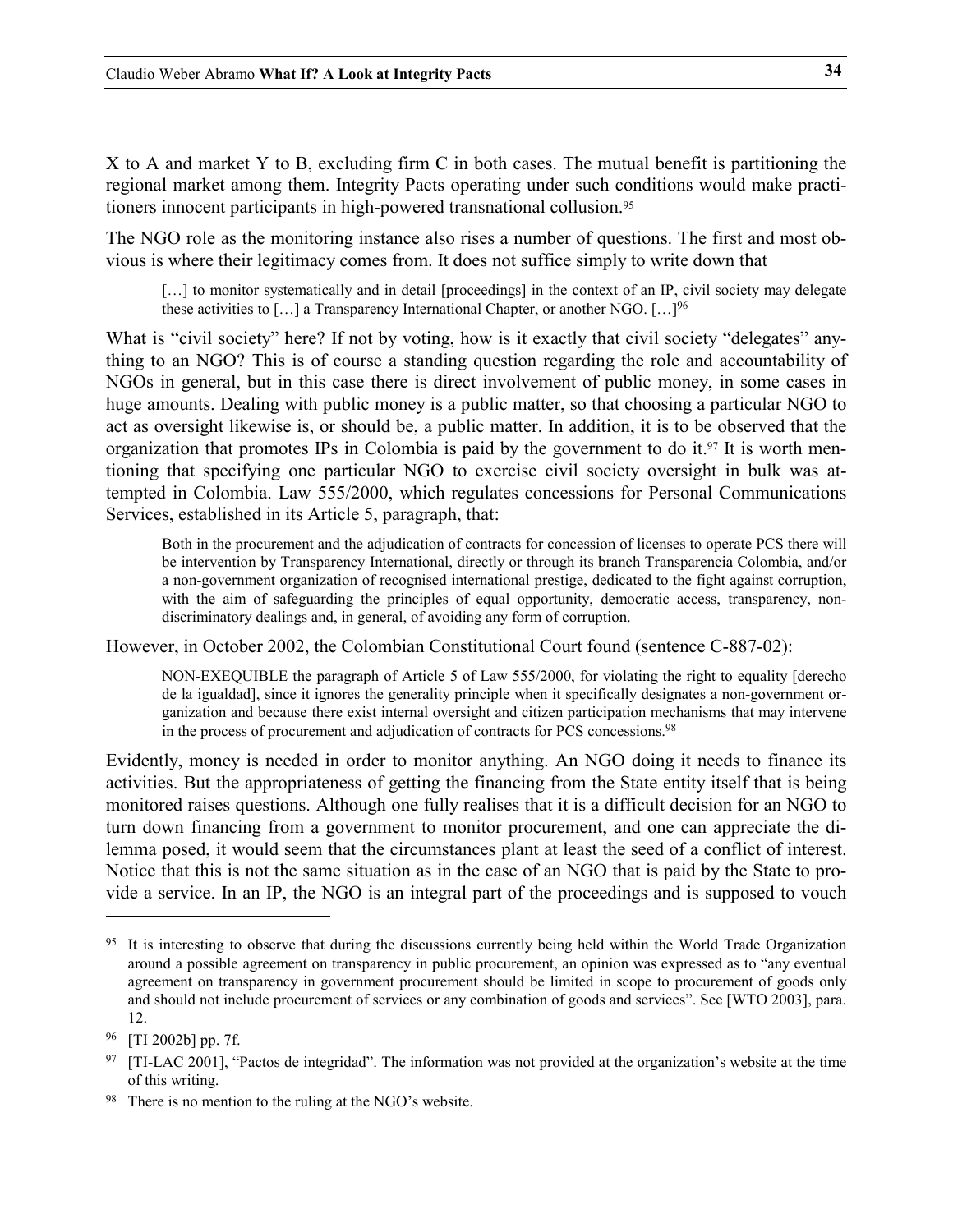for the tender's "cleanliness". The main author on IPs considers such relationship possible only in developed countries (why is it that rich countries are singularised is not explained), and even then with reservations:

In more developed countries, the cost of TI-NC exercising this function may have to be covered, at least in part, by the government although one must take extreme care that reliance on government funding will not undermine or jeopardize the critical element of independence.<sup>99</sup>

In the general case, if an NGO is dedicated to systematically participate in procurement, then it becomes the target of questions regarding the transparency of its own dealings. Saying this by no means should be construed as to insinuate that there are suspicions of collusion between NGOs and agents/participants. However, as trying to achieve the maximum possible transparency in procurement is, after all, what ultimately justifies the whole IP methodology, it follows that the exact same concerns automatically affect all aspects of NGO participation. At the very least, the dictum about the wife of Caesar applies. There is no reason to take for granted that NGOs are impervious to failure.<sup>100</sup>

Contrary to this, it appears that the IP theorists do think that private sector entities and civil society organizations are endowed with special prerogatives vis à vis government organizations. Thus, it is stated that monitoring the procedures within an IP should be done by entities such as an Independent Private Sector Inspector General or NGOs, but when it comes to State institutions, the special provision is specified that they must have "no involvement whatsoever in the supervised procedures"[,101](#page-34-2) which is of course absolutely sensible (and required for State oversight organisms in any reasonably healthy environment). However, why is it that, in contrast, an NGO with total "involvement in the procedures" is considered acceptable to monitor the very same procedures it sponsored in the first place? A concern along the same general lines, expressed under a different but compatible perspective, was expressed elsewhere:

The broad acceptance and increasing institutionalisation of an instrument may not be without risks […]. One case worth examination concerns integrity pacts in Colombia. This instrument is now well established and [...] the [NGO] is being reimbursed for its contribution. However, once an instrument becomes well established, there may be a case for having it implemented by a properly independent office […]. This might avoid the otherwise possible "bureaucratisation" [of the NGO].<sup>[102](#page-34-3)</sup>

Further, differently from a government, which in some cases is practically expected to be accused of misusing public money, an NGO that finds its name linked to a case of corruption, even if by well-intentioned association, would find itself in an untenable position – notably if it followed the IP methodology recipe and vouched for the proceedings' cleanliness. In any other circumstance, the potential loss of prestige following a possible discovery of errors or omissions would be

<span id="page-34-0"></span><sup>99 [</sup>Wiehen 2000] p. 89.

<span id="page-34-1"></span><sup>100</sup> The recent (June 2003) launch of an organization to monitor NGOs (NGO Watch, www.ngowatch.org) by two American institutions (the American Enterprise Institute for Public Policy Research and the Federalist Society for Law and Public Policy Studies) should not be heralded as a progress, due to its clear ideological objectives. It is a pity that an initiative aiming at achieving more accountability from NGOs did not come from other, non-partisan, organizations that could have taken the lead in this field.

<span id="page-34-2"></span><sup>101 [</sup>TI 2002b], p. 7.

<span id="page-34-3"></span><sup>102 [</sup>Holsen et. al. 2002], p. 6.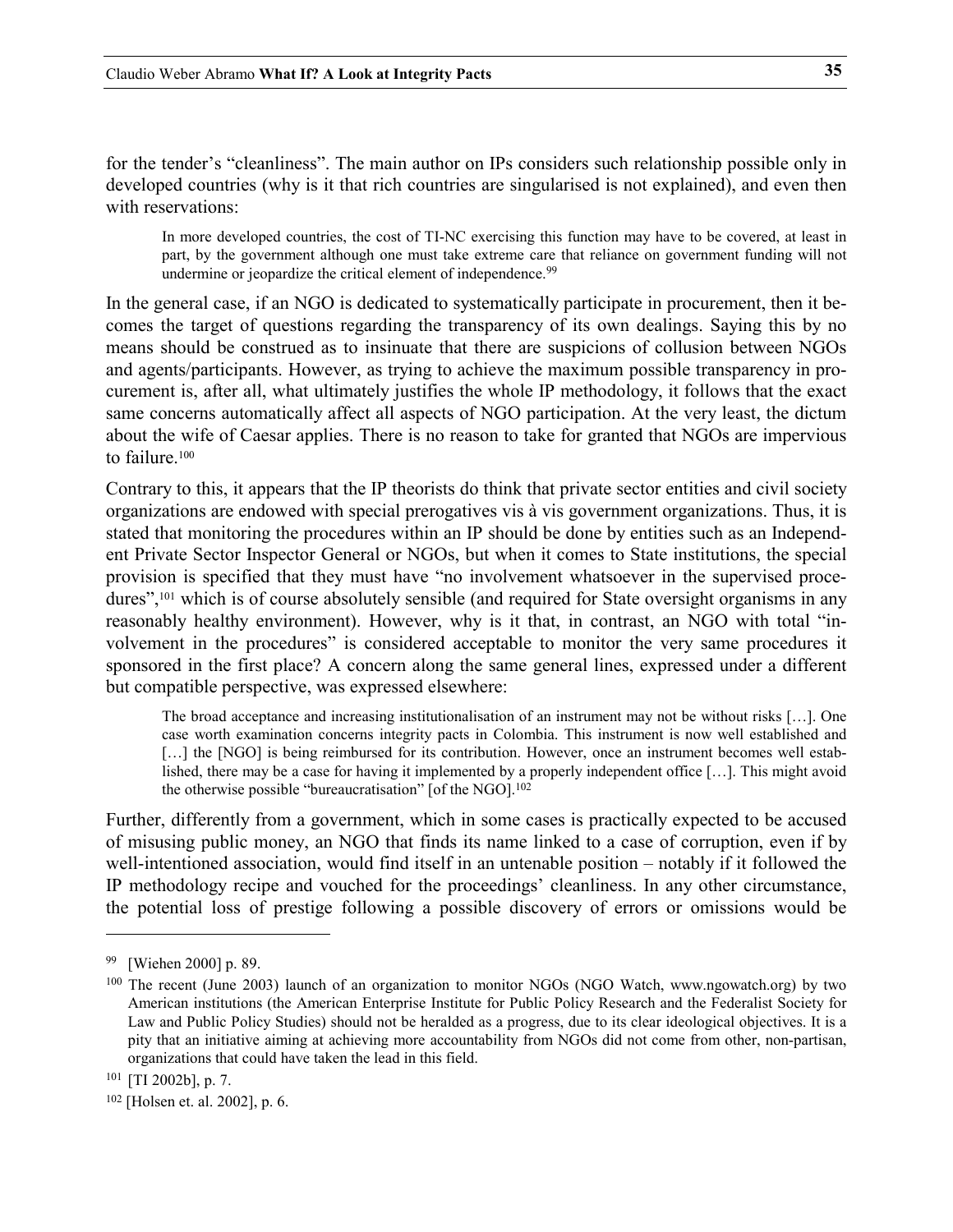<span id="page-35-0"></span>enough to identify a conflict of interest. Even in the absence of financial dependence of the NGO to the government, becoming intimately involved with what is in final analysis a duty of the State prompts the speculation that the incumbent NGO-government-private sector relationship should be, itself, submitted to independent monitoring. It is easy to see that this new situation would in turn need monitoring, entailing an infinite regress.

At the bottom of the problem is the role envisaged for civil society oversight. As we have seen, although there is no formal environmental limitation to the IP applicability, the soil for its growth seems to be the more fertile the more intense the perception is that the State does not function very well. On p. [14](#page-13-4) it was commented that, language notwithstanding, IPs cannot really intend to operate outside the law. In point of fact, such stance is perhaps unwarranted. The leader organization that practices IPs contends[103](#page-35-1) that within an IP, participants "accept common regulating systems linked to rewards [?] and penalties above those [por encima de] defined by law". The empirical question as to whether there were attempts to apply such penalties "above the law" (or even "in addition to the law", if this is what was meant) to somebody is unanswerable, as there is no reporting of non-compliance of parties to any IP.

On a more fundamental plane, a civil society organization stimulating people to work "above the law" and announcing its willingness to do so on the basis of its militants' own beliefs raises the question as to why everybody else might not feel entitled to the same. Why is it that one particular set of beliefs has the right to be arbitrarily adopted and others not? The whole apparatus of representative democracy and the interplay of the institutional powers are meant to resolve the matter via suffrage, and by subsuming disputes to Justice. If these do not work very well, then, if one sticks to representative democracy, one is bound to operate within the confines of the institutional mechanisms, more so when striving to change them. Whereas the result of ad hoc groups operating in society independently of the rule of law inevitably backfires, leading to the rule of the strongest.

#### **9. By way of conclusion**

j

We recall the reasoning we interpret behind the Integrity Pact idea:

*1. Given that corruption in public procurement raises transaction costs, hampers technological evolution and brings other systemic diseconomies, it is detrimental to the interests of private firms.* 

While it is reasonably clear that this is true if the object is the public interest (entire markets), it's particularisation to individual firms is not. The private sector vigorously combat whatever environmental factor it considers harmful to its interests, so *prima facie* if bribery were viewed as so harmful to individual private firms as implied, they would not initiate bribery as often as they effectively do. From a strictly actuarial point of view, the supposition also takes for granted that the cost of bribery affects the firms themselves – while it is not reasonable to dis-

<span id="page-35-1"></span><sup>&</sup>lt;sup>103</sup> [Ospina 2001] p. 22. Also in www.respondanet.com/english/anti\_corruption/reports/presentation\_materials/more/OSPINA-SPAN.ppt.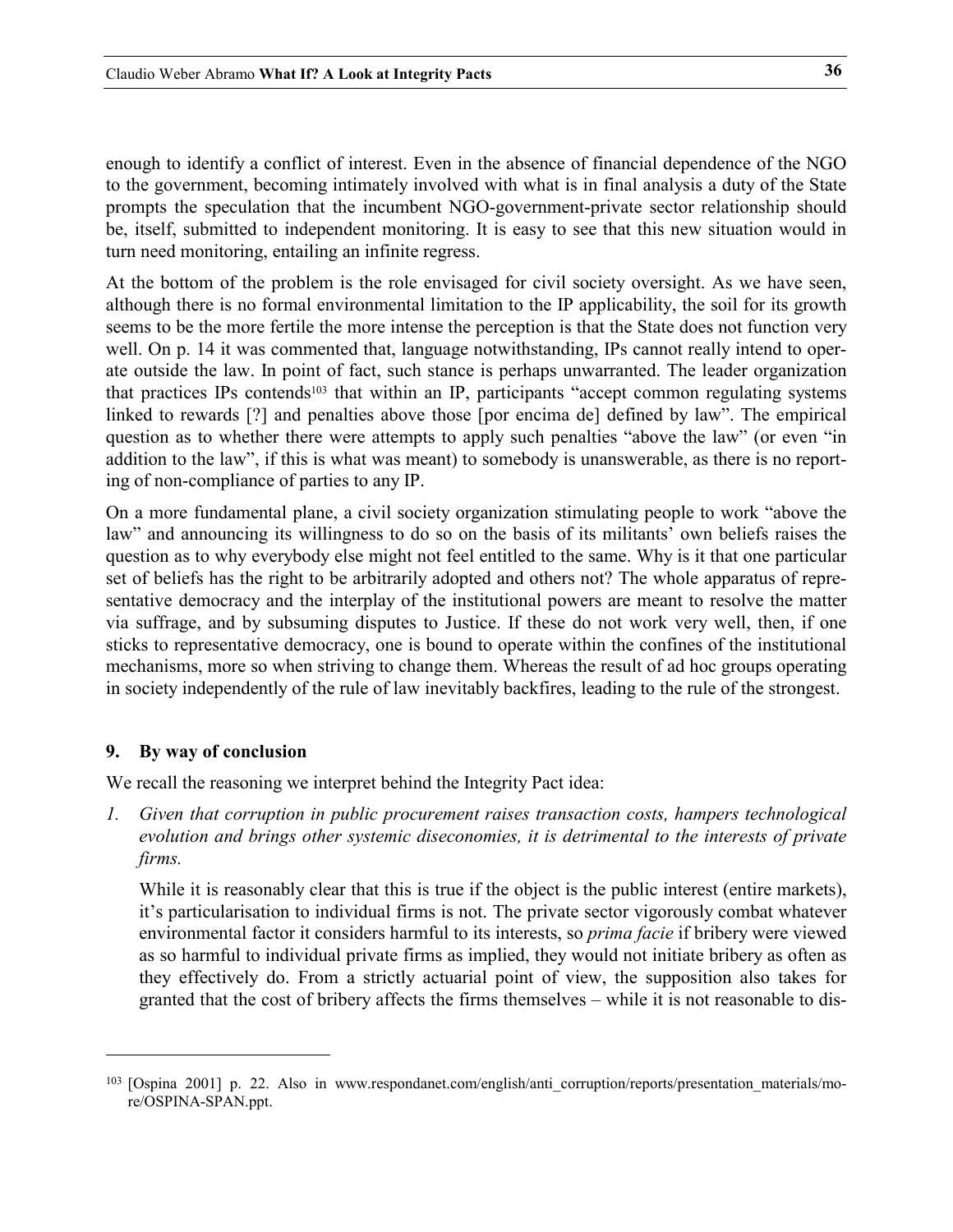regard that the cost of bribery is incorporated into the price the State pays for contracts. Otherwise, firms would consistently, predictably and irrationally lose money.

*2. Individual firms cannot effectively avoid bribing because they fear that other firms will bribe to win contracts.* 

This premise seems to be reasonable, although not exactly as formulated. There is no reason to imagine that firms (or rather their executives) *want* to avoid bribery, as a value. Firms include in their calculations whatever cost factors they perceive, and if bribery is a part of a certain market, then this just brings another cost factor into the equation. Nevertheless, bribery does tend to encompass all participants, and not just a few.

*3. As bribery introduces information asymmetry amongst participants, one way to reduce it is by sharing subjective information about values.* 

This confuses values with information. "Information" is a concept restricted to data ascertainable by third parties. It does not include privately held intentions, which are not testable.

*4. The participatory process of discussing and sharing values stimulates non-bribery collaboration among participants, while preserving business competition.* 

This assumption can only be judged empirically. Nevertheless, it is in turn based on the assumption that firms are willing to collaborate in order to compete better. However, observed commercial practices do not seem to support the view that firms collaborate in order to perfect competition. Instead, they try to get the upper hand over competitors, stopping only under the external force of opposing strategies, regulations and enforcement. Under these constraints, they explore all avenues at their disposal to beat their opponents. Always from the perspective of individual firms, bribery is not intrinsically different from other competitive factors.

A possible origin for the reasoning behind Integrity Pacts is the view that corruption is in essence a moral problem. As by definition moral questions refer to individuals, thus the emphasis on selfperfecting, beliefs, the development of trust etc., and thus playing down the regulatory conditions. However, from the perspective of a society's economic efficiency, the latter is what matters; whether or not individuals vocally profess this or that particular moral code is irrelevant.

It is interesting to observe that depicting corruption as a moral issue badly backfires. The following is an extract of discussions held in the World Trade Organization in February 2003 about an intended multilateral agreement on transparency in public procurement. A contribution by the representative of the European Community on "Positive Effects of Transparency in Government Procurement and Its Implementation" was discussed. On being criticised by various country representatives for having mentioned corruption in the document, the EU representative recouped and stated that *because* corruption is "a moral issue", it does not belong to the domain of the WTO:

With regard to the issue of the relationship between transparency in government and the reduction of corruption, the view was expressed that corruption existed in all countries, even notwithstanding the application of transparency rules. Nevertheless, transparency rules enhanced the ability of countries to combat this problem. In response, the point was made [by the EU representative] that, while reducing corruption was a laudable objective for all national governments, it should not be a principal objective, nor should it be built into any possible agreement on transparency in government procurement. This was a moral issue, and that moral, social and similar kinds of issues were not the domain of the WTO. Rather, such issues should be addressed by each Member in accordance with its own respective legislation. It was also questioned how a multilateral agree-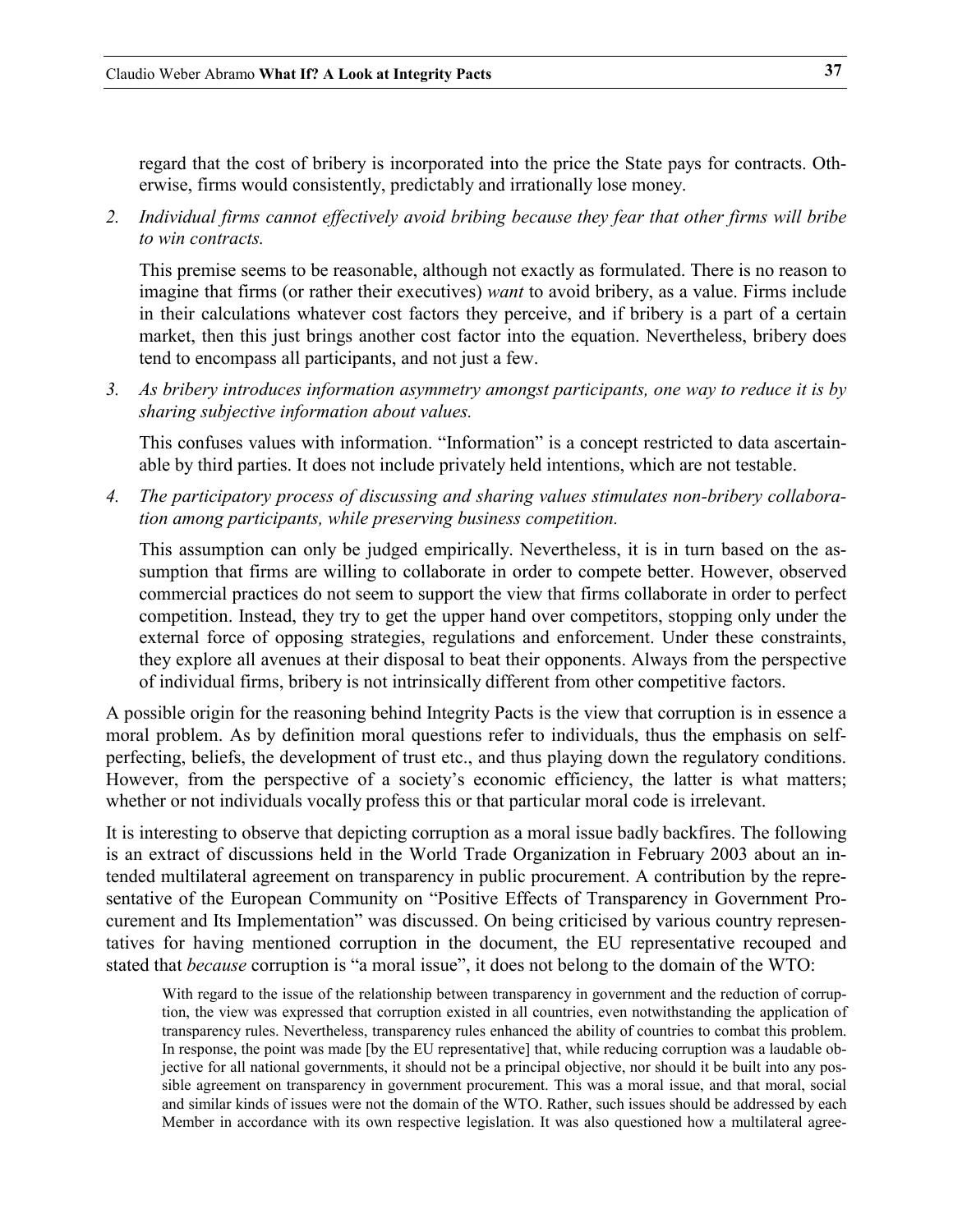$\ddot{\phantom{a}}$ 

ment could assist Members in combating such practices. In response, it was noted that the rationale underlying a future agreement on transparency in government procurement would not be to reduce corruption. Nor would a future multilateral agreement contain specific provisions on corruption. Rather, the reduction of corruption would be a side-effect of the agreement.<sup>104</sup>

As observed previously, trying to directly insert moral considerations into economic reasoning is not feasible due to the private character of values and to the unsolvable problem of ascertaining whether or not one's professed values actually projects onto one's non-observable behaviour – as is the case of bribery. Mutatis mutandis, the same problem affects trust. In an interesting discussion on honesty in negotiation centred on the role of deception in business, [Cramton and Dees 1993] establish the link between trust and reputation, show why the development of trust is affected by faulty information and suggest a number of mechanisms to depersonalise the matter. Of course, mechanisms are of the essence because nobody would believe somebody else solely on the basis of the latter's say-so. The suggested mechanisms – not exhaustive – are: legal and regulatory protection, institutional sources of reputational information, independent rating and evaluation services, the intervention of third-party professionals, the adoption of standardised contractual mechanisms and using accredited affiliations and credentials as ancillary support.

None of this is a novelty, and one can identify in the Integrity Pact idea echoes of some of these suggestions. The difference lies in the confidence IP practioners place on personal morals and nonoperational provisions as opposed to regulatory conditions and to depersonalised sources of information. Evidently, one does not need to subscribe to the present author's scepticism about the existence of a place for morals in business in order to accept that the more impersonal information there exist about processes and players, the better players are equipped to play.

\* \* \*

Due to the scarcity of resources that generally affects civil society organizations, staking one's bets on Integrity Pacts to try to curb corruption in procurement, instead of targeting the institutional framework in a given environment, is a strategic decision. While, evidently, if taken under proper perspective, IPs may help to achieve cleaner particular tenders in some circumstances, whoever adopts them – be it governments or NGOs – as a standing methodology should maintain in mind their limitations.

In any given country, especially if its institutions are weak, the lack of sufficient empirical data on procurement in general and on IP-driven tenders in particular precludes reaching conclusions about the effectiveness of the methodology, be it in particular instantiations, be it concerning its influence upon the general environment. If one takes a pragmatic stance and limits oneself to results, one is forced to look at places where IPs have been applied and ask whether the respective environments experienced changes that could be traced back to the methodology, even if indirectly.

<span id="page-37-0"></span><sup>104</sup> [WTO 2003], para. 14. See the minutes of the meeting, available at the WTO website (document WT/WGTGP/M/18), for an instructive journey across the resistances of many governments to include anticorruption provisions in an agreement about transparency. The European Community document is WT/WGTGP/W/41.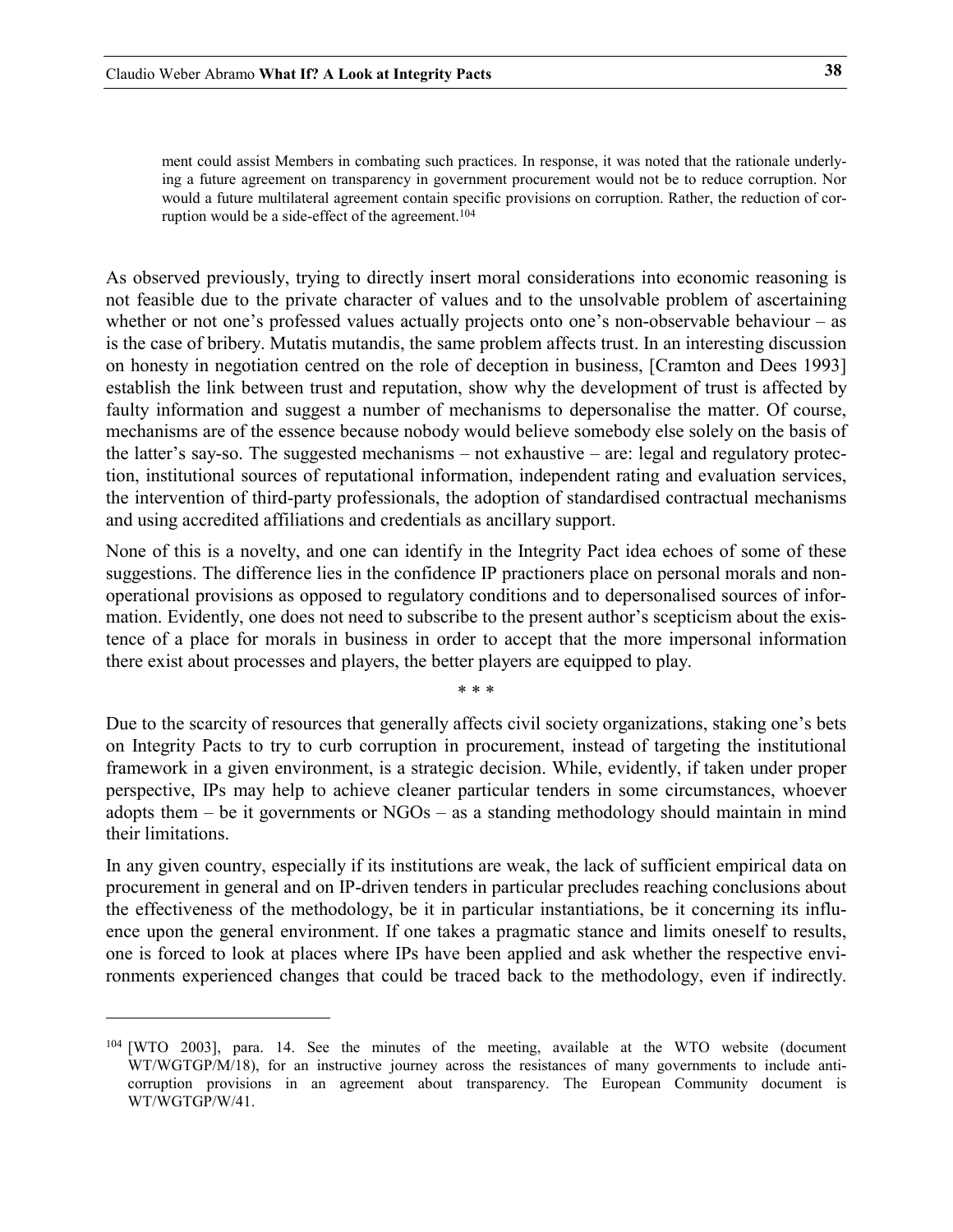Lack of data denies an answer. Thus, the fundamental question as to what has been the impact of Integrity Pacts in bettering the State's efficiency in public procurement remains open.

This means that, while there is no reason to suppose that IPs result in worst outcomes than normal procurement or that they deteriorate the overall system, the converse is also true. Even while one might maintain an optimistic stance towards the potential worth of the IP general idea, only hard information can transform optimism into tenable conviction. Ironically, the best environments where to collect and analyse data in order to properly assess the instrument are those, like Seoul and some Italian communes, where IPs were institutionalised – and, so, where they are less dependent on NGO participation.

The many uncertainties surrounding tenders, all of them arising from the financial benefits of winning contracts and incumbent stimuli to collude and to bribe, together with the inconclusiveness affecting the IP's ability to enhance the likelihood of firms refraining from bribing, recommends caution when promoting, developing and announcing the results of IPs. In particular, stating that IPs lead to "clean" procurement is dangerous.

The hazard goes far beyond a single instantiation of an IP. If an NGO becomes identified with the promotion of IPs, and if it fails to state disclaimers about the actual cleanliness of the procedures and other cautionary provisions, then the organization itself becomes fully accountable for the outcomes, more so if it is paid to do it. What happens, then, if somebody comes up with evidence that an IP was corrupted, or did not address a corrupted scheme in the execution phase, or even simply led to grossly inefficient results? To argue that none of this would possibly happen, because the procedures were governed by an IP, would beg the question. An independent observer would ask a host of questions, beginning with the appropriateness of an NGO taking on duties that belong to the State and proceeding with case-specific demands for clarification. What possible line of defence could the NGO take that would be any different from a government's?

Contrariwise, if the involvement is adequately coached by caution, if the NGO clearly states that it cannot vouch for the honesty of the proceedings or the execution's efficiency, and if information on numbers and conditions is collected, aggregated, analysed and publicised, then there would be a better chance for independent observers to become convinced that the device is worth trying.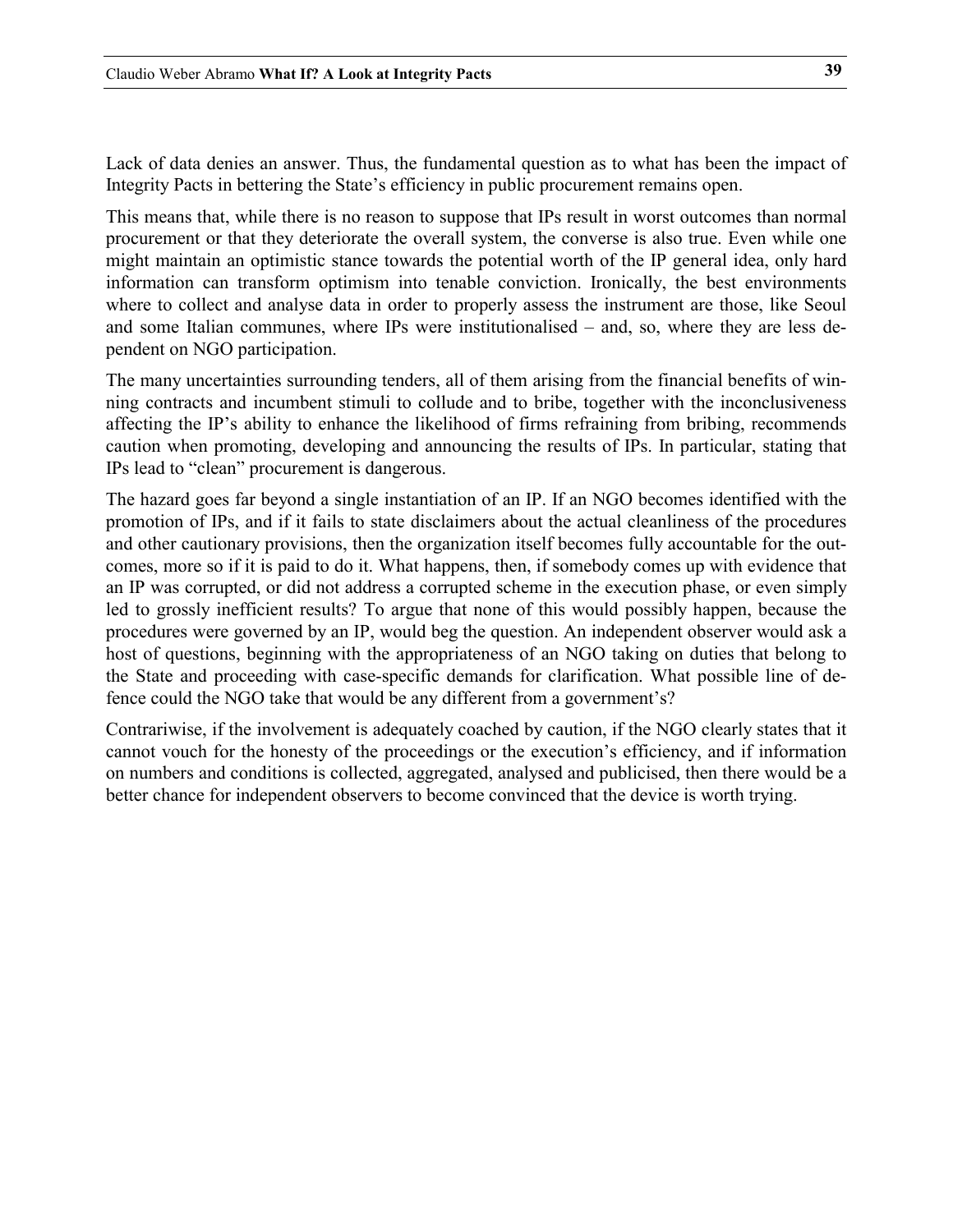#### References

Unless otherwise indicated, all websites mentioned here and in the footnotes were accessed in June 2003.

- Andvig, Jens Chr. and Odd-Helge Fjeldstad (with Inge Amundsen, Tone Sissener and Tina Søreide): "Research on Corruption: A policy-oriented survey", Bergen/Oslo (No): Chr. Michelsen Institute (CMI) & Norwegian Institute of International Affairs (NUPI), 2000.
- Bologna, Roberto and R. Del Nord: "Effects of the Law Reforming Public Works Contracts on the Italian Building Process", *Building Research and Information* **28 (2)** (2000), pp. 109-118
- Corporación Latinoamericana para el Desarrollo (CLD): "Pacto de Integridad Informe final sobre la observación independiente del proceso de subasta del PCS/SMA llevado a cabo por CLD/TI". Quito: CLD, 2003, www.conatel.gov.ec/espanol/subasta/Informe/Informe%20Final%20PCS-SMA%2013-01- 2003.pdf.
- Cramton, Peter C. and J. Gregory Dees: "Promoting Honesty in Negotiation: An Exercise in Practical Ethics", *Business Ethics Quarterly* **3**, Issue 4 (1993).
- Holsen, John A., Eugene McCarthy, Juanita Olaya and Miguel Schloss: "Improving Public Sector Procurement in Latin America: A Synthesis Report on Eight Case Studies of Three Methods in Three Countries". Berlin: Transparency International for Latin American and the Caribbean, September 2002 (mimeo).
- James Jr., Harvey S. and Jeffrey P. Cohen: "Does Ethics Training Neutralize the Incentives of the Prisoner's Dilemma? Evidence from a Classroom Experiment", EconWPA (Economics Department, University of Washington, http://econwpa.wustl.edu), January 2003.
- Kaufmann, Daniel, Art Kraay, M. Mastruzzi: Governance Matters III Governance Indicators for 1996- 2002, info.worldbank.org/governance/kkz2002, May 2003.
- Klitgaard, Robert: *Controlling Corruption*. University of California Press, 1991.
- Merino Dirani, Valeria: "Comments to 'Los Pactos de Integridad: Logros, limitantes y perspectivas'", Conference on "Transparency and Development in Latin America and the Caribbean", Inter-American Development Bank, www.iadb.org/leg/Documentos.asp. Also in English (but the translation is faulty). The comments are to [Ospina 2001].
- Ospina Robledo, Rosa Inés: "Integrity Pacts: A Tool for Seeking Probity in Public Sector Contracting", Conference on "Transparency and Development in Latin America and the Caribbean", Inter-American Development Bank, www.iadb.org/leg/Documentos.asp. Also in Spanish.
- Pope, Jeremy (org.) and Transparency International: *TI Source Book 2000. Confronting Corruption: The Elements of a National Integrity System.* Berlin/London: Transparency International, 2000. (Also in www.transparency.org/sourcebook.)
- Rose-Ackerman, Susan: "Grand Corruption and the Ethics of Global Business". Working Paper 221, Yale Law School Program for Studies in Law, Economics and Public Policy, 1999.
- Spinoza, Baruch: *Étique Démontrée suivant l'ordre géométrique et divisée em cinq parties* (1677). Paris: GF Flammarion, 1965 (transl. Charles Appuhn).
- Transparencia Brasil: *Caminhos da transparência*. Campinas (Brazil): Editora da Unicamp, 2002. Also in www.transparencia.org.br/Source.

Transparencia por Colombia: *Cuadernos de transparencia* **3**, 2000. www.transparenciacolombia.org.co/textos\_word/cuaderno3.pdf. Dated July 2000, PDF file created in January 30, 2001. (This document seems to be the same as *Cuadernos* **1**, also dated July 2000, file created in February 2, 2001.)

Transparency International: *Annual Report 2002*. Berlin: TI, 2002a.